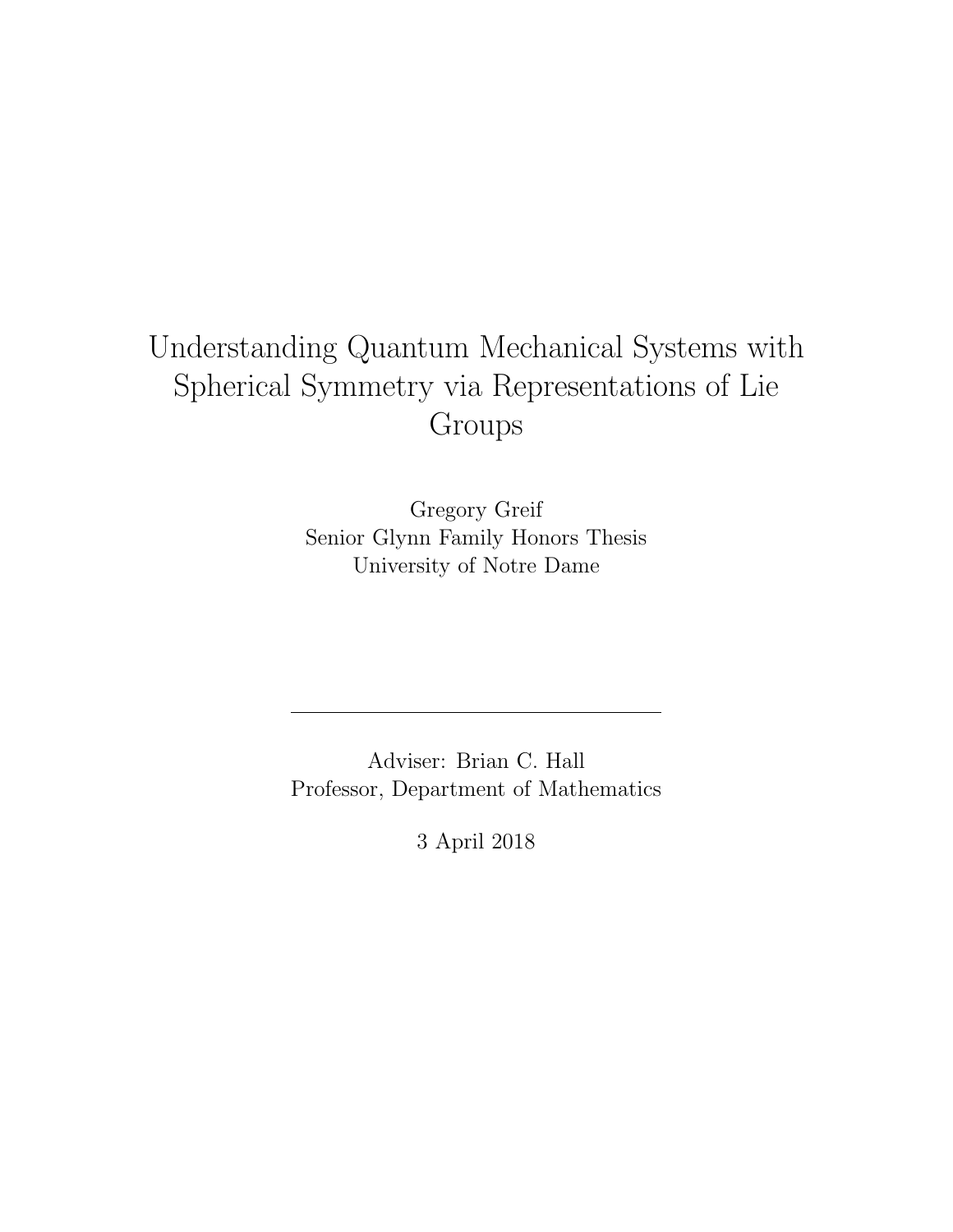# **Contents**

| $\mathbf{1}$   | Angular Momentum and the Schrodinger Equation |                                                                                         | $\overline{2}$ |
|----------------|-----------------------------------------------|-----------------------------------------------------------------------------------------|----------------|
|                | 1.1                                           |                                                                                         | $\overline{2}$ |
|                | 1.2                                           |                                                                                         | 3              |
| $2^{\circ}$    | Lie Theory<br>6                               |                                                                                         |                |
|                | 2.1                                           |                                                                                         | 6              |
|                | 2.2                                           |                                                                                         |                |
|                | 2.3                                           | Representations $\ldots \ldots \ldots \ldots \ldots \ldots \ldots \ldots \ldots \ldots$ | 12             |
|                | 3 $SU(2)$ and $SO(3)$                         |                                                                                         |                |
|                | 3.1                                           |                                                                                         | 14             |
|                |                                               |                                                                                         | 20             |
| $\overline{4}$ |                                               | 24<br>Classifying Irreducible Representations                                           |                |
|                | 4.1                                           |                                                                                         | 25             |
|                | 4.2                                           |                                                                                         | 30             |
|                | 4.3                                           |                                                                                         | 32             |
| $5^{\circ}$    | Solutions to the Schrödinger Equation         |                                                                                         | 34             |
|                | 5.1                                           |                                                                                         | 34             |
|                | 5.2                                           | Spin and Projective Representations $\ldots \ldots \ldots \ldots \ldots$                | 40             |
| 6              | Conclusion                                    |                                                                                         | 41             |

# Introduction

"I think I can safely say that nobody understands quantum mechanics." —Richard Feynman (1965)

It is a sorry state of affairs in which one of a field's most brilliant thinkers claims that field is impossible to understand. Granted, Richard Feynman was not saying that the mathematics describing quantum physics was unknown—he certainly was as familiar with it as anyone—but that the physics itself is deeply counterintuitive and demands a shift in perception in order to internalize it. Still, this sentiment that quantum mechanics is 'too difficult' to understand persists because undergraduate physics students usually do not possess the necessary mathematical background for a complete understanding of quantum phenomena. Such a difficulty is unavoidable,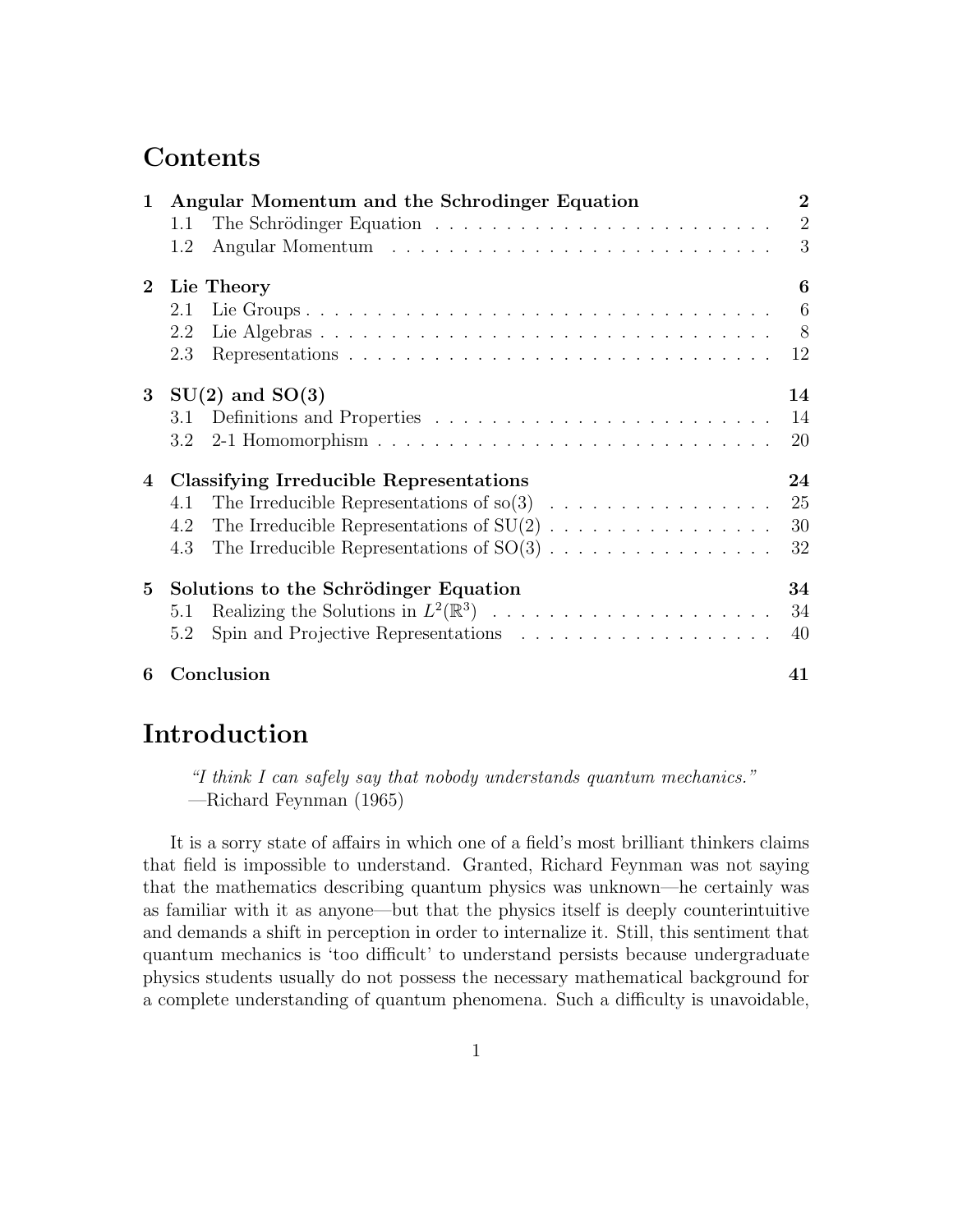as professors cannot be expected to go on lengthy digressions into Lie theory, but it is lamentable nonetheless.

My goal in this paper is to ease the confusion, at least partially, by providing a rigorous mathematical explanation of angular momentum and spin accessible to an undergraduate physics or mathematics major. We will introduce representation theory as it relates to Lie groups and Lie algebras. Then we will focus on the two Lie groups  $SU(2)$  (the special unitary group of order two) and  $SO(3)$  (the special orthogonal group of order three), which are of great importance in the theory of angular momentum. Finally we will relate these groups to angular momentum by reproducing the calculations that appear in introductory quantum mechanics textbooks in a more thorough manner.

We will not assume any familiarity with Lie theory, although a basic understanding of concepts in quantum mechanics such as probability amplitudes, spin, etc. is important. Familiarity with linear algebra and basic group theory is assumed. Section 1 provides a short explanation of the relevant physics and explains our goal: to describe the solutions of a quantum mechanical system with spherical symmetry. Section 2 provides the necessary background in Lie theory, and Section 3 applies these results to the groups  $SU(2)$  and  $SO(3)$ . Section 4 discusses the irreducible representations of  $SU(2)$ ,  $SO(3)$ , and their Lie algebras, while Section 5 applies these results to spin and angular momentum.

# 1 Angular Momentum and the Schrodinger Equation

### 1.1 The Schrödinger Equation

The goal of our analysis is to find solutions  $\psi : \mathbb{R}^3 \to \mathbb{C}$  to the **time-independent** Schrödinger equation (TISE):

$$
-\frac{\hbar^2}{2m}\nabla^2\psi(\mathbf{x}) + V(\mathbf{x})\psi(\mathbf{x}) = E\psi(\mathbf{x})
$$
\n(1)

where  $\hbar$  and m are constants,  $V : \mathbb{R}^3 \to \mathbb{R}$  is the potential energy function, and  $E$  is the system's energy. Any student of quantum mechanics knows the solution  $\psi(\mathbf{x})$  as the wavefunction of the system and that the square modulus of  $\psi(\mathbf{x})$  gives a probability density function for the location of the particle  $\psi(\mathbf{x})$  describes. Thus solutions to equation (1) are elements of  $L^2(\mathbb{R}^3, \mathbb{C})$ , the space of square-integrable complex-valued functions on  $\mathbb{R}^3$ . However, we will not dwell on this point, but instead emphasize the fact that the codomain is C.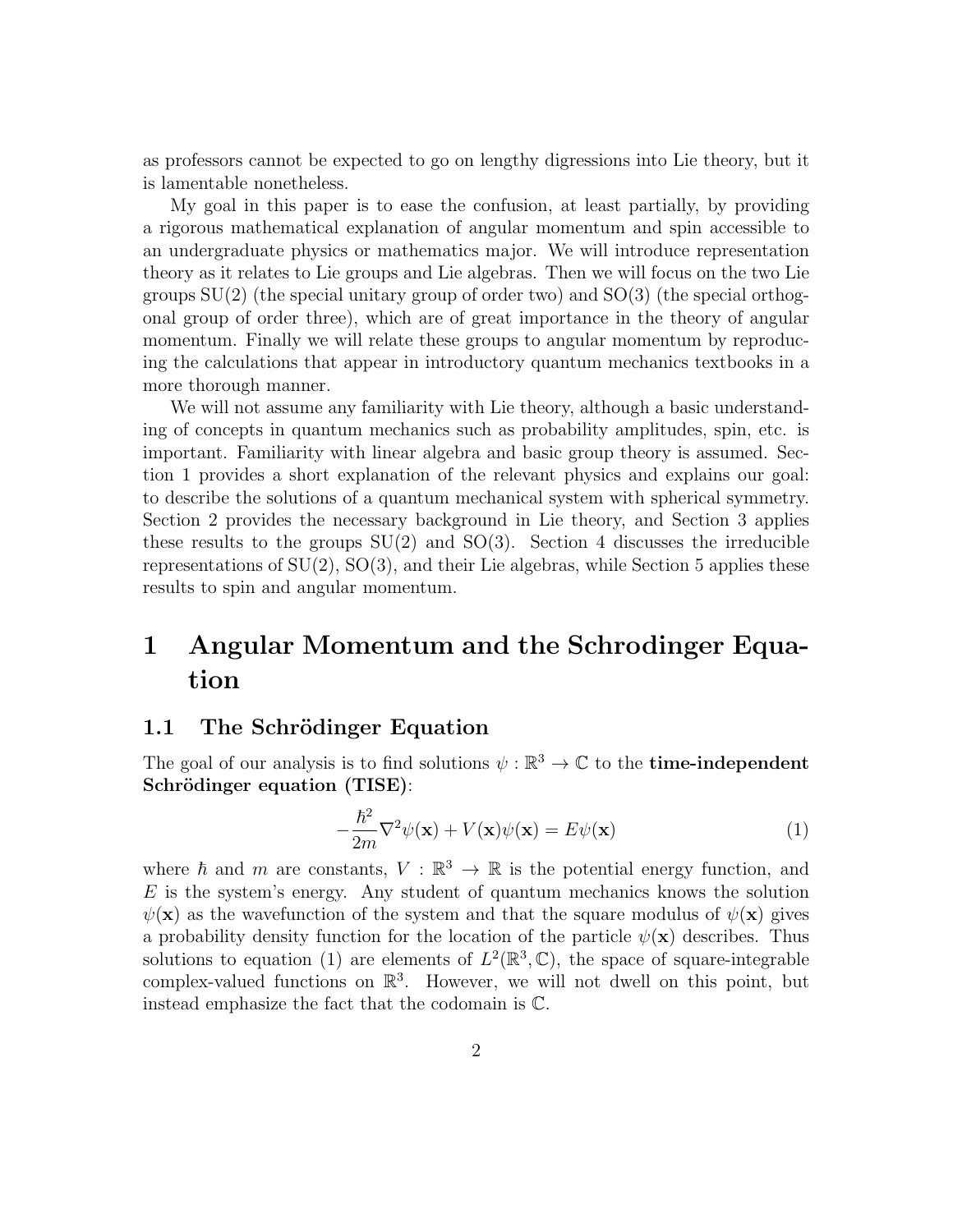The left-hand side of equation (1) is often considered as an operator  $\hat{H}$  (the Hamiltonian) acting on  $\psi(\mathbf{x})$ , in which case the TISE becomes an eigenvalue equation for  $H$ :

$$
\hat{H}\psi(\mathbf{x}) = E\psi(\mathbf{x}).\tag{2}
$$

The Hamiltonian is the 'energy operator,' and from this point of view our goal is to find the eigenfunctions and eigenvalues of  $H$ . Ultimately, these eigenfunctions are seen to be the states of the system with well-defined energies. Linear combinations of the eigenfunctions are solutions to the Time-dependent Schrödinger equation (TDSE), which describes the evolution of the system over time. However, a thorough discussion of the TDSE is outside of the scope of this text, so we restrict our attention to finding the eigenfunctions of the TISE.

We will focus on a particular case of the Schrödinger equation—namely when  $V(\mathbf{x})$ , and hence  $\hat{H}$ , has rotational symmetry (the Laplacian,  $\nabla^2$  is always rotationally invariant). By rotational symmetry we mean that rotating one solution to the system produces another solution. Many important physical systems, most notably the hydrogen atom, have rotational symmetry, so an analysis of the rotationally invariant Schrödinger equation covers much ground in quantum mechanics. Moreover, its analysis is made simpler by the property of angular momentum, which we now introduce.

### 1.2 Angular Momentum

In classical mechanics, the angular momentum of a particle is defined as the cross product of the particle's displacement r (with respect to some reference frame) and its momentum p:

$$
\mathbf{L} = \mathbf{r} \times \mathbf{p},
$$

which is to say,

$$
L_1 = x_2p_3 - x_3p_2
$$
,  $L_2 = x_3p_1 - x_1p_3$ , and  $L_3 = x_1p_2 - x_2p_1$ .

We may extend this definition to quantum mechanics using the quantum mechanical position and momentum operators:

$$
\hat{\mathbf{x}} = \mathbf{x}
$$
, and  $\hat{\mathbf{p}} = -i\hbar \nabla$ ,

which gives us

$$
L_1 = -i\hbar \left( x_2 \frac{\partial}{\partial x_3} - x_3 \frac{\partial}{\partial x_2} \right); \quad L_2 = -i\hbar \left( x_3 \frac{\partial}{\partial x_1} - x_1 \frac{\partial}{\partial x_3} \right);
$$

$$
L_3 = -i\hbar \left( x_1 \frac{\partial}{\partial x_2} - x_2 \frac{\partial}{\partial x_1} \right).
$$
(3)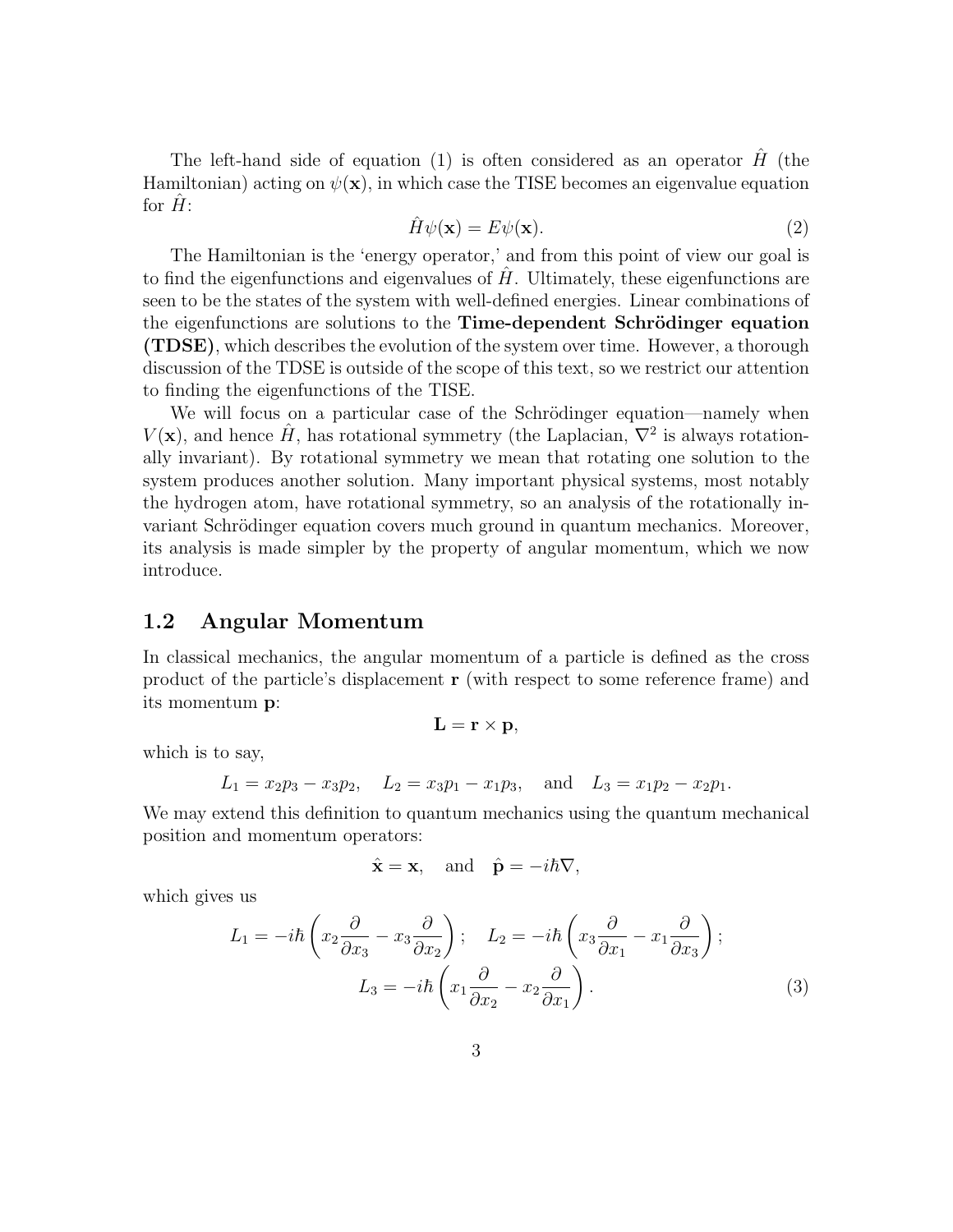Note that because different components of  $\hat{x}$  and  $\hat{p}$  commute, these operators are well defined.

The angular momentum operators may be thought of as infinitesimal rotations (or generators of rotations) in the following manner. If we change to spherical coordinates with  $\theta = 0$  pointing along the x<sub>3</sub>-axis, then we may write

$$
L_3 = -i\hbar \frac{d}{d\phi} \psi(R_{\phi} \mathbf{x}) \bigg|_{\phi=0},
$$

where  $R_{\phi}$  is a counterclockwise rotation by angle  $\phi$  in the  $(x_1, x_2)$  plane.  $L_1$  and  $L_2$  may similarly be expressed via rotations about their respective coordinate axes. Later, after we discuss Lie group and Lie algebra representations, we will find that the angular momentum operators define the representation of the Lie algebra associated to the natural representation of the Lie group SO(3) on the space of three-dimensional wavefunctions.

To elaborate on this connection between angular momentum and rotations, we introduce the bracket (or commutator) defined as  $[X, Y] = XY - YX$  for quantum mechanical operators  $X$  and  $Y$ . We note two important facts about the commutator.

Proposition 1.1. The three angular momentum operators obey the following commutation relations:

$$
[L_1, L_2] = i\hbar L_3; \quad [L_2, L_3] = i\hbar L_1; \quad [L_3, L_1] = i\hbar L_2.
$$
 (4)

These are precisely the commutation relations of the Lie algebra so(3) associated to the Lie group SO(3) (see Section 3)

*Proof.* We use the canonical commutation relation  $[x_i, p_i] = i\hbar$  (for  $i = 1, 2, 3$ ). For  $L_1$  and  $L_2$ , we have

$$
[L_1, L_2] = [x_2p_3 - x_3p_2, x_3p_1 - x_1p_3]
$$
  
=  $x_2[p_3, x_3]p_1 + [x_3, p_3]p_2x_1$   
=  $i\hbar(x_1p_2 - x_2p_1) = i\hbar L_3$ .

The other two commutation relations can be obtained in a similar manner. Note it is also possible to derive this result by multiplying out the differential expressions for  $L_1$  and  $L_2$  and then cancelling like terms (which works because second order partial derivatives do not depend on the order of differentiation).  $\Box$ 

A second point about the commutator is of fundamental importance. If the commutator of two operators is zero (i.e., if they commute), then the operators have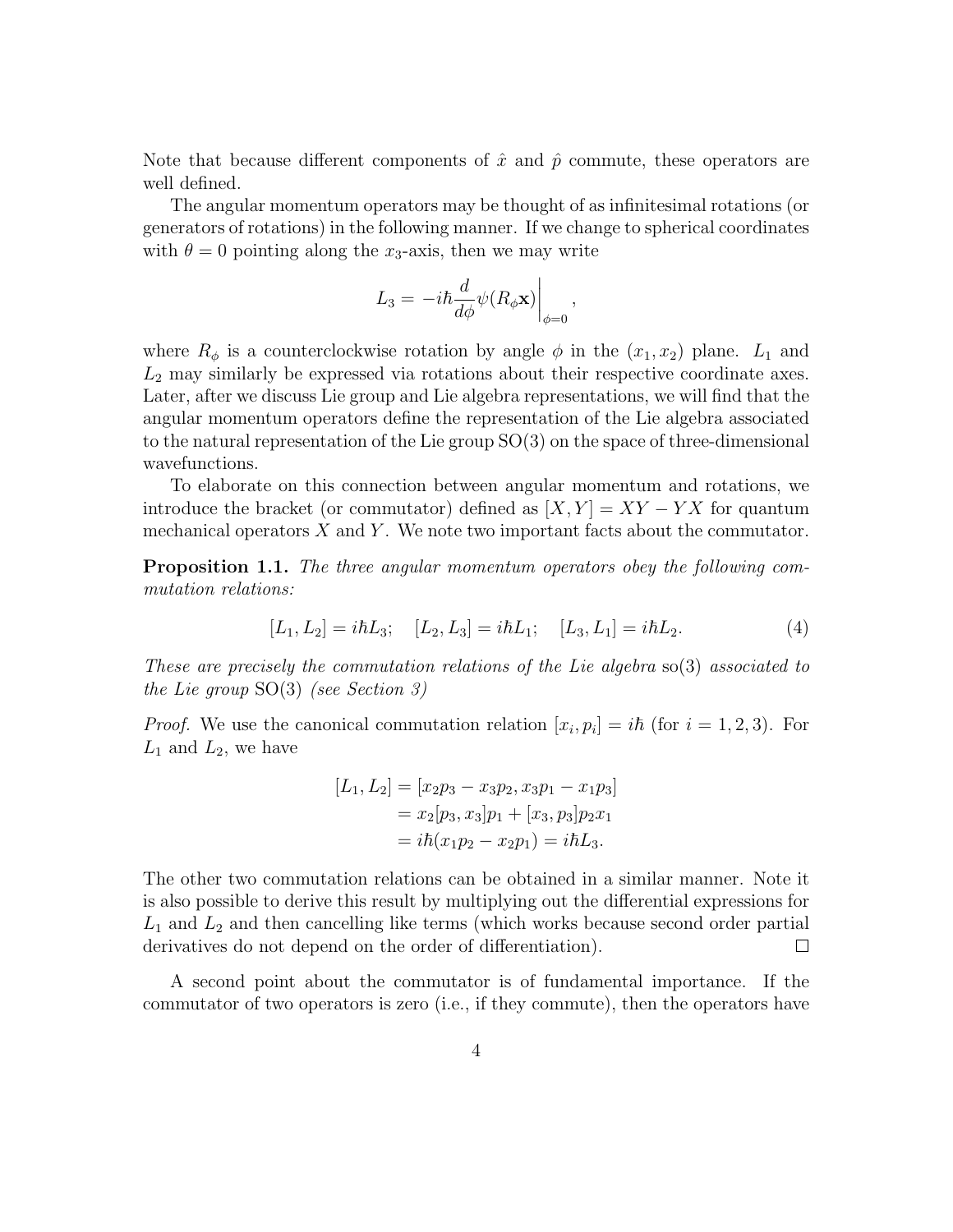a complete set of mutual eigenfunctions, meaning that all solutions to the system are linear combinations of the mutual eigenfunctions. This we will not prove (though it is not difficult to show), but the following corollary is important to our discussion.

**Proposition 1.2.** In a rotationally invariant quantum mechanical system, the invariant subspaces of the Hamiltonian  $H$  are also invariant subspaces of the angular momentum operators  $L_1$ ,  $L_2$ , and  $L_3$ .

*Proof.* In general we have that any rotation of a solution  $\psi(\mathbf{x})$  will give another solution to the time-independent Schrödinger equation. In particular this is true for any rotation around the  $x_3$ -axis. Consider an infinitesimal rotation by angle  $d\theta$ :

$$
x'_1 = x_1 + d\theta x_2,
$$
  
\n
$$
x'_2 = x_2 - d\theta x_1,
$$
  
\n
$$
x'_3 = x_3.
$$

Plugging these new values into  $\psi(\mathbf{x})$  gives a new solution to the TISE:

$$
\hat{H}\psi(x_1 + d\theta x_2, x_2 - d\theta x_1, x_3) = E\psi(x_1 + d\theta x_2, x_2 - d\theta x_1, x_3).
$$
 (5)

Expanding equation (5) as a Taylor series, we find

$$
\hat{H}\psi(x_1, x_2, x_3) + \hat{H}d\theta \left(\frac{\partial \psi}{\partial x_1}x_2 - \frac{\partial \psi}{\partial x_2}x_1\right) = E\psi(x_1, x_2, x_3) + Ed\theta \left(\frac{\partial \psi}{\partial x_1}x_2 - \frac{\partial \psi}{\partial x_2}x_1\right)
$$

which gives, when we subtract off equation (2),

$$
\hat{H}\left(\frac{\partial}{\partial x_1}x_2 - \frac{\partial}{\partial x_2}x_1\right)\psi = \left(\frac{\partial}{\partial x_1}x_2 - \frac{\partial}{\partial x_2}x_1\right)\hat{H}\psi.
$$

Multiplying both sides of the equation by  $-i\hbar$  we see that  $[\hat{H}, L_3] = 0$  as desired. The same argument using rotations around the  $x_1$  and  $x_2$ -axes shows that  $L_1$  and  $L_2$  commute with H as well.  $\Box$ 

Because  $\hat{H}$  and  $L_3$  commute, they share eigenfunctions, and thus we can solve equation (2) by finding the eigenfunctions and eigenvalues of  $L<sub>3</sub>$ . In other words, we are able to find solutions to the rotationally invariant Schrödinger equation simply by performing an analysis of angular momentum. The next two sections are devoted to the theory of Lie groups, which will provide the necessary mathematical background to discuss angular momentum in detail.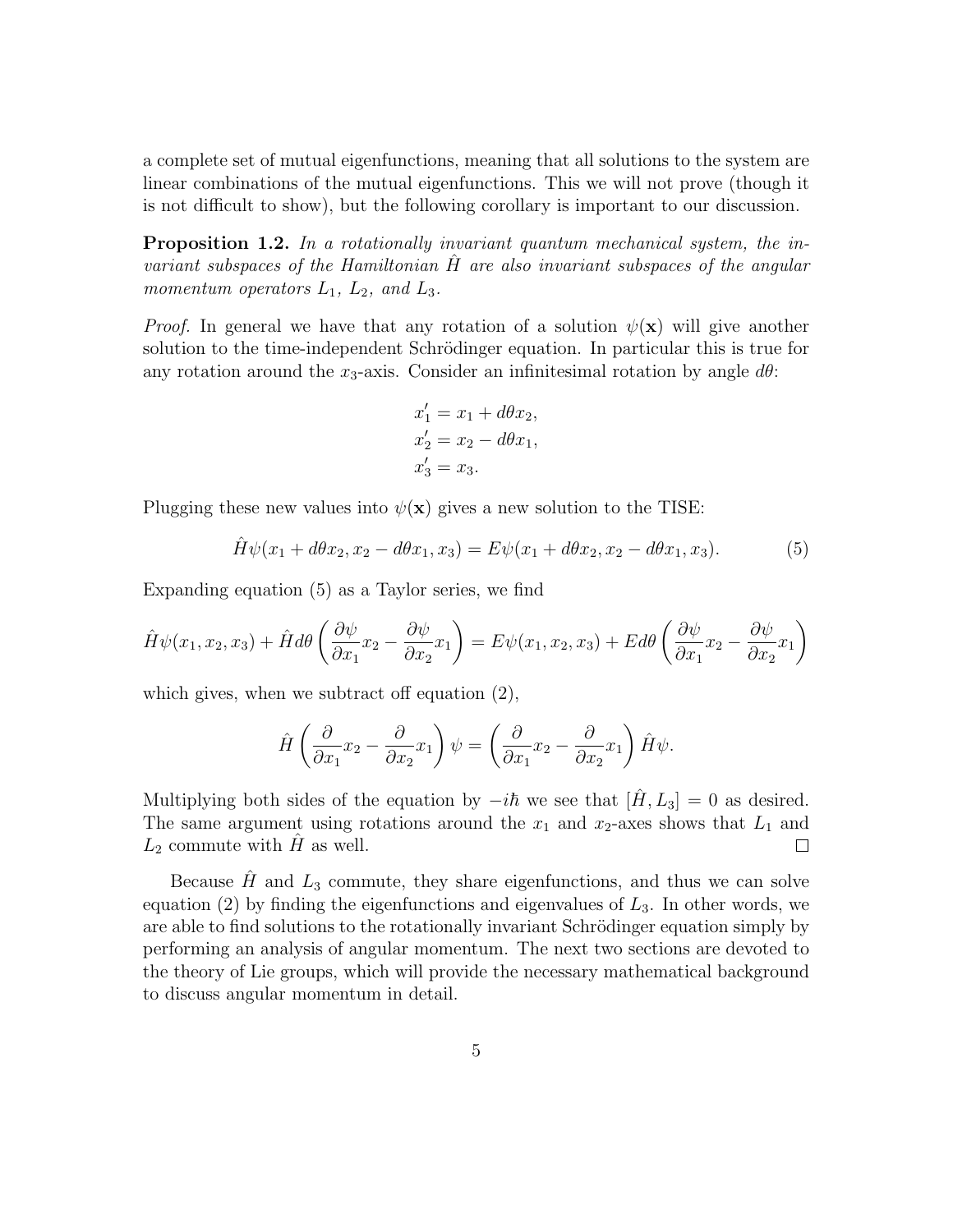# 2 Lie Theory

Lie groups are in some sense the natural mathematical structure to use when studying systems with continuous symmetry (e.g., rotational symmetry) because the operation under which the system is invariant can then be viewed as an action of a Lie group on the space. For our discussion, the relevant Lie groups are the special orthogonal group of order three,  $SO(3)$ , and the special unitary group of order two,  $SU(2)$ .  $SO(3)$  can be viewed as the group of rotations of three-dimensional real Euclidean space, while SU(2) can be viewed as the group of rotations of two-dimensional complex Euclidean space. The two groups are related to each other by a 2-1 and onto homomorphism from  $SU(2)$  to  $SO(3)$  (in topological jargon,  $SU(2)$  is the universal cover of  $SO(3)$ ).

We begin by introducing the necessary mathematical background to discuss these two groups. In particular we would like to discuss how these two groups relate to each other, their properties as Lie groups (smooth groups with smooth group operations), and representations of the groups and their Lie algebras. In this discussion we omit extraneous details and proofs, instead focusing solely on the theory relevant to angular momentum. By the end of this section we will have introduced matrix Lie groups, Lie algebras, the matrix exponential, representations, and various important properties of these objects. For those interested in seeing the theory of Lie groups and Lie algebras laid out in detail, many of the proofs of our results can be found in [1]. In the next section we will make this discussion concrete by applying our results to  $SU(2)$  and  $SO(3)$ .

### 2.1 Lie Groups

In general, a Lie group is a smooth manifold with smooth group operations, but here we focus on a subclass of Lie groups which we call matrix Lie groups—essentially Lie groups that can be represented as a set of matrices. Formally these groups are closed subgroups of the group of invertible matrices over C.

Definition 2.1. The general linear group over the complex numbers, denoted  $GL(n;\mathbb{C})$ , is the group of all  $n \times n$  invertible matrices with complex entries.

**Definition 2.2.** For any  $X \in M_n(\mathbb{C})$ , we define the **Hilbert-Schmidt** norm of X to be the quantity

$$
||X|| = \left(\sum_{j,k=1}^{n} |X_{jk}|^2\right)^{1/2},
$$

which may be computed in a basis independent way as  $||X|| = (\text{trace}(X^*X))^{1/2}$ .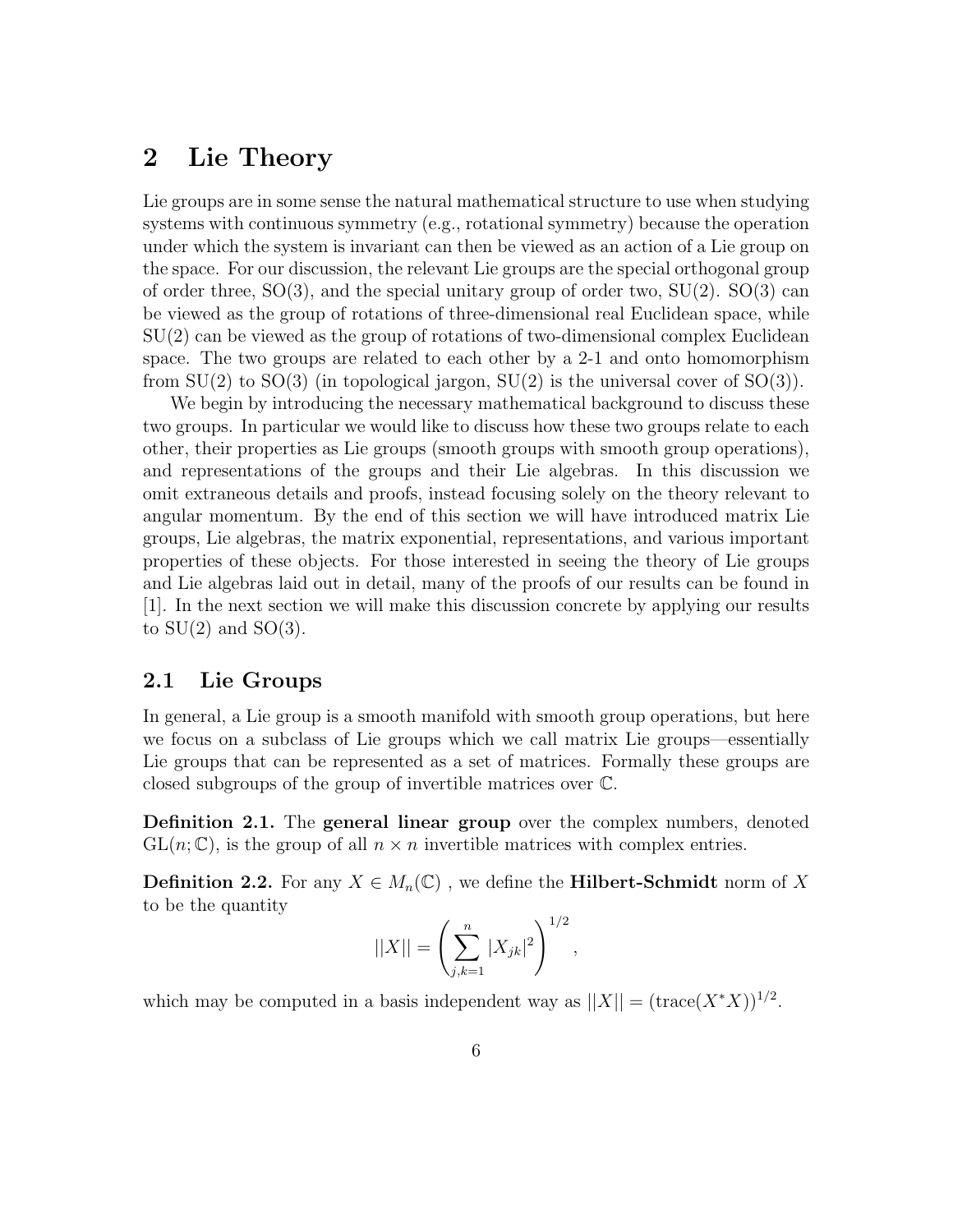**Definition 2.3.** A matrix Lie group is a closed subgroup G of  $GL(n;\mathbb{C})$ , i.e., if  $A_m$  is any sequence of matrices in G and  $A_m$  converges to some matrix A (in the Hilbert-Schmidt norm), then either  $A$  is in  $G$  or  $A$  is not invertible.

In any discussion of groups there must be some notion of a group homomorphism. For Lie groups, homomorphisms are defined in the usual way with continuity as an added condition.

**Definition 2.4.** Let G and H be matrix Lie groups. A map  $\Phi: G \to H$  is called a Lie group homomorphism if (1)  $\Phi(X_1X_2) = \Phi(X_1)\Phi(X_2)$  for all  $X_1, X_2 \in G$ (i.e.,  $\Phi$  is a group homomorphism) and (2)  $\Phi$  is continuous. If, in addition,  $\Phi$  is one-to-one and onto and the inverse map  $\Phi^{-1}$  is continuous, then  $\Phi$  is called a Lie group isomorphism.

We will further make use of two topological properties—connectedness and simple connectedness.

**Definition 2.5.** We say a matrix Lie group G is **connected** if for all A and B in G, there exists a path  $A : [0, 1] \to G$  such that  $A(0) = A$  and  $A(1) = B$ .

This property is usually known as path connected, but matrix Lie groups are Lie groups (i.e., n-dimensional smooth manifolds) and therefore locally path connected. This means (by a standard result in topology) that for matrix Lie groups path connectedness is equivalent to connectedness (in the ordinary topological sense) and we are thus free to refer to them by the same name.

Even more important to our discussion is the notion of simple connectedness:

**Definition 2.6.** We say a matrix Lie group  $G$  is **simply connected** if it is connected and every closed path  $A : [0, 1] \rightarrow G$  is homotopically equivalent to a trivial path, i.e., there exists a continuous function  $A(s,t)$  for  $0 \leq s,t \leq 1$  in G such that:

- 1.  $A(s, 0) = A(s, 1)$  for all s,
- 2.  $A(0,t) = A(t)$ ,
- 3.  $(A(1,t) = A(1,0)$  for all t.

As we shall see, the group SO(3) is not simply connected, but its universal cover,  $SU(2)$ , is. The 2-1 homomorphism mentioned earlier has a kernel  $\{I, -I\}$  corresponding to the fundamental group of  $SO(3)$ . In fact  $SO(3)$  is isomorphic topologically to  $\mathbb{RP}^3$  ( $S^3$  with antipodal points identified) while SU(2) is isomorphic to  $S^3$ . The result is that there is a homotopically non-trivial path to the identity in SO(3), since in SU(2) this path corresponds to a path from I to  $-I$ .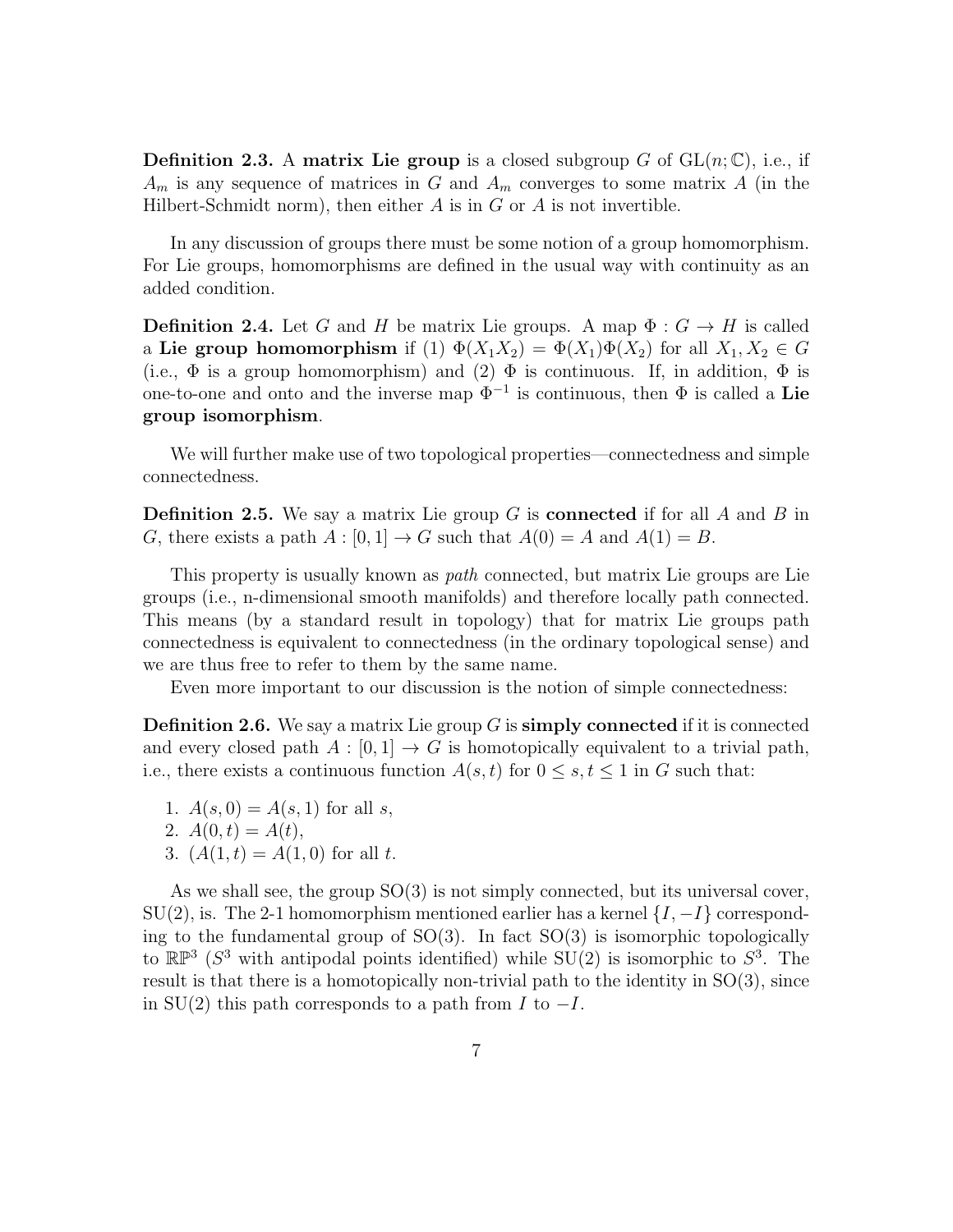### 2.2 Lie Algebras

Lie algebras, in the language of manifolds, are the tangent space at the identity to their respective Lie group. However, as we have foregone this language in favor of the language of matrices, we will give an alternate definition in terms of the matrix exponential. We define the exponential by generalizing the power series definition to matrices:

**Definition 2.7.** The exponential of an  $n \times n$  matrix X, denoted  $e^X$  or  $\exp(X)$  is defined by the power series

$$
e^X = \sum_{m=0}^{\infty} \frac{X^m}{m!}
$$

where  $X^0$  is defined to be the identiy matrix I and  $X^m$  is the repeated matrix product of X with itself.

We list several useful properties of the matrix exponential.

**Proposition 2.8.** Let X and Y be arbitrary  $n \times n$  matrices. Then we have the following:

1.  $e^0 = I$ . 2.  $(e^X)^* = e^{X^*}.$ 3.  $e^X$  is invertible and  $(e^X)^{-1} = e^{-X}$ . 4.  $e^{(\alpha+\beta)X} = e^{\alpha X} e^{\beta X}$  for all  $\alpha$  and  $\beta$  in  $\mathbb{C}$ . 5. If  $XY = YX$ , then  $e^{X+Y} = e^X e^Y = e^Y e^X$ . 6. If C is in  $GL(N; \mathbb{C})$ , then  $e^{CXC-1} = Ce^XC^{-1}$ .

Proof. See Chapter 2 of [1]

**Theorem 2.9.** For any  $X \in M_n(\mathbb{C})$ , we have

$$
\det(e^X) = e^{\text{trace}(X)}
$$

.

 $\Box$ 

*Proof.* If X is diagonalizable with eigenvalues  $\lambda_1, \ldots, \lambda_n$ , then  $e^X$  is diagonalizable with eigenvalues  $e^{\lambda_1}, \ldots, e^{\lambda_n}$ . Therefore  $\text{trace}(X) = \sum_j \lambda_j$  and

$$
\det(e^X) = e^{\lambda_1} \dots e^{\lambda_n} = e^{\lambda_1 + \dots + \lambda_n} = e^{\operatorname{trace}(X)}.
$$

This argument can be extended to a non-diagonalizable matrix  $X$  by approximating X with a sequence of diagonalizable matrices.  $\Box$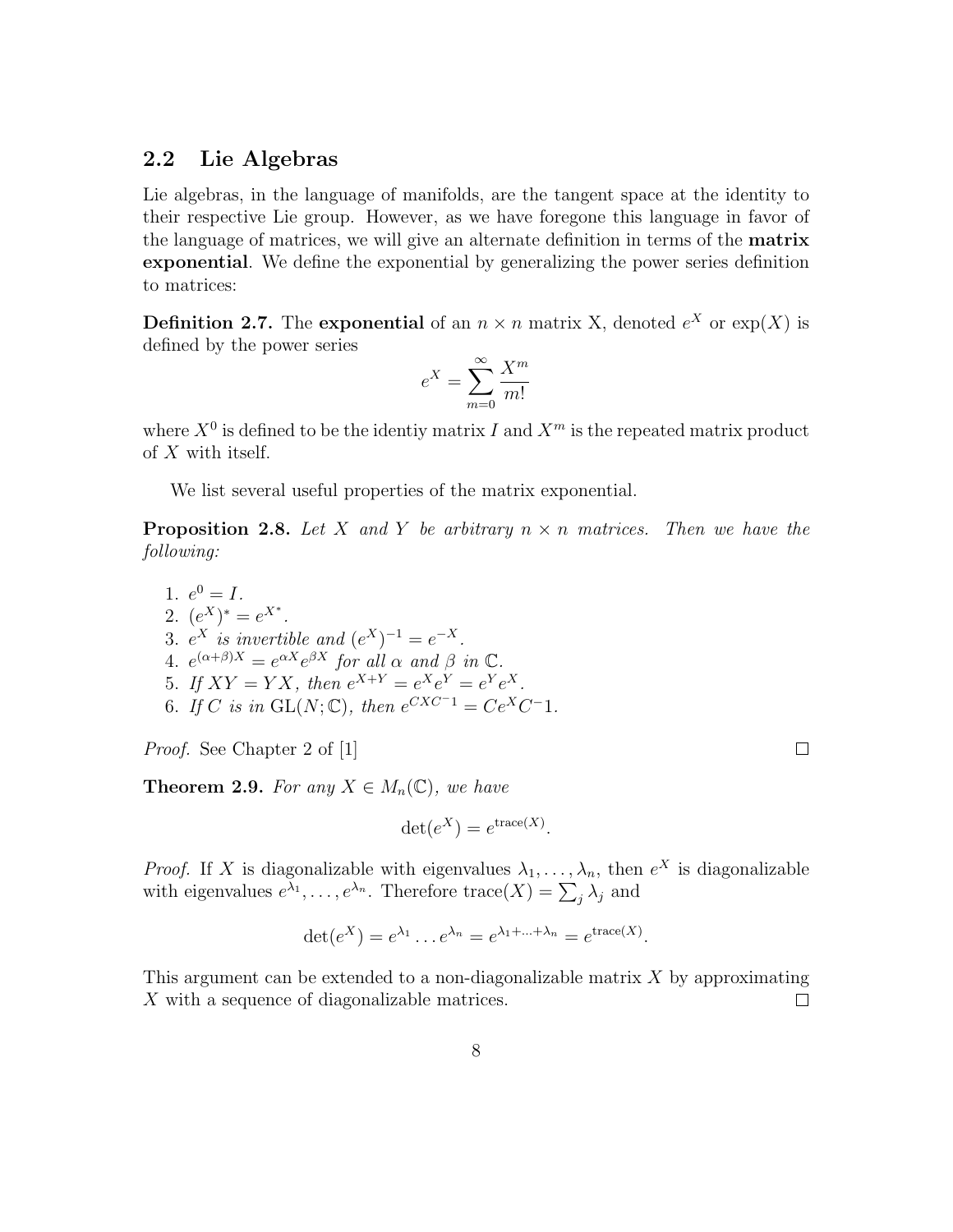Another important property of the exponential is the following:

**Proposition 2.10.** Let X be an  $n \times n$  complex matrix. Then  $e^{tX}$  is a smooth curve in  $M_n(\mathbb{C})$  and

$$
\frac{d}{dt}e^{tX} = Xe^{tX} = e^{tX}X.
$$

In particular,

$$
\left. \frac{d}{dt} e^{tX} \right|_{t=0} = X.
$$

Proof. See Chapter 2 of [1]

Example 2.11. The matrix

$$
X = \begin{pmatrix} 0 & -a \\ a & 0 \end{pmatrix}
$$

has exponential

$$
e^X = \begin{pmatrix} \cos a & -\sin a \\ \sin a & \cos a \end{pmatrix}
$$

*Proof.* Note that the exponential of a diagonal matrix D with entries  $\lambda_1, \ldots, \lambda_n$  is simply the diagonal matrix with entries  $e^{\lambda_1}, \ldots, e^{\lambda_n}$ . The eigenvectors of X are  $(1, i)$ and  $(i, 1)$  with eigenvalues  $-i\alpha$  and ia respectively. Therefore diagonalizing X and taking the exponential, we have

$$
e^X = \begin{pmatrix} 1 & i \\ i & 1 \end{pmatrix} \begin{pmatrix} e^{-ia} & 0 \\ 0 & e^{ia} \end{pmatrix} \begin{pmatrix} 1/2 & -i/2 \\ -i/2 & 1/2 \end{pmatrix},
$$

which simplifies to the claimed result.

Already we can see similarities to angular momentum. Here a matrix  $X$  is defined as the derivative of an exponential, whereas in Section 1 we saw that the angular momentum operators could be thought of as the derivative of a rotation.

This connection will become even clearer with the Lie algebra of a matrix Lie group, which we now introduce. Although Lie algebras can be considered as abstract objects in their own right (e.g.,  $\mathbb{R}^3$  equipped with the cross product is a Lie algebra), we restrict our attention here to Lie algebras which are in some sense "matrix" Lie algebras—Lie algebras that are generated by matrix Lie groups or associated very closely with them.

**Definition 2.12.** Let  $G \in M_n(\mathbb{C})$  be a matrix Lie group. We define the Lie algebra of G, denoted  $\mathfrak{g}$ , to be the set of all matrices  $X \in M_n(\mathbb{C})$  such that  $e^{tX}$  is in G for all real numbers t.

 $\Box$ 

 $\Box$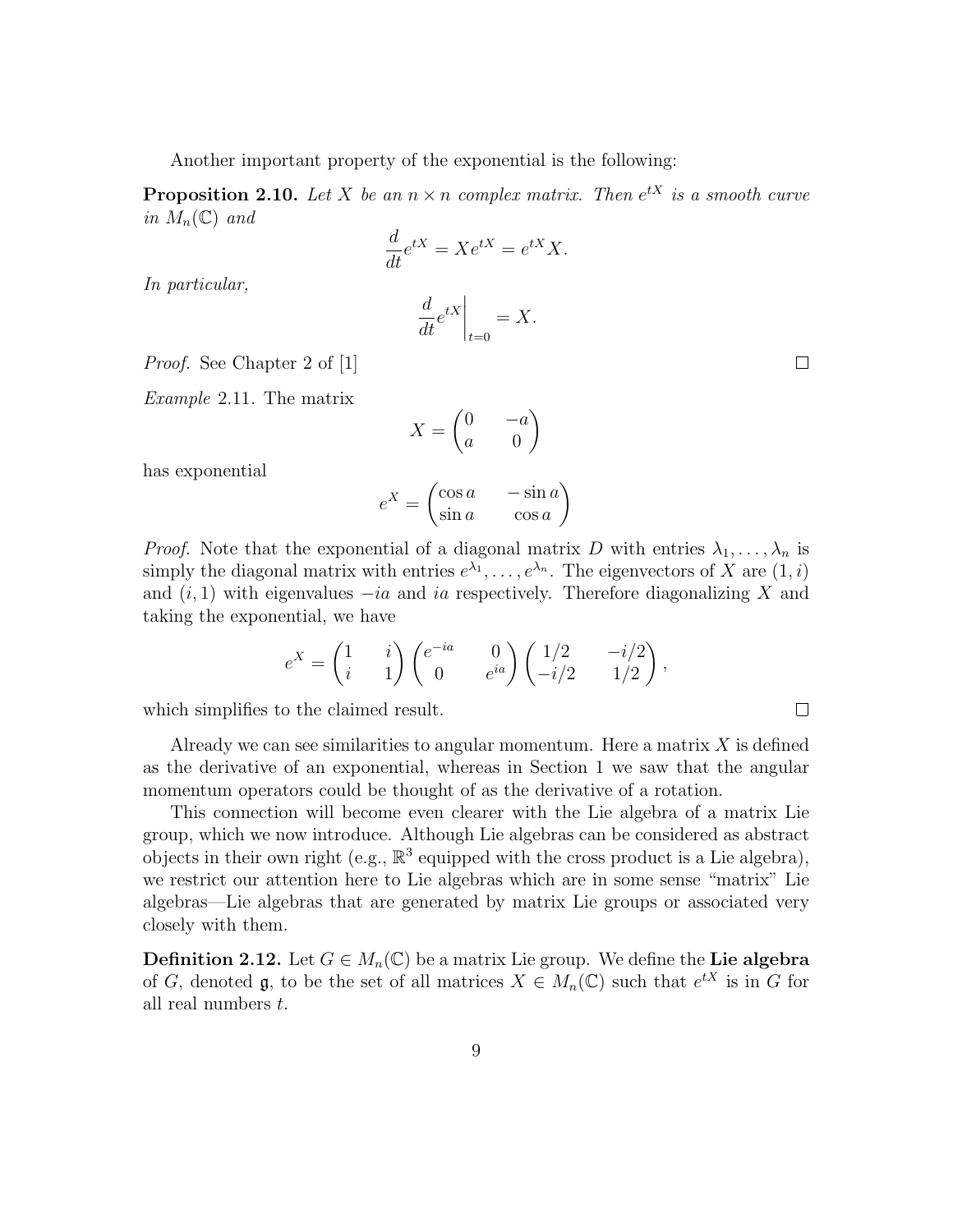**Theorem 2.13.** Let G be a matrix Lie group with Lie algebra  $\mathfrak{g}$ . If X and Y are elements of g, then:

- 1.  $AXA^{-1} \in \mathfrak{g}$  for all  $A \in G$ .
- 2.  $sX \in \mathfrak{g}$  for all real numbers s.
- 3.  $X + Y \in \mathfrak{g}$
- 4.  $XY YX \in \mathfrak{g}$ .

Proof. The first point follows simply from the properties of the matrix exponential:

$$
e^{t(AXA^{-1})} = Ae^{tX}A^{-1} \in G
$$

for all t. Furthermore for the second point, we simply note that  $e^{t(sX)} = e^{(ts)X}$  is in G for all t since X is in  $\mathfrak g$ . For the third point, we use the Lie product formula:

$$
e^{t(X+Y)} = \lim_{m \to \infty} \left( e^{tX/m} e^{tY/m} \right)^m.
$$

The limit is invertible (since  $e^X$  is invertible for all X) and in G since G is a closed subgroup of  $GL(n,\mathbb{C})$ . This holds for all t, so  $X + Y \in \mathfrak{g}$ .

The fourth point follows from points 2 and 3, which show that  $\mathfrak g$  is a real subspace of  $M_n(\mathbb{C})$  and therefore closed topologically, along with the following equality:

$$
XY - YX = \frac{d}{dt} \left( e^{tX} Y e^{-tX} \right) \Big|_{t=0}
$$

$$
= \lim_{h \to 0} \frac{e^{hX} Y e^{-hX} - Y}{h}
$$

where the first equality follows from a straightforward application of the product rule. Together these imply that  $XY - YX \in \mathfrak{g}$  since  $e^{hX}Ye^{-hX}$  is in  $\mathfrak{g}$  by point 1.  $\Box$ 

For X and Y in  $\mathfrak{g}$ , we refer to  $[X, Y] = XY - YX \in \mathfrak{g}$  as the **bracket** or commutator of X and Y. The gist of this theorem is that the Lie algebra is in fact a vector space equipped with a "bracket" operation (just as the space of linear operators in quantum mechanics has the commutator). Indeed this is how Lie algebras are defined abstractly, along with three additional properties on the bracket. We now prove these properties for the bracket we have defined.

**Proposition 2.14.** Let G be a matrix Lie group with Lie algebra  $\mathfrak{g}$ . Then the bracket operation  $[\cdot, \cdot] : \mathfrak{g} \times \mathfrak{g} \to \mathfrak{g}$  satisfies the following properties: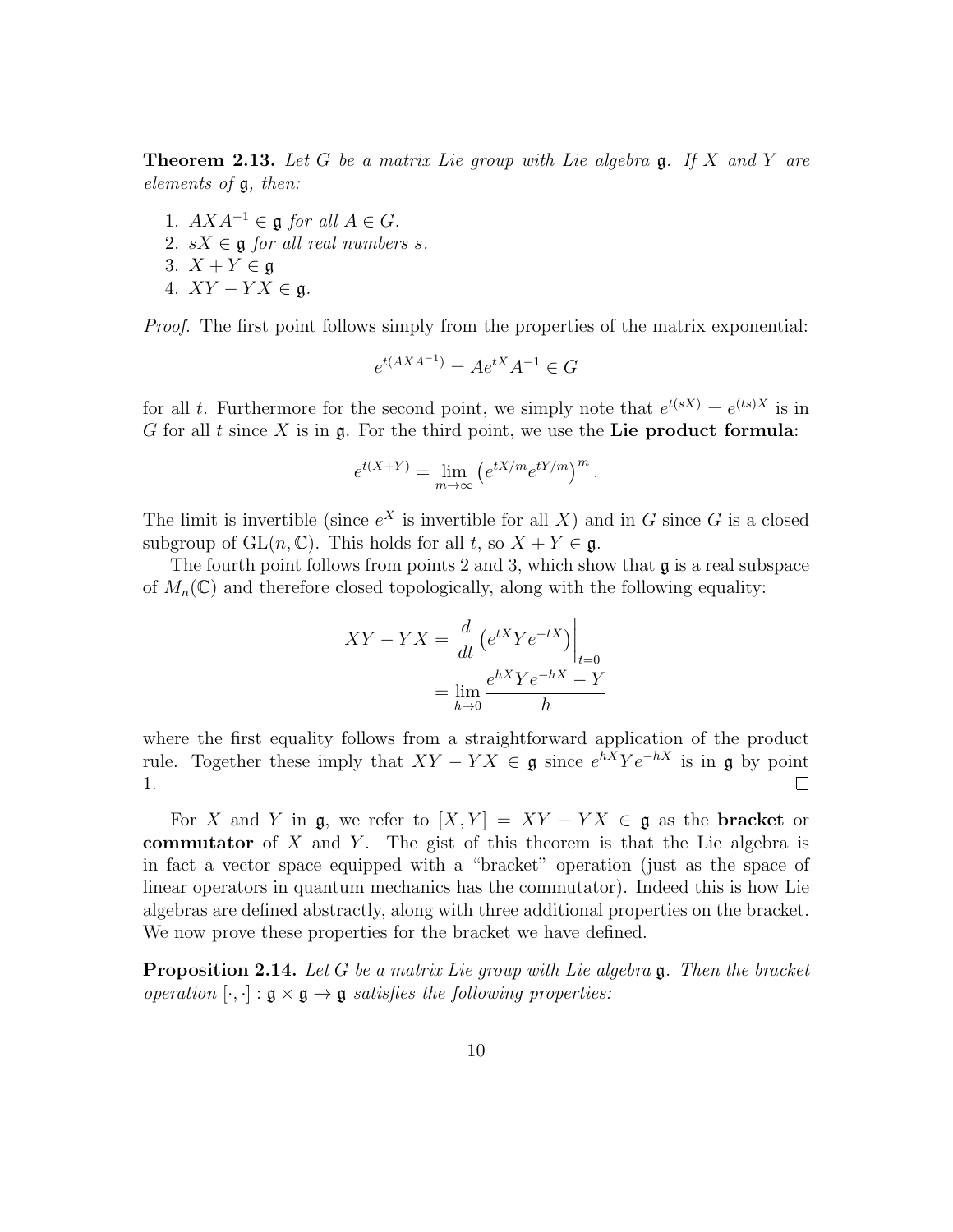- 1.  $[\cdot, \cdot]$  is bilinear,
- 2. [ $\cdot$ ,  $\cdot$ ] is skew symmetric:  $[X, Y] = -[Y, X]$  for all  $X, Y \in \mathfrak{g}$ ,
- 3.  $[\cdot, \cdot]$  satisfies the **Jacobi identity**:

$$
[X,[Y,Z]] + [Y,[Z,X]] + [Z,[X,Y]] = 0
$$

for all X, Y,  $Z \in \mathfrak{a}$ .

Proof. The first two properties are obvious. We can verify the Jacobi identity by direct calculation:

$$
[X,[Y,Z]] + [Y,[Z,X]] + [Z,[X,Y]] = X(YZ - ZY) - (YZ - ZY)X + Y(ZX - XZ) - (ZX - XZ)Y + Z(XY - YX) - (YX - XY)Z = 0
$$

where the last equality follows by associativity of matrix multiplication.

 $\Box$ 

In analogy with Lie groups, we can define a Lie algebra homomorphism as a linear map that preserves the bracket operation between vector spaces.

**Definition 2.15.** Let  $\mathfrak{g}$  and  $\mathfrak{h}$  be Lie algebras. A linear map  $\phi : \mathfrak{g} \to \mathfrak{h}$  is called a Lie algebra homomorphism if  $\phi([X, Y]) = [\phi(X), \phi(Y)]$  for all  $X, Y \in \mathfrak{g}$ . If, in addition,  $\phi$  is one-to-one and onto, then  $\phi$  is called a Lie algebra isomorphism.

Lie algebra homomorphisms are associated Lie group homomorphisms by the following theorem:

**Theorem 2.16.** Let G and H be matrix Lie groups with Lie algebras  $\mathfrak g$  and  $\mathfrak h$  respectively. Suppose that  $\Phi: G \to H$  is a Lie group homomorphism. Then there exists a unique linear map  $\phi : \mathfrak{g} \to \mathfrak{h}$  such that

$$
\Phi(e^X) = e^{\phi(X)}\tag{6}
$$

for all  $X \in \mathfrak{g}$ . In addition,  $\phi$  satisfies the following properties:

- 1.  $\phi(AXA^{-1}) = \Phi(A)\phi(X)\Phi(A)^{-1}$  for all  $X \in \mathfrak{g}$ ,  $A \in G$ .
- 2.  $\phi([X,Y]) = [\phi(X), \phi(Y)]$  for all  $X, Y \in \mathfrak{g}$  (i.e.  $\phi$  is a Lie algebra homomorphism)
- 3.  $\phi(X) = \frac{d}{dt} \Phi(e^{tX})\big|_{t=0}$  for all  $X \in \mathfrak{g}$ .

Proof. The proof requires a discussion of one-parameter subgroups, but it is otherwise similar to that of Theorem 2.13. See Chapter 3 of [1] for details.  $\Box$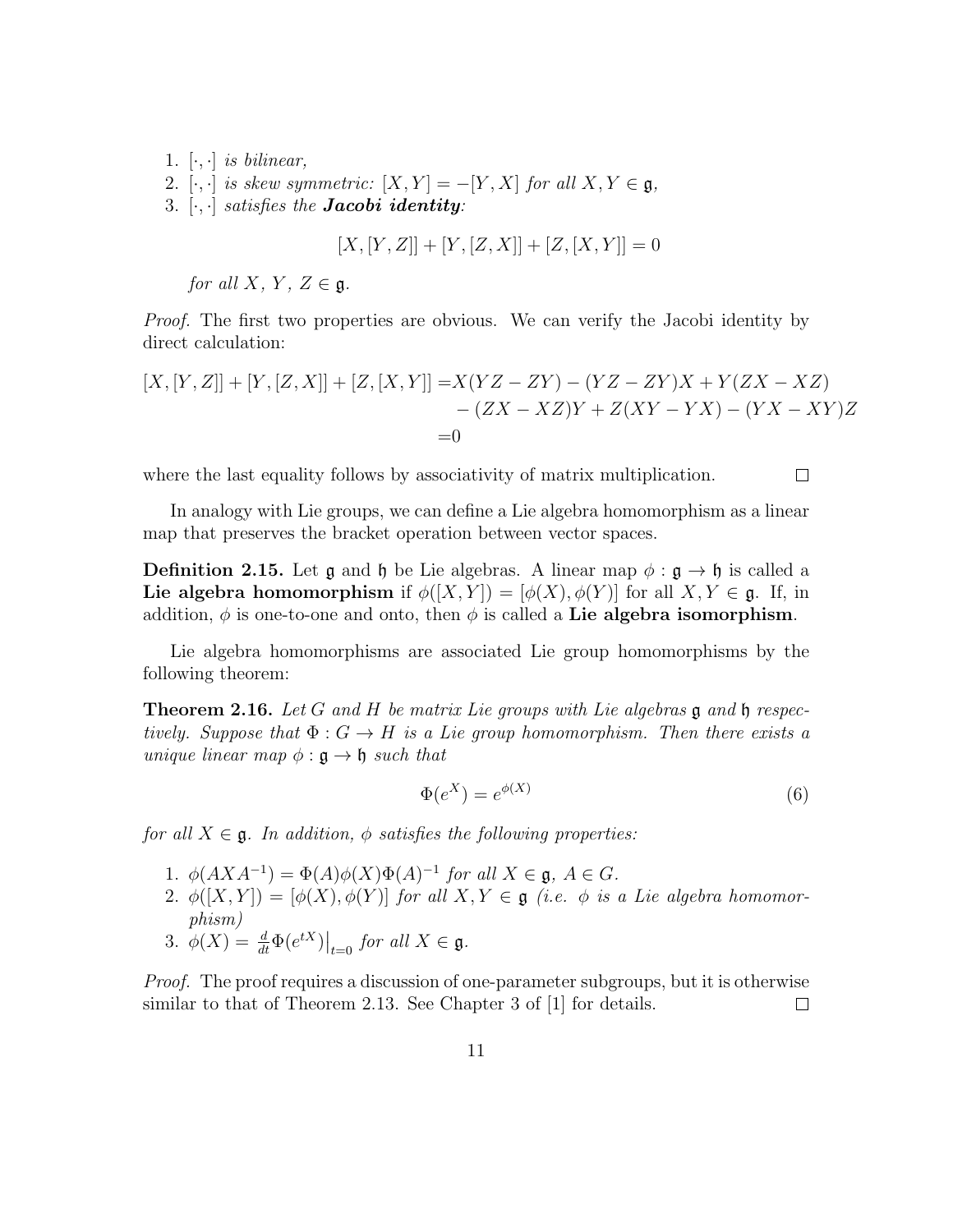The most important takeaway of this theorem is that every Lie group homomorphism gives rise to a unique Lie algebra homomorphism associated with it. The converse, that every homomorphism of a Lie algebra g corresponds to a homomorphism in the associated Lie group  $G$ , is only true if the group  $G$  is simply connected. As we shall see, this has important implications in the case of SO(3).

Finally in this subsection, we give a result that will be used shortly to prove a relationship between representations of Lie groups and Lie algebras.

**Corollary 2.17.** If G is a connected matrix Lie group, then every element A of G may be written in the form

$$
A = e^{X_1}e^{X_2}\dots e^{X_m}
$$

for some  $X_1, X_2, \ldots, X_m$  in  $\mathfrak{g}$ .

Proof. See Chapter 2 of [?]

### 2.3 Representations

We now move on to discussing Lie group and Lie algebra representations. The representations of  $SU(2)$ ,  $SO(3)$  and their Lie algebras play an important role in describing angular momentum and spin.

**Definition 2.18.** Let  $G \in M_n(\mathbb{C})$  be a matrix Lie group and V be a finite-dimensional complex (real) vector space with  $\dim(V) \geq 1$ . A finite-dimensional complex (real) representation of  $G$  is a Lie group homomorphism

$$
\Pi: G \to \mathrm{GL}(V).
$$

If g is a real or complex Lie algebra, then a finite-dimensional complex (real) representation of g is a Lie algebra homomorphism

$$
\pi: \mathfrak{g} \to \mathrm{gl}(V)
$$

The following definition gives several relevant properties of representations and the spaces they act on.

Definition 2.19. Let Π be a finite-dimensional real or complex representation of a matrix Lie group  $G$ , acting on a space V. A subspace W of V is called **invari**ant if  $\Pi(A)w \in W$  for all  $w \in W$  and all  $A \in G$ . An invariant subspace W is called **nontrivial** if  $W \neq 0$  or V. A representation with no nontrivial invariant subspaces is called **irreducible**. These terms are defined analogously for Lie algebra representations.

 $\Box$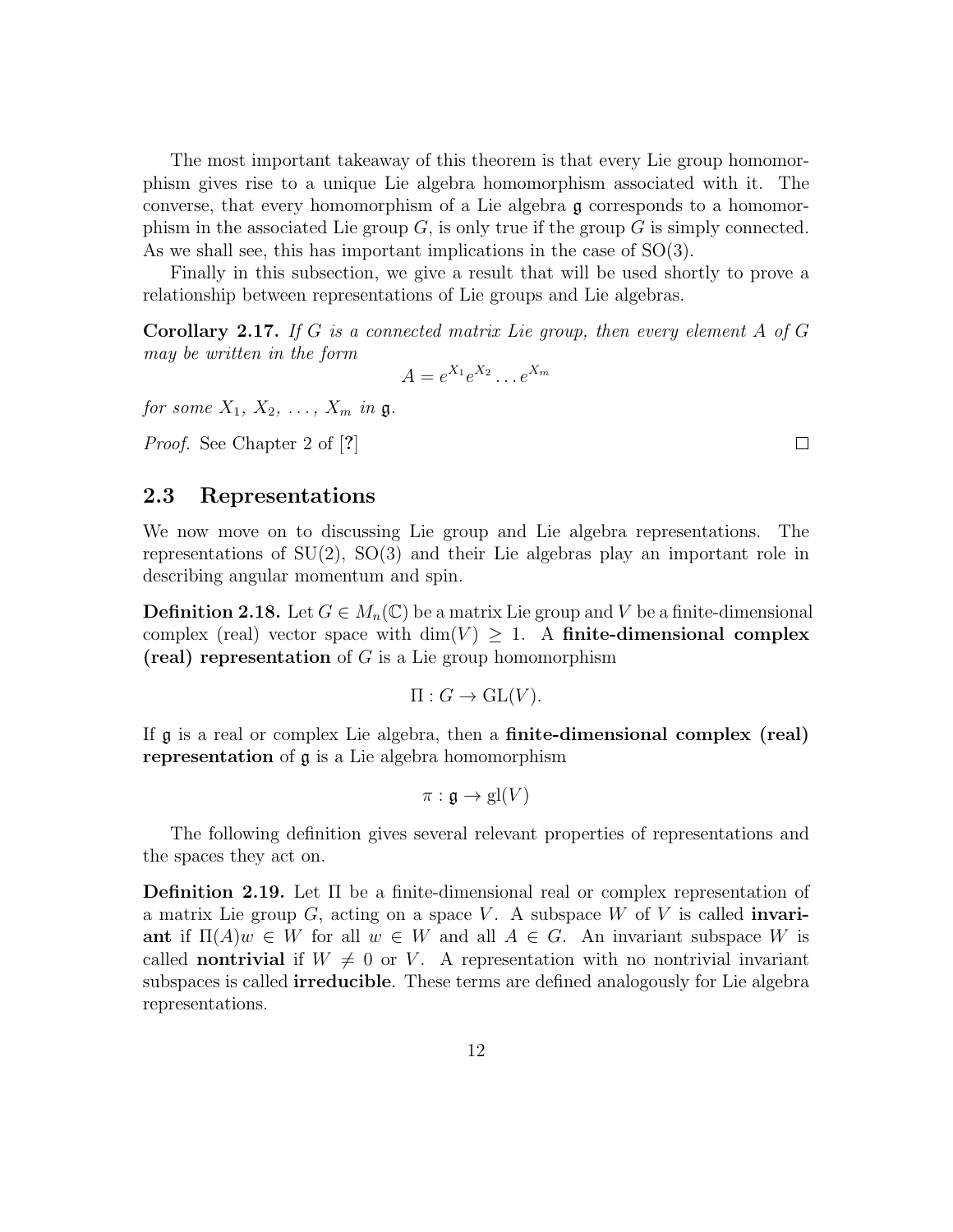We will elaborate more on the concept of representations in our discussion of  $SU(2)$  and  $SO(3)$ . To finish the section we state the following important result:

**Proposition 2.20.** Let G be a connected matrix Lie group with Lie algebra  $\mathfrak{g}$ .

- 1. If  $\Pi: G \to GL(V)$  is a representation of G and  $\pi: \mathfrak{g} \to gl(V)$  is the associated representation of  $\mathfrak g$ , then a subspace W of V is invariant under the action of G if and only if it is invariant under the action of  $\mathfrak{g}$ . In particular,  $\Pi$  is irreducible if and only if  $\pi$  is irreducible.
- 2. If  $\Pi_1$  and  $\Pi_2$  are representations of G and  $\pi_1$  and  $\pi_2$  are the associated Lie algebra representations, then  $\pi_1$  and  $\pi_2$  are isomorphic if and only if  $\Pi_1$  and  $\Pi_2$  are isomorphic.

*Proof.* For Point 1, suppose first that  $W \subset V$  is invariant under  $\pi(X)$  for all  $X \in \mathfrak{g}$ . Now suppose A is an element of G. Since G is connected, Corollary 2.17 says that A can be written as  $A = e^{X_1} \dots e^{X_m}$  for some  $X_1, \dots, X_m \in \mathfrak{g}$ . Since W is invariant under  $\pi(X_j)$  it will also be invariant under  $\exp(\pi(X_j)) = I + \pi(X_j) + \pi(X_j)^2/2 + \dots$ and, therefore, under

$$
\Pi(A) = \Pi(e^{X_1} \dots e^{X_m}) = \Pi(e^{X_1}) \dots \Pi(e^{X_m})
$$
  
=  $e^{\pi(X_1)} \dots e^{\pi(X_m)}$ .

Thus W is invariant under  $\Pi(A)$  for all  $A \in G$ .

Conversely, suppose that W is invariant under  $\Pi(A)$  for all  $A \in G$ . Then W is invariant under  $\Pi(e^{tX})$  for all  $X \in \mathfrak{g}$  and, hence, invariant under

$$
\pi(X) = \frac{d}{dt} \Pi(e^{tX}) \Big|_{t=0}.
$$

for all  $X \in \mathfrak{g}$ . This completes the proof of Point 1.

Now if  $\Pi_1$  and  $\Pi_2$  are two representations of G acting on vector spaces  $V_1$  and  $V_2$ respectively and  $\Phi: V_1 \to V_2$  is an invertible linear map, then an argument similar to the one above shows that  $\Phi$  is an isomorphism of group representations if and only if it is an isomorphism of Lie algebra representations.  $\Box$ 

This result ensures that our future discussion of SU(2) and SO(3) will be useful. Rotations can be thought of as a Lie group representation, while angular momentum is the associated Lie algebra representation. Without Proposition 2.20, we would have no guarantee that the irreducible representations of a group are uniquely associated with irreducible representations of the Lie algebra, and thus any attempt to relate angular momentum to rotations would run into the danger of not being well-defined.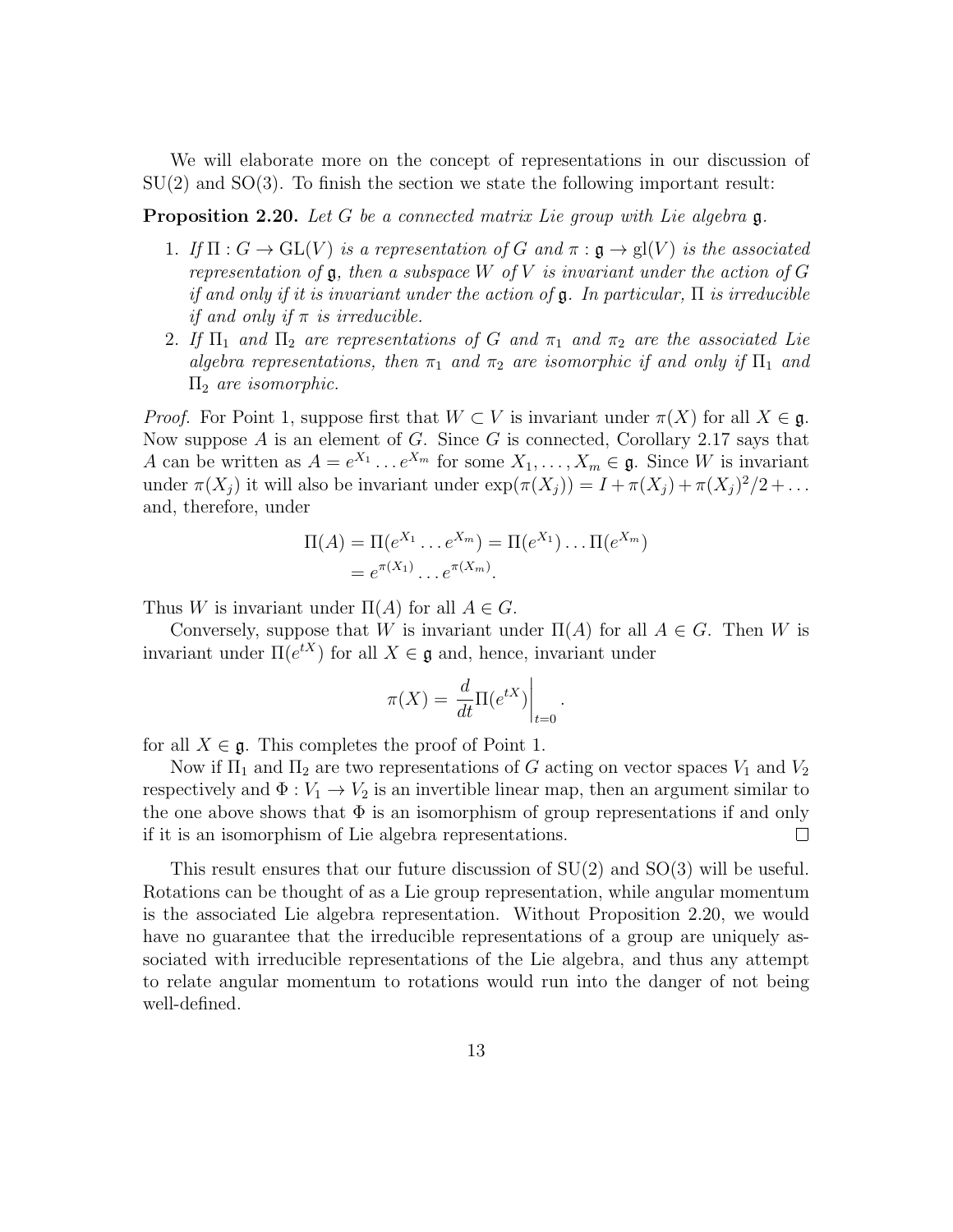# $3 \quad SU(2)$  and  $SO(3)$

### 3.1 Definitions and Properties

We now move on to our discussion of  $SU(2)$  and  $SO(3)$ . We begin by defining the group  $SU(n)$  and stating some important results for  $SU(2)$ .

**Definition 3.1.** An  $n \times n$  complex matrix A is said to be **unitary** if the column vectors of A are orthonormal, that is, if

$$
\sum_{l=1}^{n} \overline{A_{lj}} A_{kl} = \delta_{jk},\tag{7}
$$

where  $\delta_{jk}$  is the Kronecker delta, equal to 1 if  $j = k$  and equal to 0 otherwise. The collection of  $n \times n$  unitary matrices is a closed subgroup of  $GL(n;\mathbb{C})$ , which we call the **unitary group** of order n and denote by  $U(n)$ . The subgroup of  $U(n)$  consisting of unitary matrices with determinant one is called the special unitary group of order *n* and denoted  $SU(n)$ .

We will not include the proof that  $U(n)$  and  $SU(n)$  are matrix Lie groups, as it is a relatively straightforward computation. The group  $SU(n)$  may be thought of as 'rotations' on  $\mathbb{C}^n$ .

Two equivalent definitions of a unitary matrix  $A$  are (1) the adjoint matrix of  $A$ is the inverse of A (i.e.,  $A^* = A^{-1}$ ) and (2) A preserves the standard inner product  $\langle \cdot, \cdot \rangle$  on  $\mathbb{C}^n$ , defined by

$$
\langle \mathbf{x}, \mathbf{y} \rangle = \sum_j \overline{x_j} y_j.
$$

By 'preserves' we mean  $\langle Ax, Ay \rangle = \langle x, y \rangle$  for all  $x, y \in \mathbb{C}^n$ . To see that these definitions are equivalent to the one given above, first note that we may rewrite equation (7) as

$$
\sum_{l=1}^{n} (A^*)_{jl} A_{kl} = \delta_{jk},
$$

which says that  $A^*A = I$ . Thus A is unitary if and only if  $A^* = A^{-1}$  (note that this follows only in the finite-dimensional case). Meanwhile, standard properties of the adjoint say that

$$
\langle \mathbf{x}, A\mathbf{y} \rangle = \langle A^* \mathbf{x}, \mathbf{y} \rangle
$$

for all  $\mathbf{x}, \mathbf{y} \in \mathbb{C}^n$ . Therefore if A is unitary,

$$
\langle A\mathbf{x}, A\mathbf{y} \rangle = \langle A^* A\mathbf{x}, \mathbf{y} \rangle = \langle I\mathbf{x}, \mathbf{y} \rangle = \langle \mathbf{x}, \mathbf{y} \rangle,
$$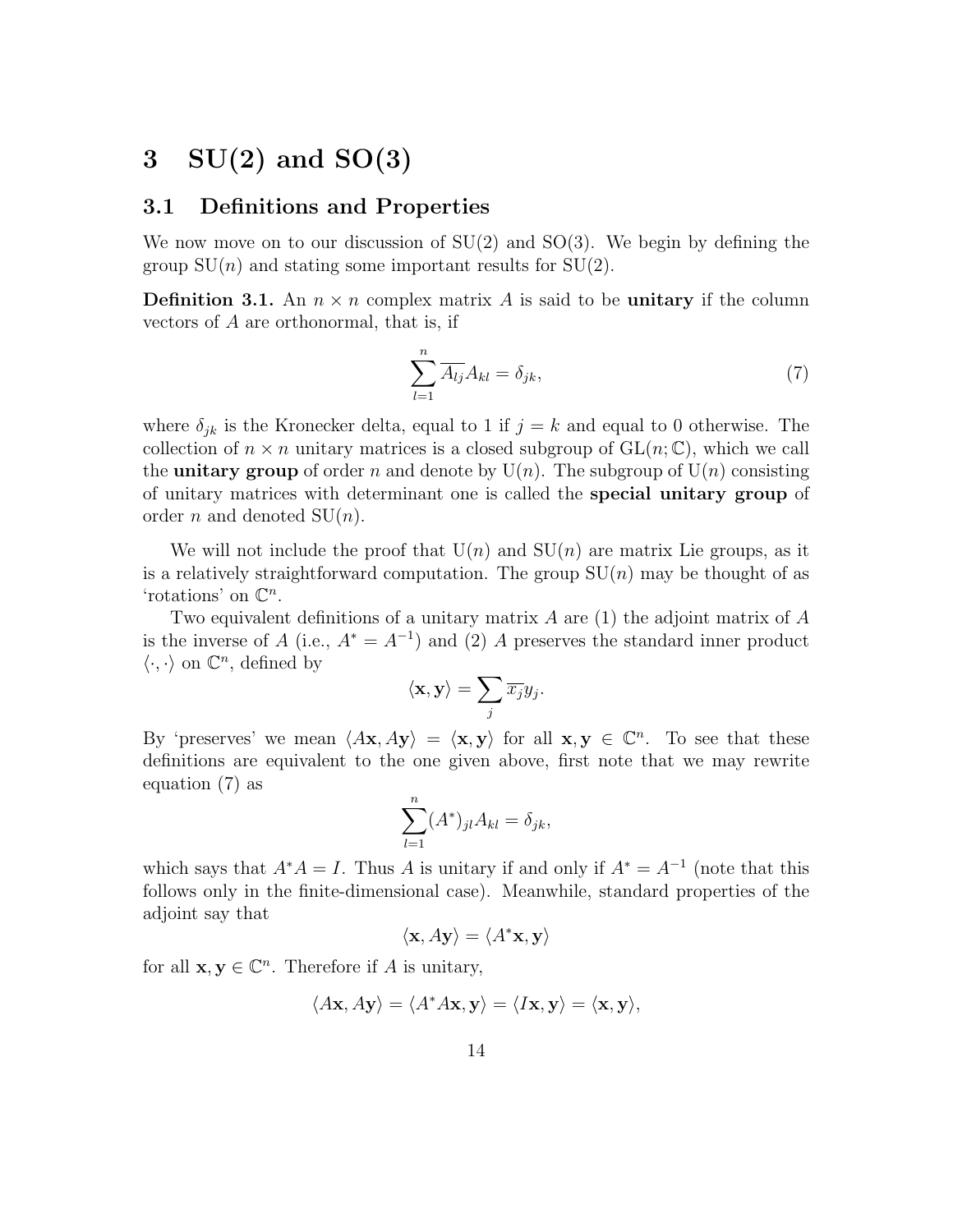showing that A preserves the inner product. On the other hand, if A preserves the inner product, then  $\langle A^*A\mathbf{x}, \mathbf{y} \rangle = \langle \mathbf{x}, \mathbf{y} \rangle$  for all x, y. By letting y range over the standard basis vectors, it is easy to see that this condition holds only if  $A^*A = I$ .

A further property of unitary matrices comes from the fact that det  $A^* = \overline{\det A}$ for any matrix  $A$ . Thus, if  $A$  is unitary, we have

$$
\det(A^*A) = |\det A|^2 = \det I = 1.
$$

So all unitary matrices have determinant with magnitude 1.

The group  $SU(2)$  is of special importance. We now describe its structure and give the form of its Lie algebra.

**Proposition 3.2.** Elements of  $SU(2)$  can be uniquely expressed in the form

$$
U = \begin{pmatrix} \alpha & -\overline{\beta} \\ \beta & \overline{\alpha} \end{pmatrix}
$$

where  $\alpha$  and  $\beta$  are elements of  $\mathbb C$  satisfying  $|\alpha|^2 + |\beta|^2 = 1$ .

*Proof.* Let  $U \in SU(2)$ . Clearly the first column of U,

$$
\mathbf{v}_1 = \begin{pmatrix} \alpha \\ \beta \end{pmatrix}
$$

must take such a form, so we merely need to show that the second column is exactly determined by the first. The second column must be orthogonal to the first and be a unit vector. One such vector is

$$
\mathbf{v}_2 = \left(\frac{-\overline{\beta}}{\overline{\alpha}}\right),\,
$$

but  $\mathbf{v}_1$  and  $\mathbf{v}_2$  span  $\mathbb{C}^2$ , so every unit vector orthogonal to  $\mathbf{v}_1$  must be of the form  $e^{i\theta}$ **v**<sub>2</sub>. Therefore any element of SU(2) takes the form

$$
U = \begin{pmatrix} \alpha & -e^{i\theta} \overline{\beta} \\ \beta & e^{i\theta} \overline{\alpha} \end{pmatrix}.
$$

However we have left out one property of U, namely that  $\det(A) = 1$ . The above matrix has determinant  $e^{i\theta}(|\alpha|^2 + |\beta|^2) = e^{i\theta}$ , so we require that  $e^{i\theta} = 1$ . This implies

$$
U = \begin{pmatrix} \alpha & -\overline{\beta} \\ \beta & \overline{\alpha} \end{pmatrix}
$$

.

as desired.

 $\Box$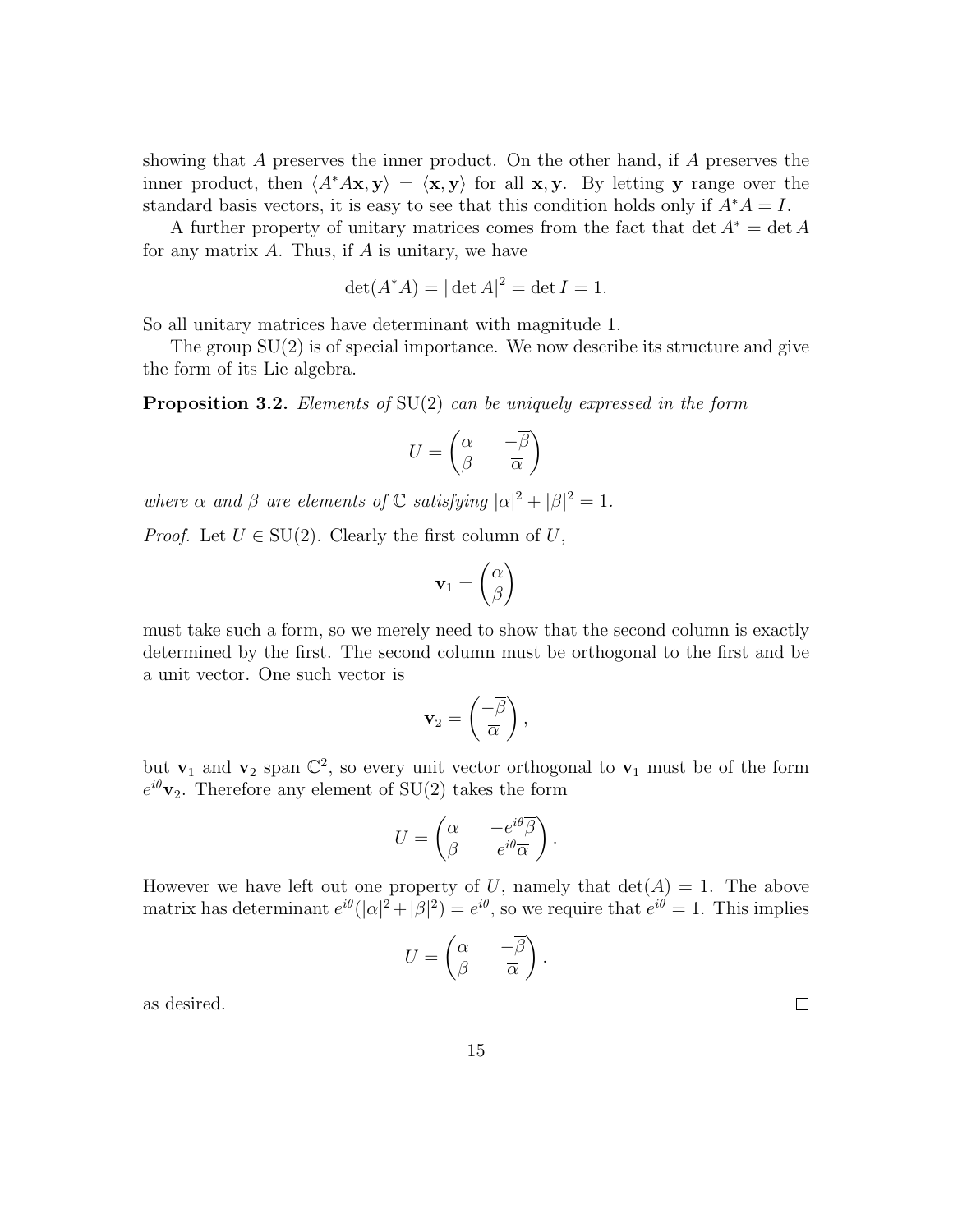#### **Corollary 3.3.** SU $(2)$  is simply connected.

*Proof.* Elements of SU(2) are completely defined by the  $\alpha$  and  $\beta$  given in Proposition 3.2. Therefore we can think of  $SU(2)$  topologically as  $S^3$ , which is simply connected.  $\Box$ 

**Proposition 3.4.** The Lie algebra of  $U(n)$ , denoted  $u(n)$ , consists of all  $n \times n$  skew self-adjoint complex matrices, i.e., matrices satisfying  $X^* = -X$ . The Lie algebra of  $SU(n)$ , denoted su(n), consists of all  $n \times n$  skew self-adjoint complex matrices such that trace(X) = 0. In particular su(2), the Lie algebra of SU(2), consists of matrices of the form

$$
X = \begin{pmatrix} ai & -b + ci \\ b + ci & -ai \end{pmatrix}
$$

for a, b, c elements of  $\mathbb{R}$ .

*Proof.* A matrix U is unitary if and only if  $U^* = U^{-1}$ . Therefore for any matrix X,  $e^{tX} \in U(n)$  if and only if

$$
(e^{tX})^* = (e^{tX})^{-1} = e^{-tX}.
$$

But  $(e^{tX})^* = e^{tX^*}$ , so in fact  $e^{tX} \in U(n)$  if and only if

$$
e^{tX^*} = e^{-tX}.
$$

Clearly if X is skew self-adjoint then this condition holds and so X is in  $u(n)$ . Conversely, we know that if  $X$  is in the Lie algebra, then the condition holds and we may write

$$
X^* = \frac{d}{dt} (e^{tX^*}) \Big|_{t=0} = \frac{d}{dt} (e^{-tX}) \Big|_{t=0} = -X
$$

proving the first part of the proposition.

Now if X has trace zero, then  $e^{tX}$  has determinant one for all t by, which implies  $X \in \text{su}(n)$ . On the other hand if  $e^{tX}$  has determinant one for all t, then

$$
\operatorname{trace}(X) = \left. \frac{d}{dt} e^{t \operatorname{trace}(X)} \right|_{t=0} = 0,
$$

proving that  $\text{su}(n)$  consists of skew self-adjoint matrices with trace zero. In particular, this implies that elements of  $su(2)$  take the form

$$
X = \begin{pmatrix} ai & -b + ci \\ b + ci & -ai \end{pmatrix}
$$

for a, b, c elements of  $\mathbb{R}$ .

 $\Box$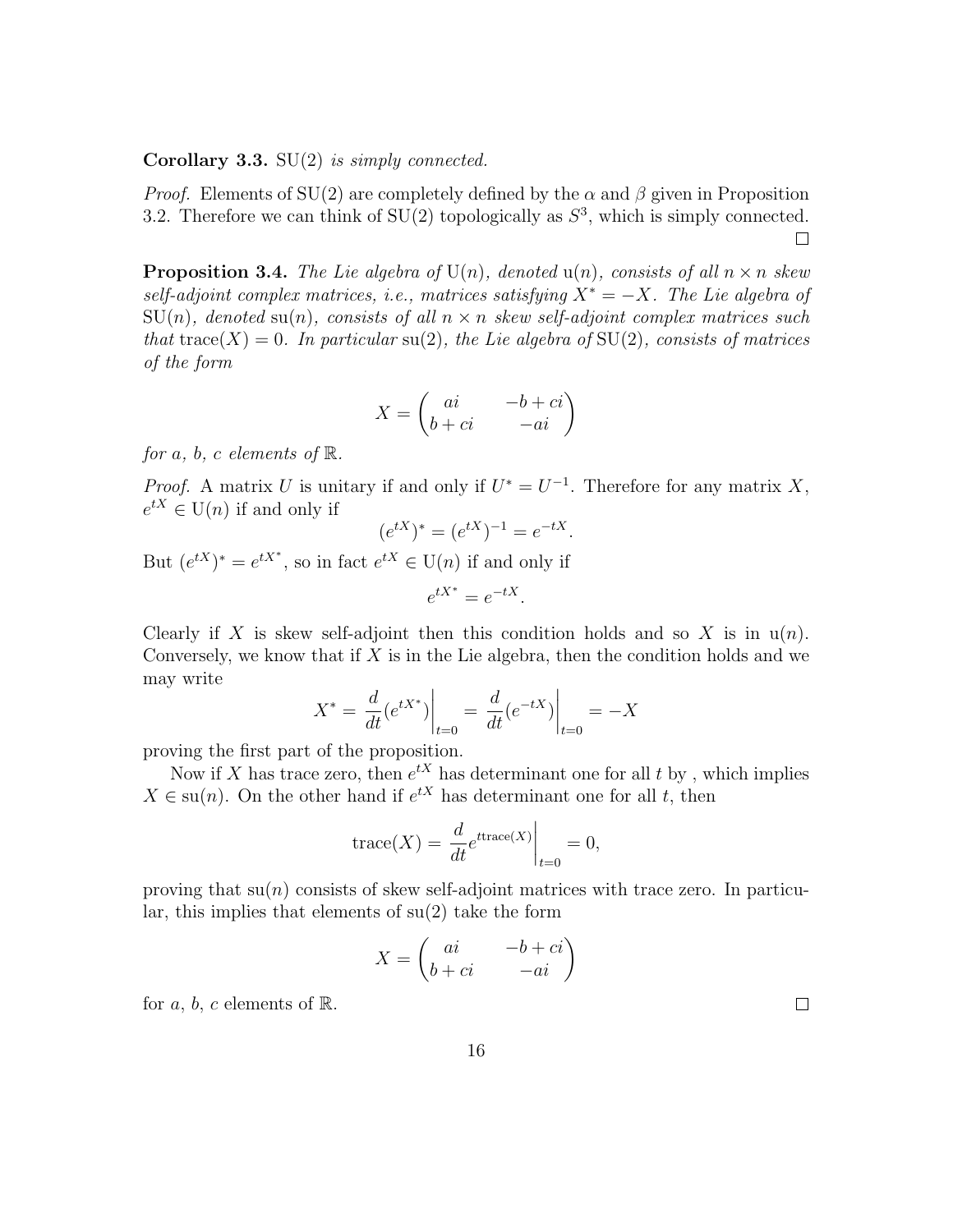Next we define  $SO(n)$  and discuss properties of  $SO(3)$ .

**Definition 3.5.** An  $n \times n$  real matrix A is said to be **orthogonal** if the column vectors of A are orthonormal

The collection of  $n \times n$  orthogonal matrices is a closed subgroup of  $GL(n;\mathbb{C})$ which we call the **orthogonal group** of order n and denote by  $O(n)$ . The subgroup of  $O(n)$  consisting of orthogonal matrices with determinant one is called the **special** orthogonal group of order n and denoted  $SO(n)$ .

 $SO(n)$  may be thought of as the space of rotations on  $\mathbb{R}^n$ . We will not prove that  $O(n)$  is a Lie group and leave it as an exercise for the reader. As with unitarity, we have two equivalent definitions for orthogonality. They are (1) the transpose of A equals its inverse (i.e.,  $A^{tr} = A^{-1}$ ) and (2) A preserves the inner product on  $\mathbb{R}^n$ .

In analogy with  $U(n)$ , we find that the determinant of an orthogonal matrix A must have magnitude 1. But this time the determinant must also be real (since  $A$  is real), so det  $A = \pm 1$ . This property is important for the following proposition.

**Proposition 3.6.**  $O(n)$  is not connected for all n.

*Proof.* The determinant is a continuous map from  $M_n(\mathbb{C})$  to  $\mathbb{C}$ . In particular, its restriction to real matrices is a continuous map into  $\mathbb{R}$ , and so the image of any connected subset of  $M_n(\mathbb{R})$  must be a connected set in  $\mathbb{R}$ . But we have just argued that the image of  $O(n)$  is  $\{1, -1\}$  which is not connected. Thus  $O(n)$  is not a connected subset of  $M_n(\mathbb{R})$ .  $\Box$ 

On the other hand, by definition the image of the determinant for  $SO(n)$  is  $\{1\}$ . We will prove later that SO(3) is homeomorphic to 3-dimensional real projective space, which is connected but not simply connected.

**Proposition 3.7.** Elements of SO(3) are rotations in  $\mathbb{R}^3$ , i.e., an element R of SO(3) can be expressed in the form

$$
R = R_0 \begin{pmatrix} 1 & 0 & 0 \\ 0 & \cos(\theta) & -\sin(\theta) \\ 0 & \sin(\theta) & \cos(\theta) \end{pmatrix} R_0^{-1}
$$

for  $\theta \in [0, 2\pi)$  and  $R_0$  an element of SO(3).

*Proof.* We first show that R has an eigenvector v with eigenvalue 1. Note that because R is an element of  $SO(3)$ , it is also an element of  $SU(3)$ , and so every (real or complex) eigenvalue of  $R$  must have absolute value 1. This is because if there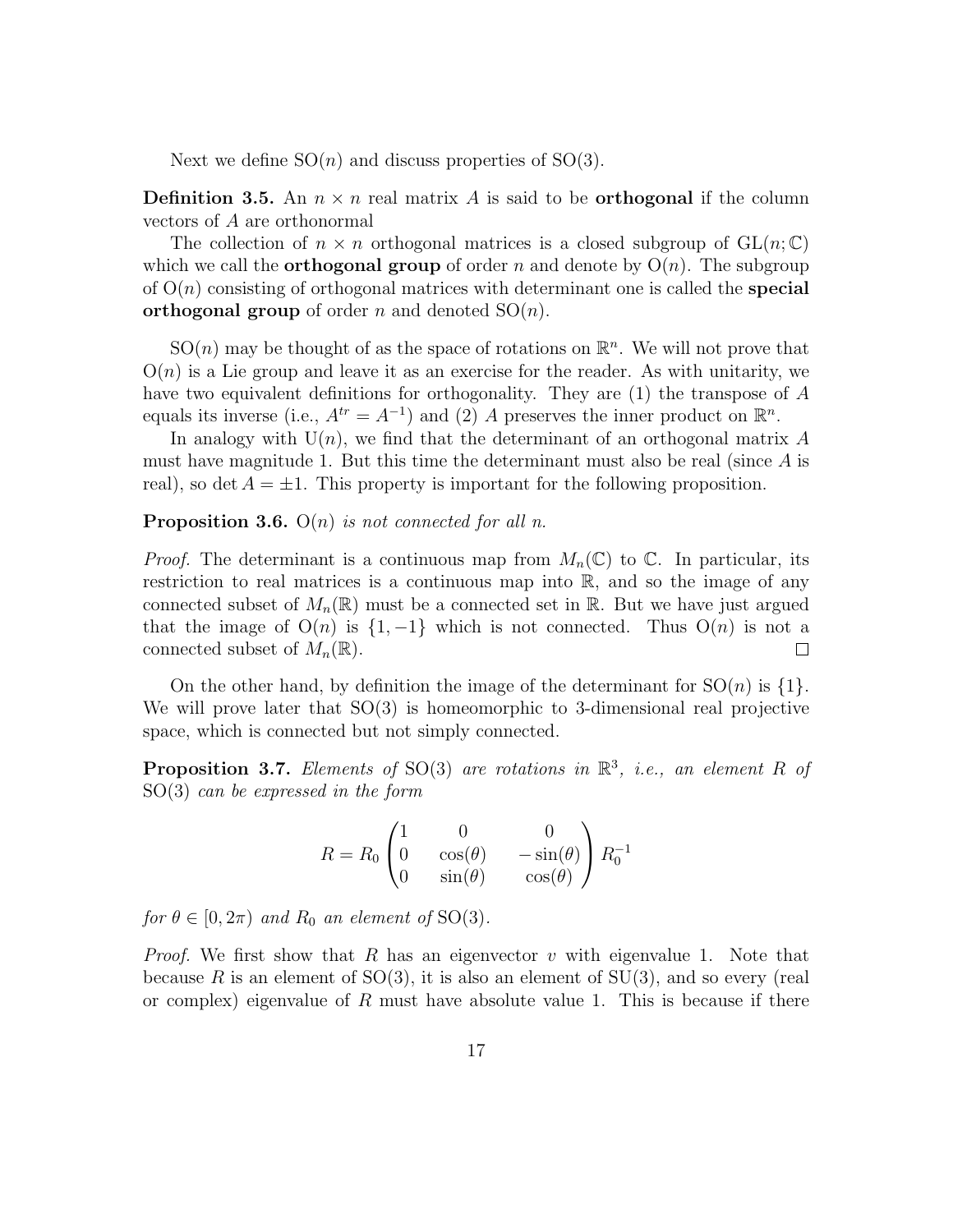existed an eigenvector  $\mathbf{v} \in \mathbb{C}^3$  with eigenvalue  $\lambda$  such that  $|\lambda|^2 \neq 1$ , then we would have

$$
\langle R\mathbf{v}, R\mathbf{v} \rangle = \langle \lambda \mathbf{v}, \lambda \mathbf{v} \rangle = |\lambda|^2 \langle \mathbf{v}, \mathbf{v} \rangle \ge \langle \mathbf{v}, \mathbf{v} \rangle,
$$

contradicting that R is an element of  $SU(3)$ .

Furthermore  $R$  is a real matrix, so its eigenvalues come in conjugate pairs.  $R$  has precisely three eigenvalues (because  $R$  is normal), so it must have at least one that is real and two that are conjugates of each other. We denote the real eigenvalue by  $\lambda$  and the conjugate eigenvalues by  $\mu$  and  $\bar{\mu}$  (it is possible that  $\mu$  and  $\bar{\mu}$  are also real, in which case they are both 1 or  $-1$ ).

Finally, because  $R \in SO(3)$  we require that  $\det(R) = 1$ . But because each eigenvalue has magnitude 1,  $\det(R) = \lambda \mu \overline{\mu} = \lambda |\mu|^2 = \lambda$ , so **v** is an eigenvector of R with eigenvalue  $\lambda = 1$  as desired.

Next we show that the orthogonal complement of **v** in  $\mathbb{R}^3$  is an invariant subspace of R, i.e., R maps the plane orthogonal to v into itself. Let w be an element of  $v^{\perp}$ . Then  $\langle v, w \rangle = 0$ , so

$$
\langle \mathbf{v}, R\mathbf{w} \rangle = \langle R^{-1}\mathbf{v}, \mathbf{w} \rangle = \frac{1}{\lambda} \langle v, w \rangle = 0
$$

showing that Rw is also in  $\mathbf{v}^{\perp}$ . Thus R leaves the span of v untouched while acting on  $\mathbf{v}^{\perp}$ . In other words, R is similar to a matrix of the form

$$
\begin{pmatrix}\n1 & 0 & 0 \\
0 & a & b \\
0 & c & d\n\end{pmatrix}
$$
\n(8)

for  $a, b, c, d \in \mathbb{R}$ . Moreover we can easily choose an oriented orthonormal basis with first element  $\mathbf{v}$ , so that the change of basis matrix  $R_0$  will be orthogonal with determinant 1. To determine the values of  $a, b, c$ , and  $d$ , first note that the columns in (8) must be orthonormal, so the middle column may be written

$$
\begin{pmatrix} 0 \\ \cos(\theta) \\ \sin(\theta) \end{pmatrix}
$$

for some  $\theta \in [0, 2\pi]$ . The third column can be expressed similarly, but must also be orthogonal to the second column, which implies it is either

$$
\begin{pmatrix} 0 \\ -\sin(\theta) \\ \cos(\theta) \end{pmatrix} \text{ or } \begin{pmatrix} 0 \\ \sin(\theta) \\ -\cos(\theta) \end{pmatrix}.
$$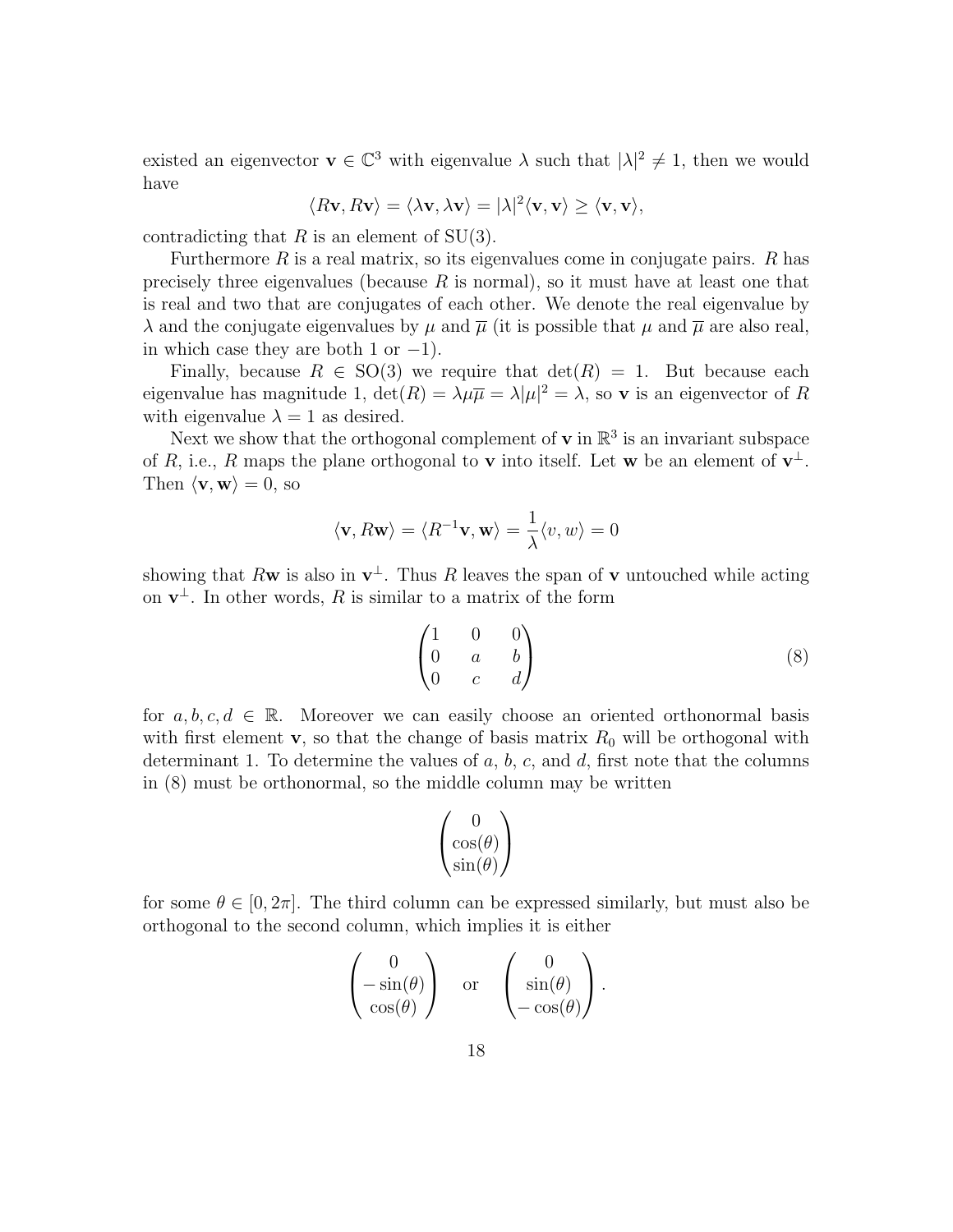Only the first possibility results in a matrix with determinant 1, so we conclude that R may be expressed

$$
R = R_0 \begin{pmatrix} 1 & 0 & 0 \\ 0 & \cos(\theta) & -\sin(\theta) \\ 0 & \sin(\theta) & \cos(\theta) \end{pmatrix} R_0^{-1}
$$

 $\Box$ 

 $\Box$ 

as desired.

**Proposition 3.8.** The Lie algebra of  $O(n)$  is equal to the Lie algebra of  $SO(n)$  and consists of all  $n \times n$  real matrices satisfying  $X^{tr} = -X$ . We denote this Lie algebra by  $\text{so}(n)$ . In particular  $\text{so}(3)$ , the Lie algebra of  $\text{SO}(3)$ , consists of matrices of the form

$$
X = \begin{pmatrix} 0 & a & b \\ -a & 0 & c \\ -b & -c & 0 \end{pmatrix}
$$

for a, b, c elements of  $\mathbb{R}$ .

Proof. We can apply the same argument as that used in the proof of Proposition 3.4 but restricted to the reals. In this case the adjoint becomes the transpose, and so the condition on the Lie algebra  $o(n)$  becomes  $X^{tr} = -X$ . However this condition implies trace(X) = 0, so in fact every element of  $o(n)$  is also an element of  $so(n)$ .

For the three-dimensional case, the condition  $X^{tr} = -X$  implies that the diagonal entries of  $X$  are zero and opposing terms are the minus of each other, so that  $X$  takes the form

$$
X = \begin{pmatrix} 0 & a & b \\ -a & 0 & c \\ -b & -c & 0 \end{pmatrix}, \quad a, b, c \in \mathbb{R}
$$

as desired.

**Proposition 3.9.** The Lie algebras of  $SU(2)$  and  $SO(3)$  are isomorphic.

Proof. The Lie algebra su(2) has a basis

$$
E_1 = \frac{1}{2} \begin{pmatrix} 0 & i \\ i & 0 \end{pmatrix}, \quad E_2 = \frac{1}{2} \begin{pmatrix} 0 & -1 \\ 1 & 0 \end{pmatrix}, \quad E_3 = \frac{1}{2} \begin{pmatrix} i & 0 \\ 0 & -i \end{pmatrix}
$$

with commutation relations  $[E_1, E_2] = E_3$ ,  $[E_2, E_3] = E_1$ , and  $[E_3, E_1] = E_2$ . Similarly the Lie algebra  $\mathfrak{so}(3)$  has a basis

$$
F_1 = \begin{pmatrix} 0 & 0 & 1 \\ 0 & 0 & 0 \\ -1 & 0 & 0 \end{pmatrix}, \quad F_2 = \begin{pmatrix} 0 & -1 & 0 \\ 1 & 0 & 0 \\ 0 & 0 & 0 \end{pmatrix}, \quad F_3 = \begin{pmatrix} 0 & 0 & 0 \\ 0 & 0 & -1 \\ 0 & 1 & 0 \end{pmatrix},
$$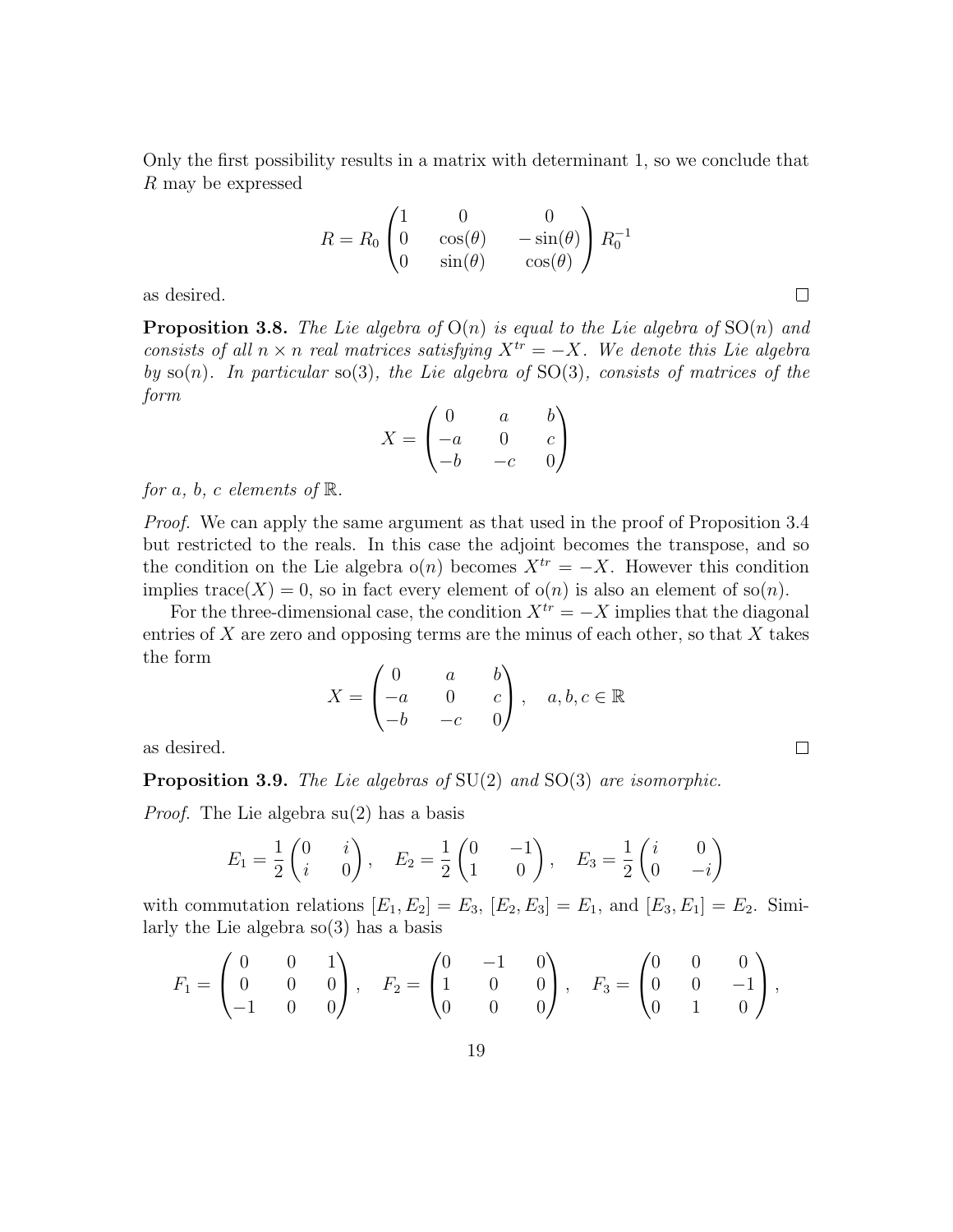with commutation relations  $[F_1, F_2] = F_3$ ,  $[F_2, F_3] = F_1$ , and  $[F_3, F_1] = F_2$ . By skew symmetry, these relations completely determine the bracket operation on the bases for su(2) and so(3), and therefore on the spaces themselves. Thus because the bases satisfy the same commutation relations, the brackets on the two Lie algebras are the same. Hence  $su(2)$  and  $so(3)$  are isomorphic as Lie algebras. □

Physicists will recognize the basis for  $su(2)$  as the Pauli spin matrices multiplied by a factor of i. Clearly spin and the Lie algebra  $su(2)$  are closely related, but the precise connection requires a classification of the representations of  $su(2)$  to fully understand. This calculation will be performed in Section 5.

### 3.2 2-1 Homomorphism

We now make the connection between  $SU(2)$  and  $SO(3)$  explicit by constructing a 2-1 homomorphism between the two. First we define a Lie group representation (and its associated Lie algebra representation) which will be useful in the construction.

**Definition 3.10.** Let  $G$  be a matrix Lie group with Lie algebra  $\mathfrak{g}$ . Then for each  $A \in G$ , we define the **adjoint map** of G as a linear map  $\text{Ad}_A : \mathfrak{g} \to \mathfrak{g}$  by the formula

$$
Ad_A(X) = AXA^{-1}.
$$
\n(9)

**Proposition 3.11.** The map Ad :  $G \to GL(\mathfrak{g})$  defined by  $A \mapsto Ad_A$  is a representation of G acting on  $\mathfrak g$ . Furthermore, for each  $A \in G$ ,  $\operatorname{Ad}_A$  satisfies  $\operatorname{Ad}_A([X, Y]) =$  $[\text{Ad}_A(X), \text{Ad}_A(Y)]$  for all  $X, Y \in \mathfrak{g}$ .

*Proof.*  $\text{Ad}_A(X)$  is in g by Point 1 of Theorem 2.13. That  $\text{Ad}_A$  is a homomorphism and  $\text{Ad}_A([X, Y]) = [\text{Ad}_A(X), \text{Ad}_A(Y)]$  can both be seen immediately from the definition.  $\Box$ 

**Proposition 3.12.** Let ad :  $\mathfrak{g} \to \text{gl}(\mathfrak{g})$  be the representation of  $\mathfrak{g}$  associated to Ad as defined in equation (9). Then for all  $X, Y \in \mathfrak{g}$ ,

$$
ad_X(Y) = [X, Y].
$$

Proof. By Point 3 of Theorem 2.16, ad can be computed as

$$
ad_X = \frac{d}{dt} Ad_{e^{tX}}\bigg|_{t=0},
$$

which gives

$$
ad_X(Y) = \frac{d}{dt}e^{tX}Ye^{-tX}\Big|_{t=0} = [X, Y]
$$

as desired.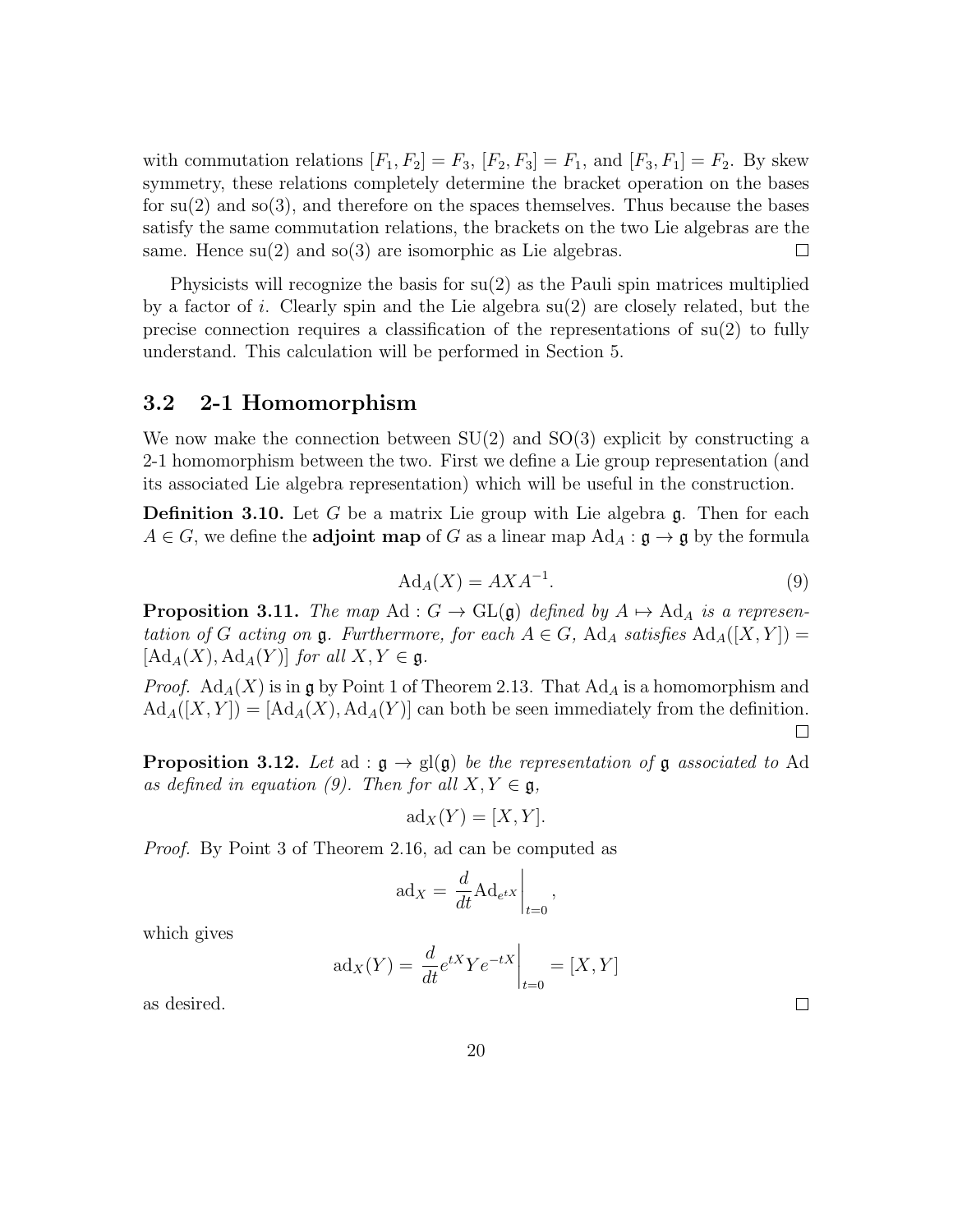The construction of the 2-1 and onto homomorphism of  $SU(2)$  into  $SO(3)$  is as follows. Consider the adjoint map  $\Phi = \text{Ad}$  for  $G = SU(2)$ . Then as noted above,  $\mathfrak{g} = \text{su}(2)$  is the collection of all complex 2 × 2 matrices X satisfying  $X^* = -X$  and  $trace(X) = 0$ . i.e., matrices of the form

$$
X = i \begin{pmatrix} x_1 & x_2 + ix_3 \ x_2 - ix_3 & -x_1 \end{pmatrix},
$$

for  $x_1, x_2, x_3 \in \mathbb{R}$ . We can thus identify **g** with  $\mathbb{R}^3$  via the coordinates  $x_1, x_2$ , and  $x_3$ , and then the standard inner product on  $\mathbb{R}^3$  (the dot product) may be written as

$$
\langle X_1, X_2 \rangle = -\frac{1}{2} \text{trace}(X_1 X_2).
$$

That is to say,

$$
-\frac{1}{2}\mathrm{trace}\left(i\begin{pmatrix}x_1 & x_2+ix_3\\ x_2-ix_3 & -x_1\end{pmatrix}i\begin{pmatrix}x'_1 & x'_2+ix'_3\\ x'_2-ix'_3 & -x'_1\end{pmatrix}\right)=x_1x'_1+x_2x'_2+x_3x'_3
$$

as may be easily verified by direct calculation.

Viewed in this way, we can think of  $\Phi_U = \text{Ad}_U$  as a linear map on  $\mathbb{R}^3$  for each  $U \in SU(2)$ . The map is clearly well-defined by Theorem 2.13 part (1), and moreover

$$
-\frac{1}{2}\text{trace}(\Phi_U(X_1)\Phi_U(X_2)) = -\frac{1}{2}\text{trace}((UX_1U^{-1})(UX_2U^{-1}))
$$
  
=  $-\frac{1}{2}\text{trace}(UX_1X_2U^{-1})$   
=  $-\frac{1}{2}\text{trace}(X_1X_2)$ 

(since the trace is invariant under conjugation), showing that  $\Phi_U$  preserves the inner product  $-\text{trace}(X_1X_2)/2$  on su(2)  $\cong \mathbb{R}^3$ . Therefore  $\Phi = \text{Ad}$  is actually a Lie group homomorphism of SU(2) into the group of orthogonal linear transformations of  $\mathbb{R}^3$ , i.e., into  $O(3)$ . But  $SU(2)$  is connected and  $\Phi$  is continuous (as it is a Lie group homomorphism), so  $\Phi_U$  lies in the identity component of O(3). Because det  $I = 1$ , every element of the identity component must have determinant 1 (otherwise it would not be connected) and thus  $\Phi_U$  lies in SO(3). Therefore  $\Phi$  is in fact a homomorphism of  $SU(2)$  into  $SO(3)$ .

For example, suppose  $U$  is the matrix

$$
U = \begin{pmatrix} e^{i\theta/2} & 0\\ 0 & e^{-i\theta/2} \end{pmatrix}.
$$
 (10)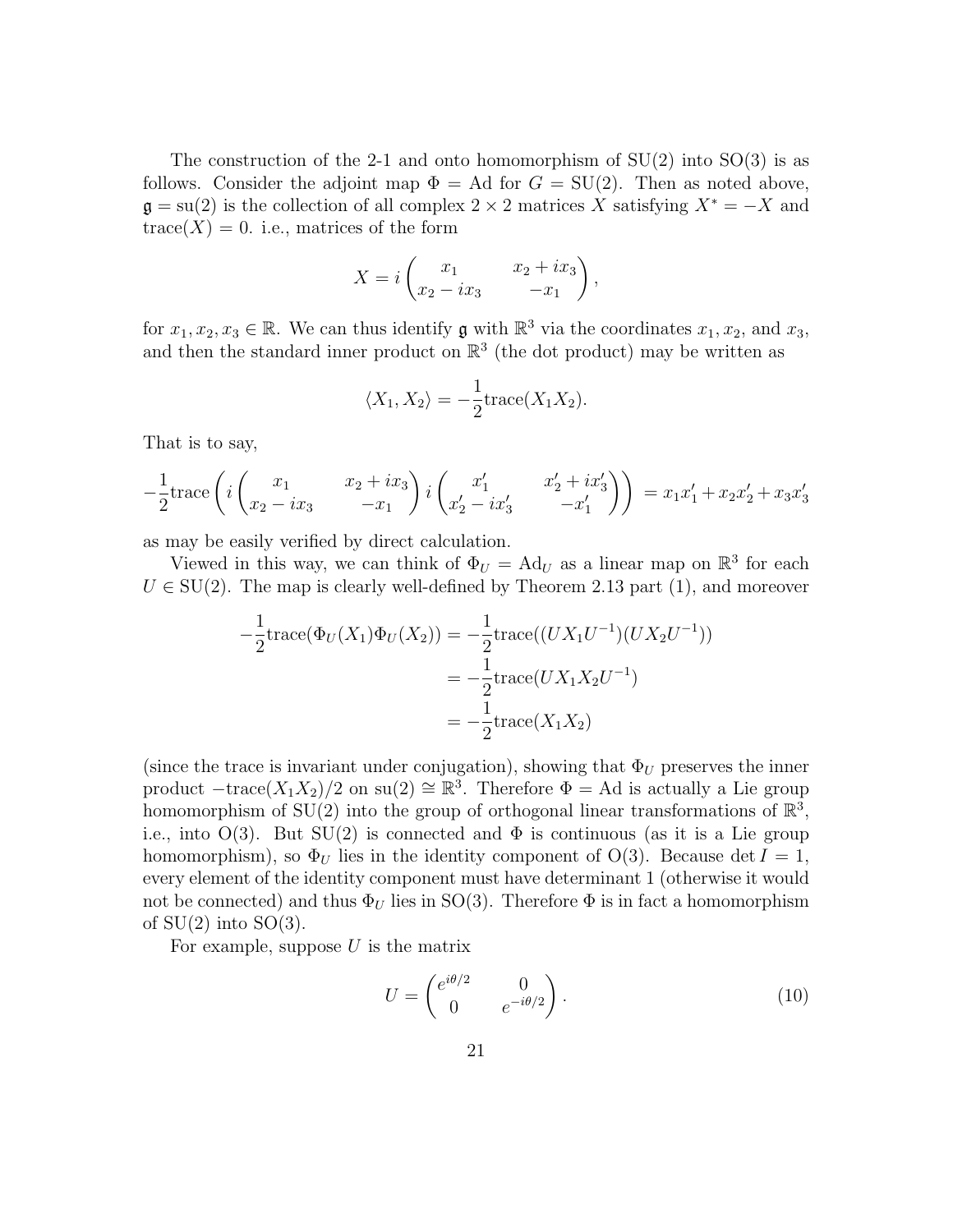Then for X defined as above,

$$
Ui \begin{pmatrix} x_1 & x_2 + ix_3 \ x_2 - ix_3 & -x_1 \end{pmatrix} U^{-1} = i \begin{pmatrix} x'_1 & x'_2 + ix'_3 \ x'_2 - ix'_3 & -x'_1 \end{pmatrix},
$$
(11)

where  $x'_1 = x_1$  and

$$
x'_2 + ix'_3 = e^{i\theta}(x_2 + ix_3)
$$
  
=  $(x_2 \cos \theta - x_3 \sin \theta) + i(x_2 \sin \theta + x_3 \cos \theta).$  (12)

So  $\Phi = \text{Ad}_U$  is a rotation by angle  $\theta$  in the  $(x_2, x_3)$  –plane. Surprisingly, the rotation is by  $\theta$  and not by  $\theta/2$ . This observation will come into play later when we discuss spin angular momentum (it is behind the unusual behavior of spin-1/2 particles).

**Proposition 3.13.** The map  $U \mapsto \Phi_U$  is a 2-1 and onto homomorphism of SU(2) to SO(3) with kernel equal to  $\{I, -I\}$ .

*Proof.* We first show that the kernel of  $\Phi$  is  $\{I, -I\}$ , and hence that  $\Phi$  is 2-1. Both I and −I are clearly elements of the kernel, as they commute through the conjugation. To see that these are the only elements in ker( $\Phi$ ), let U be an element of ker( $\Phi$ ), which we may express as

$$
U = \begin{pmatrix} \alpha & -\overline{\beta} \\ \beta & \overline{\alpha} \end{pmatrix}
$$

by Proposition 3.2. Then  $\Phi_U(X) = UXU^{-1} = X$  for all  $X \in su(2)$ , which implies that U commutes with every element of  $su(2)$ . Note that this implies U also commutes with scalar multiples of  $su(2)$ , and in particular matrices of the form

$$
-iX = \begin{pmatrix} x_1 & x_2 + ix_3 \\ x_2 - ix_3 & -x_1 \end{pmatrix},
$$

which can be obtained by multiplying elements of su(2) by  $-i$ . Thus if

$$
X = i \begin{pmatrix} x_1 & x_2 + ix_3 \\ x_2 - ix_3 & -x_1 \end{pmatrix}, \quad Y = i \begin{pmatrix} y_1 & y_2 + iy_3 \\ y_2 - ix_3 & -x_1 \end{pmatrix}
$$

are arbitrary elements of  $su(2)$ , then U commutes with

$$
\begin{pmatrix} a & b \\ c & -a \end{pmatrix} = X + iY,\tag{13}
$$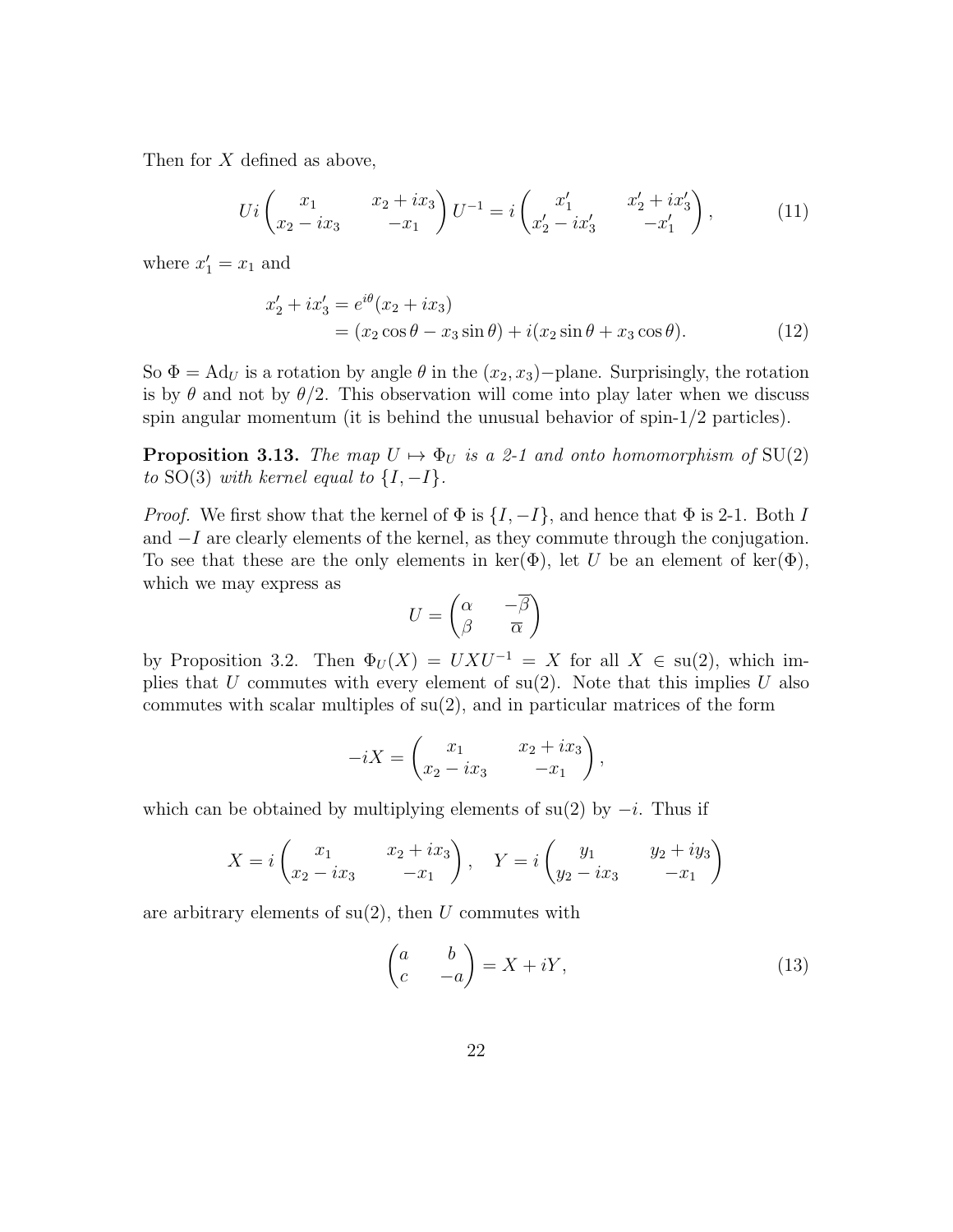where  $a, b$ , and  $c$  are arbitrary complex numbers. Furthermore,  $U$  commutes with scalar multiples of the identity kI for  $k \in \mathbb{C}$ , and adding this to equation (13) gives matrices of the form

$$
\begin{pmatrix} a & b \\ c & d \end{pmatrix} \quad a, b, c, d \in \mathbb{C}.
$$

In other words, U commutes with every element of  $M_2(\mathbb{C})$ . But this implies U must be either I or  $-I$ , for if it commutes with every matrix then it commutes as follows:

$$
\begin{pmatrix}\n\alpha & -\overline{\beta} \\
\beta & \overline{\alpha}\n\end{pmatrix}\n\begin{pmatrix}\n1 & 0 \\
0 & 0\n\end{pmatrix} =\n\begin{pmatrix}\n1 & 0 \\
0 & 0\n\end{pmatrix}\n\begin{pmatrix}\n\alpha & -\overline{\beta} \\
\beta & \overline{\alpha}\n\end{pmatrix},
$$
\n
$$
\begin{pmatrix}\n\alpha & -\overline{\beta} \\
\beta & \overline{\alpha}\n\end{pmatrix}\n\begin{pmatrix}\n0 & 1 \\
0 & 0\n\end{pmatrix} =\n\begin{pmatrix}\n0 & 1 \\
0 & 0\n\end{pmatrix}\n\begin{pmatrix}\n\alpha & -\overline{\beta} \\
\beta & \overline{\alpha}\n\end{pmatrix}.
$$

The first equation implies that  $\alpha = \overline{\alpha}$  and the second implies that  $\beta = -\overline{\beta} = 0$ . Together these give us that  $\alpha = \pm 1$  (since  $|\alpha|^2 + |\beta|^2 = 1$ ). This completes the proof that ker( $\Phi$ ) = { $I, -I$ }.

To show that  $\Phi$  maps *onto* SO(3), let R be an element of SO(3). We want to show that R can be expressed as  $\Phi(U) = Ad_U$  for some  $U \in SU(2)$ . But by Proposition 3.7, we can express R as a rotation by angle  $\theta$  around an "axis"  $X \in \mathfrak{g} \cong \mathbb{R}^3$ . Because X is an element of  $\mathfrak{g} = \text{su}(2)$ , it is skew self-adjoint, and therefore by the Spectral Theorem we may write

$$
X = iU_0 \begin{pmatrix} x_1 & 0 \\ 0 & -x_1 \end{pmatrix} U_0^{-1},
$$

where  $U_0$  is a  $2 \times 2$  unitary matrix. Then the plane orthogonal to X in g is the space of matrices of the form

$$
X' = iU_0 \begin{pmatrix} 0 & x_2 + ix_3 \ x_2 - ix_3 & 0 \end{pmatrix} U_0^{-1}.
$$
 (14)

Now if we let

$$
U = U_0 \begin{pmatrix} e^{i\theta/2} & 0\\ 0 & e^{-i\theta/2} \end{pmatrix} U_0^{-1},
$$

then it is easy to see that  $UXU^{-1}$ . On the other hand, the calculations given in equations (11) and (12) show that  $UX'U^{-1}$  is of the same form as in equation (14), but with  $(x_2, x_3)$  rotated by angle  $\theta$ . Therefore  $\Phi_U$  is a rotation by angle  $\theta$  in the plane perpendicular to X, showing that  $\Phi_U$  coincides with R. In other words,  $\Phi$ maps onto every element of SO(3).  $\Box$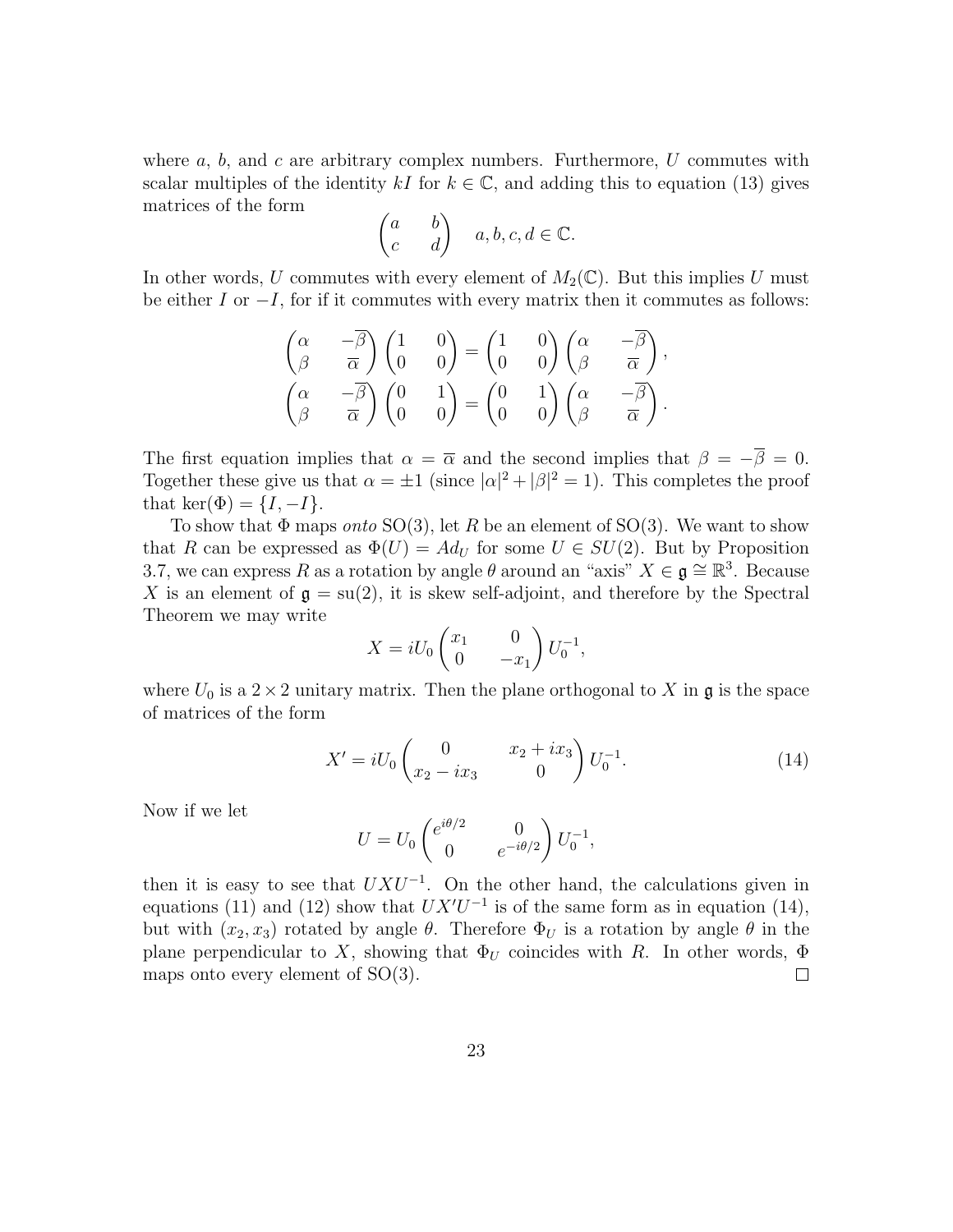Because SU(2) is homeomorphic to  $S^3$ , Proposition 3.13 implies that SO(3) is homeomorphic to  $S<sup>3</sup>$  with antipodal points identified, which is the space commonly known as  $\mathbb{RP}^3$ , or 3-dimensional real projective space.  $\mathbb{RP}^3$  is connected but not simply connected, so we have the following corollary:

Corollary 3.14. SO(3) is connected but not simply connected.

We have already shown that the Lie algebras  $su(2)$  and  $so(3)$  are isomorphic. Given that Proposition 3.13 proves that  $SU(2)$  and  $SO(3)$  are not isomorphic, we can surmise that something fishy is going on.

The perspective of manifolds offers an explanation for the discrepancy. The Lie algebra of a Lie group is the tangent space at the identity, so it captures the local behavior of the group. Thus it makes sense that  $su(2)$  and  $so(3)$  should be isomorphic, because the Lie groups are at least 'locally' isomorphic (as the 2-1 homomorphism shows). But in converting from Lie group to Lie algebra, some information is lost, and this is enough to let the 2-1 homomorphism descend to an isomorphism of the Lie algebras. The information loss is of further importance when classifying representations of the Lie groups and Lie algebras. This is the topic of the next section.

# 4 Classifying Irreducible Representations

Thus far we have only seen hints of how angular momentum relates to the groups  $SU(2)$  and  $SO(3)$ , and to their Lie algebra su(2) ≅ so(3). The connection will become more clear in this section, though the final fruits of our labor will have to wait for Section 5. But to give a preview: the angular momentum operators  $L_1$ ,  $L_2$ , and  $L_3$ form a representation of so(3) on the space of three-dimensional wavefunctions, i.e., on  $L^2(\mathbb{R}^3)$ . This representation is associated to a representation  $\Pi$  of SO(3), which is the natural action of the rotation group on the space of wavefunctions:

$$
(\Pi(R)\psi)(\mathbf{x}) = \psi(R^{-1}\mathbf{x})
$$

for R an element of  $SO(3)$ . It turns out that these representations are "completely reducible" to irreducible representations of  $\rm{so}(3)$  and  $\rm{SO}(3)$  which act on finite dimensional vector spaces of  $L^2(\mathbb{R}^3)$ . Thus by classifying the irreducible representations, we are able to fully describe the invariant subspaces of the angular momentum operators, and therefore able to fully describe the solutions of the rotationally invariant Schrödinger equation.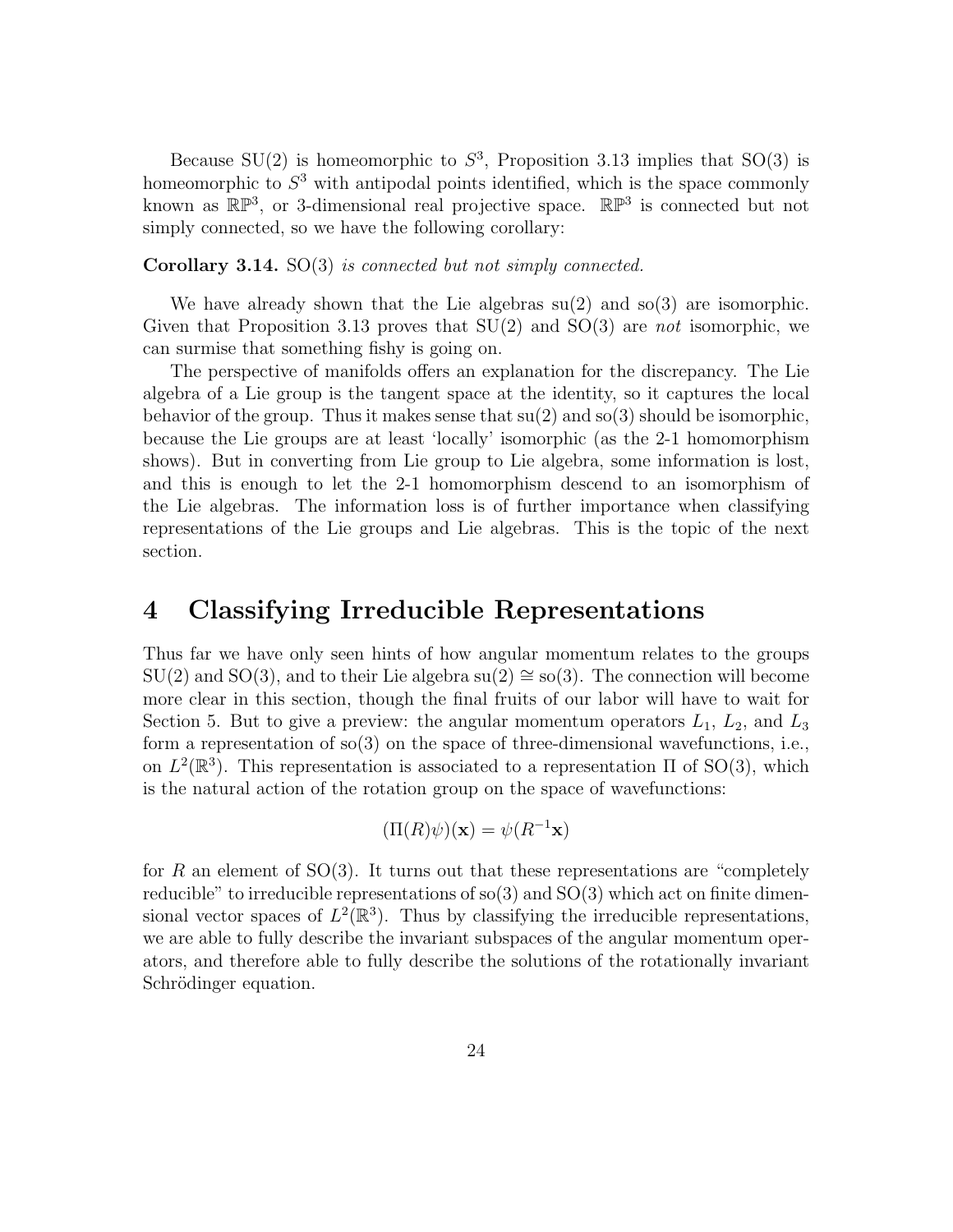### 4.1 The Irreducible Representations of so(3)

We begin with the irreducible representations of  $\mathfrak{so}(3)$ . The analysis we now perform should be instantly recognizable to any student of quantum mechanics as the computation of the eigenvalues of the angular momentum operators (cf. [3] pp. 145-49 and  $|4|$  pp. 168-171).

**Theorem 4.1.** For each  $l = 0, \frac{1}{2}, 1, \frac{3}{2}, \ldots$  there exists an irreducible representation of so(3) of dimension  $2l + 1$ . Furthermore, any two irreducible representations of so(3) with the same dimension are isomorphic.

Note that because  $2l+1$  ranges over all positive integers, l completely determines the irreducible representations of so(3)  $\cong$  su(2). For each l there is exactly one irreducible representation (of dimension  $2l + 1$ ), and for each irreducible representation there is a corresponding  $l$ .

*Proof.* Let  $\pi$  be an irreducible representation of so(3) acting on a finite-dimensional vector space V. We begin by defining operators  $L_1$ ,  $L_2$ , and  $L_3$  on V by

$$
L_1 = i\pi(F_1), \quad L_2 = i\pi(F_2), \quad \text{and} \quad L_3 = i\pi(F_3)
$$
 (15)

where  $F_1, F_2$ , and  $F_3$  are the basis elements for so(3) defined in the proof of Proposition 3.9. Because  $\pi$  is a Lie algebra homomorphism, the  $L_j$ 's satisfy the same commutation relations as the  $F_j$ 's, so we have

$$
[L_1, L_2] = iL_3; \quad [L_2, L_3] = iL_1; \quad [L_3, L_1] = iL_2;
$$

which we see are precisely the same commutation relations as those found for the angular momentum operators in equation (4) without a factor of  $\hbar$ . Thus we can think of  $L_1$ ,  $L_2$ , and  $L_3$  as the *dimensionless* angular momentum operators.

Next we define two new operators  $L_+$  and  $L_-$  as linear combinations of  $L_1$  and  $L_2$ :

$$
L_{+} = i\pi(F_{1}) - \pi(F_{2}) = L_{1} + iL_{2}
$$
  

$$
L_{-} = i\pi(F_{1}) + \pi(F_{2}) = L_{1} - iL_{2}
$$

Then it is easy to check that  $L_+$ ,  $L_-$ , and  $L_3$  satisfy the commutation relations

$$
[L_3, L_+] = L_+
$$
  
\n
$$
[L_3, L_-] = -L_-
$$
  
\n
$$
[L_+, L_-] = 2L_3.
$$
\n(16)

We have the following lemma relating the eigenvectors of these three operators: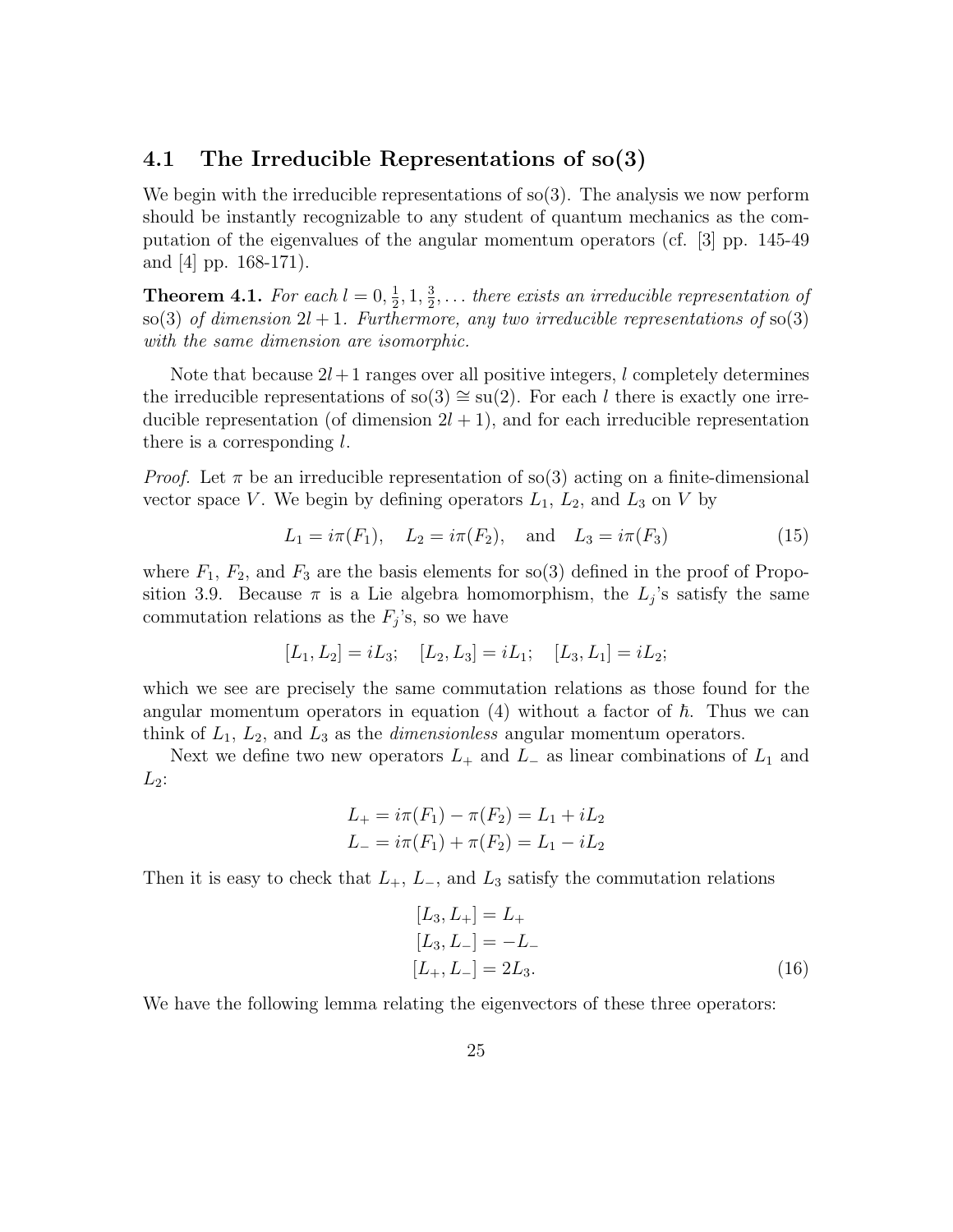**Lemma 4.2.** Let u be an eigenvector of  $L_3$  with eigenvalue  $\alpha \in \mathbb{C}$ . Then we have

$$
L_3L_+u = (\alpha + 1)L_+u.
$$

Thus, either  $L_+u = 0$  or  $L_+u$  is an eigenvector for  $L_3$  with eigenvalue  $\alpha + 1$ . Similarly,

$$
L_3L_-u = (\alpha - 1)L_-u,
$$

so that either  $L_{-}u = 0$  or  $L_{-}u$  is an eigenvector for  $L_3$  with eigenvalue  $\alpha - 1$ .

In quantum mechanics,  $L_{+}$  is known as the "raising operator" and  $L_{-}$  is known as the "lowering operator" for obvious reasons.

Proof of Lemma. We know that

$$
[L_3, L_+] = [i\pi(F_3), i\pi(F_1) - \pi(F_2)] = \pi([iF_3, iF_1 - F_2]) = L_+.
$$

Thus we have,

$$
L_3L_+u = L_+L_3u + L_+u
$$
  
= L<sub>+</sub>( $\alpha u$ ) + L<sub>+</sub>u  
= ( $\alpha$  + 1)L<sub>+</sub>u.

Replacing  $L_+$  with  $L_-$  in the argument above gives the second half of the lemma.  $\Box$ 

We now return to the proof of the theorem. Since we are working over the algebraically closed field  $\mathbb{C}$ , the operator  $L_3$  must have at least one eigenvector u with eigenvalue  $\alpha$ . Applying Lemma 4.2 repeatedly, we find eigenvectors for  $L_3$  with eigenvalues increasing by 1 at each step:

$$
L_3(L_+)^k u = (\alpha + k)(L_+)^k u.
$$

Since these eigenvectors have distinct eigenvalues, they are linearly independent. Therefore at some point the series must terminate, because  $V$  is a finite-dimensional vector space. Thus there is some  $N \geq 0$  such that

$$
(L_+)^N u \neq 0
$$

but

$$
(L_+)^{N+1} = 0.
$$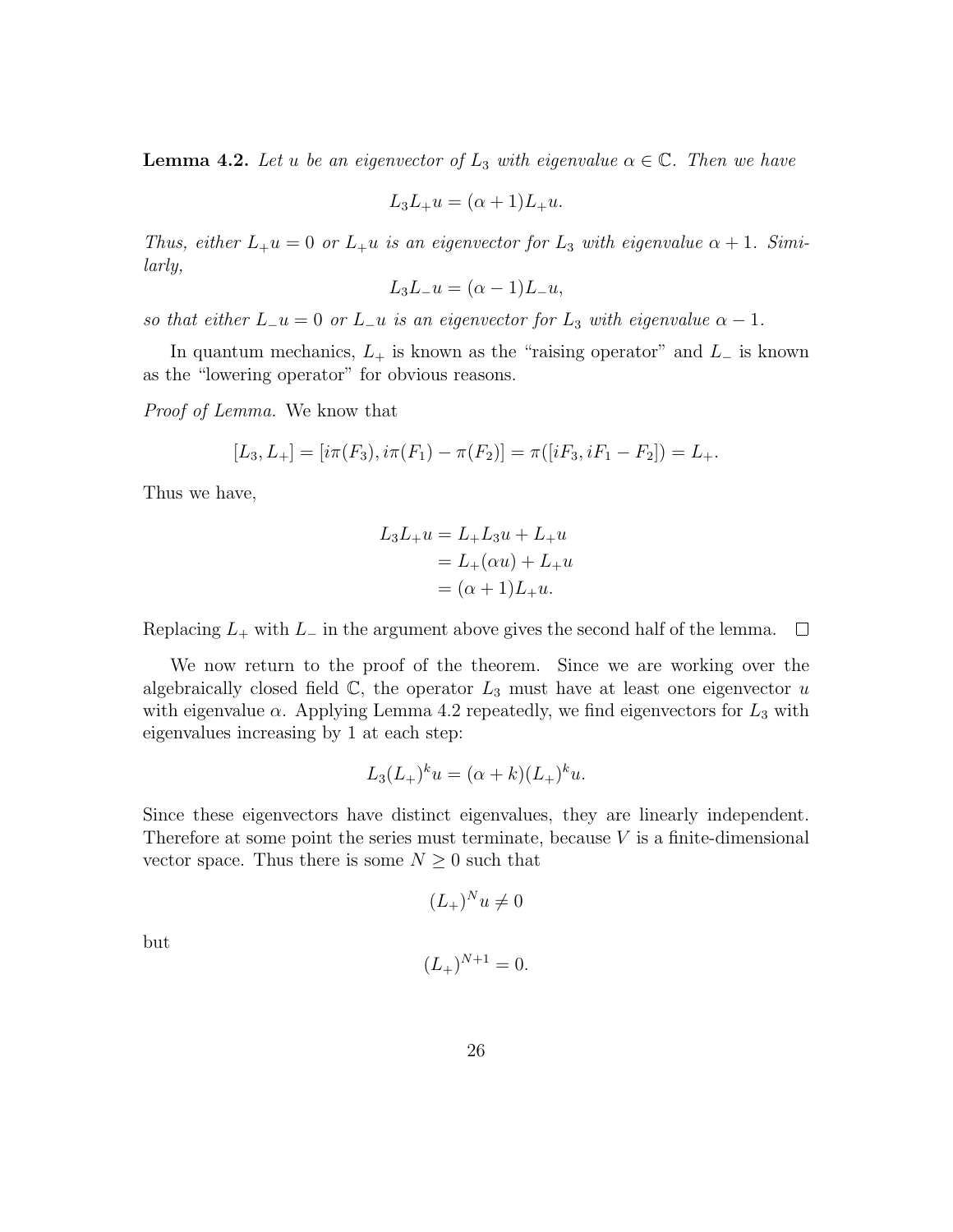We now define  $u_0 := (L_+)^N u$  and  $\lambda := \alpha + 2N$ . Then  $u_0$  is a non-zero vector with

$$
L_{+}u_{0}=0
$$
  

$$
L_{3}u_{0}=\lambda u_{0}.
$$

Forgetting about the original eigenvector u and eigenvalue  $\alpha$  we define vectors

$$
u_k = (L_{-})^k u_0
$$

for  $k \geq 0$ , which by Lemma 4.2 are all eigenvectors of  $L_3$  with eigenvalues  $\lambda - k$ :

$$
L_3 u_k = (\lambda - k) u_k.
$$

Again this gives a series of linearly independent eigenvectors of  $L_3$ , so again the series must terminate, i.e., there is some integer  $M \geq 0$  such that

$$
u_k = (L_{-})^k u_0 \neq 0
$$

for all  $k \leq M$ , but

$$
u_{M+1} = (L_{-})^{M+1} u_0 = 0.
$$

We have now discovered a chain of eigenvectors for  $L_3$  defined by the two numbers M and  $\lambda$ . We are able to relate these values to each other using the following lemma:

**Lemma 4.3.** For  $u_k$  defined as in equation (4.1) and  $k \geq 1$ , we have

$$
L_{+}u_{k} = k[2\lambda - (k-1)]u_{k-1}
$$
\n(17)

Proof of Lemma. We proceed by induction on k. The commutation relation given in equation (16) implies  $L_+L_- = 2L_3 + L_-L_+$ , so by the definition of the  $u_k$ 's in terms of  $u_0$ ,

$$
L_{+}u_{1} = L_{+}L_{-}u_{0} = (2L_{3} + L_{-}L_{+})u_{0} = 2\lambda u_{0} + L_{-}0 = 2\lambda u_{0},
$$

which verifies equation (17) in the case  $k = 1$ . Now assume equation (17) holds for some  $k \geq 1$ . Again using equation (16) and writing  $u_{k+1}$  in terms of  $u_k$ , we find,

$$
L_{+}u_{k+1} = L_{+}L_{-}u_{k}
$$
  
=  $(2L_{3} + L_{-}L_{+})u_{k}$   
=  $2(\lambda - k)u_{k} + k[2\lambda - (k - 1)]L_{-}u_{k-1}$   
=  $(k + 1)[2\lambda - ((k + 1) - 1)]u_{k},$ 

which is equation (17) for  $k + 1$ . Therefore the formula holds for all  $k \geq 1$ .  $\Box$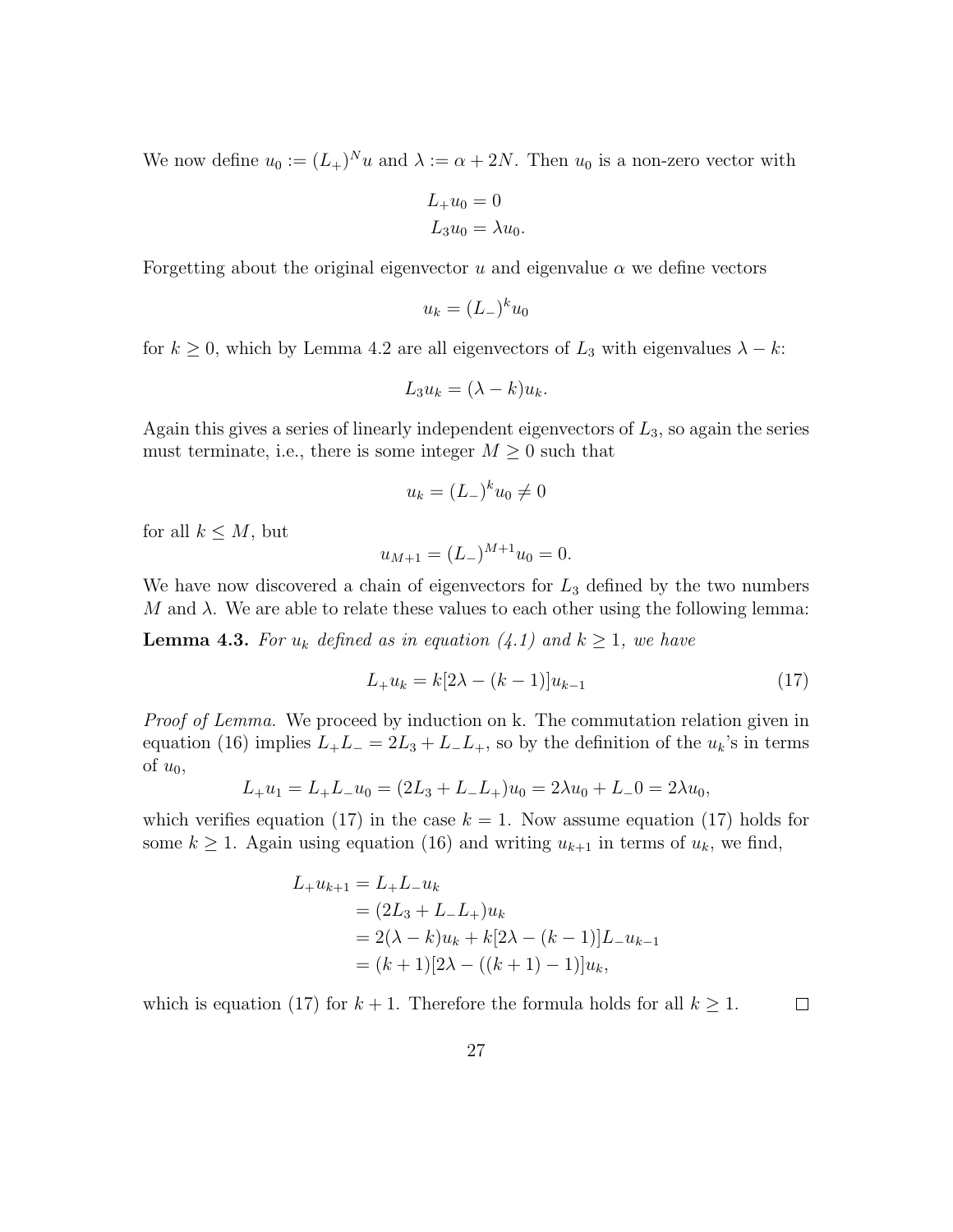Now because  $u_{M+1} = 0$ , we must have  $L_+u_{M+1} = 0$ . Hence by (17),

$$
0 = L_{+}u_{M+1} = (M+1)(2\lambda - M)u_{M}.
$$

But  $u_M$  and  $M + 1$  are both nonzero, so we must have that  $2\lambda - M = 0$ , i.e.,  $\lambda = M/2$ . We define  $l = \lambda = M/2$ , so that the largest eigenvalue of  $L_3$  is just the value l. Therefore for every irreducible representation  $(\pi, V)$  of so(3), there exists a number  $l = 0, \frac{1}{2}, 1, \frac{3}{2}, \dots$  and nonzero vectors  $u_0, \dots u_{2l}$  such that

$$
L_3 u_k = (l - k) u_k
$$
  
\n
$$
L_- u_k = \begin{cases} u_{k+1} & k \le 2l \\ 0 & k = 2l \end{cases}
$$
  
\n
$$
L_+ u_k = \begin{cases} k(2l - (k-1))u_{k-1} & k \ge 0 \\ 0 & k = 0 \end{cases}
$$
 (18)

In quantum mechanics the value  $l$  is known as the spin of the representation  $(\pi, V)$  of so(3). As mentioned above, the vectors  $u_0, \ldots u_{2l}$  are linearly independent. Moreover, their span is an invariant subspace under the  $L_3$ ,  $L_+$ , and  $L_-$  operators, hence under  $L_1$ ,  $L_2$  and  $L_3$ , and hence under every action of so(3) on V (since every action of so(3) is a complex linear combination of the  $L_j$ 's). But the span is not  $\{0\}$ since it contains the nonzero vector  $u_0$ , so because  $\pi$  is an irreducible representation,  $u_0, \ldots u_{2l}$  must span all of V.

This proves that every irreducible representation of  $\text{so}(3)$  is of the form  $(18)$  for some  $l = 0, \frac{1}{2}, 1, \frac{3}{2}, \ldots$ , which implies that any two irreducible representations with the same dimension (equal to  $2l + 1$ ) must be isomorphic. It remains to show that such a representation exists for every value of l.

To do this, we *define* a vector space V with basis  $u_0, u_1, \ldots, u_{2l}$ , and then define the action of so(3) via (18). This completely defines the action because any action of so(3) can be constructed as a linear combination of  $L_+$ ,  $L_-$ , and  $L_3$ . To see that  $(\pi, V)$ , defined in this way, is indeed a representation of so(3), we merely need to show that  $L_+$ ,  $L_-$ , and  $L_3$  satisfy the commutation relations given in (16).

To this end, consider the action of  $[L_3, L_+]$  on a basis element  $u_k$ . If  $k = 0$ , then

$$
[L_3, L_+]u_0 = (L_3L_+ - L_+L_3)u_0 = L_30 - lL_+u_0 = 0 = L_+u_0,
$$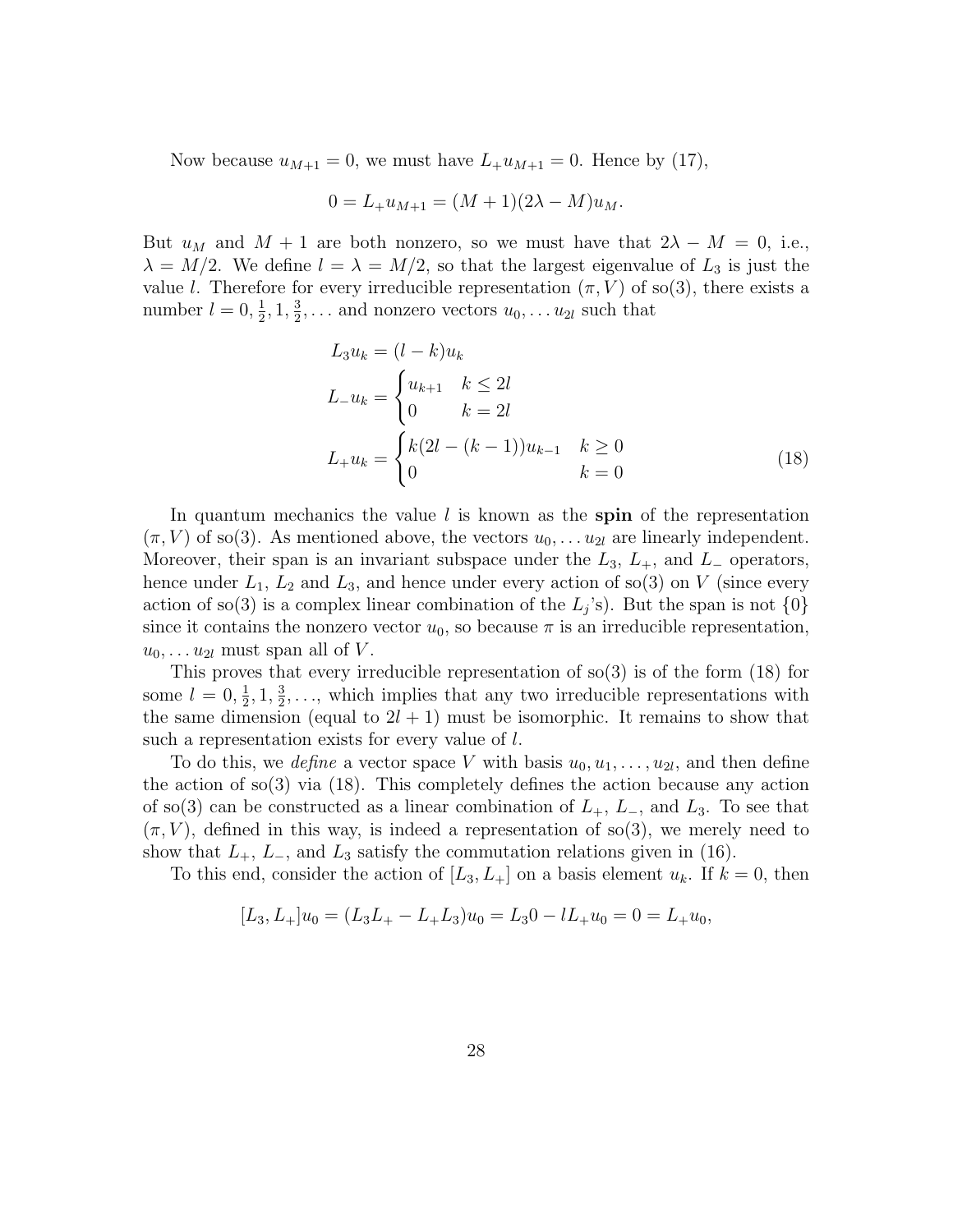and if  $1 \leq k \leq 2l$ , then

$$
[L_3, L_+]u_k = (L_3L_+ - L_+L_3)u_k
$$
  
=  $k(2l - (k - 1))L_3u_{k-1} - (l - k)L_+u_k$   
=  $k(2l - (k - 1)(l - (k - 1))u_{k-1} - (l - k)k(2l - (k - 1))u_{k-1}$   
=  $k(2l - (k - 1))u_{k-1} = L_+u_k$ .

Therefore  $[L_3, L_+] = L_3$  on V as desired. The other two commutation relations are similarly verified by direct calculation.

However we still must show that the representation defined via (18) is irreducible. Suppose that W is a nontrivial invariant subspace of V. We must show that  $W = V$ . Let  $w \in W$  be nonzero, and decompose it as a linear combination of the basis vectors:

$$
w = \sum_{k=0}^{2l} a_k u_k.
$$
 (19)

Because  $w \neq 0$ , at least one of the  $a_k$ 's is nonzero. Let  $k_0$  be the largest value of k for which  $a_k \neq 0$  and consider

 $(L_{+})^{k_{0}}w.$ 

Since each application of  $L_+$  decreases the index by 1,  $(L_+)^{k_0}$  will eliminate every nonzero term in equation (19) except the  $a_{k_0}u_{k_0}$  term, which after  $k_0$  applications of  $L_+$  becomes a nonzero multiple of  $u_0$ . Therefore  $(L_+)^{k_0}w$  is a nonzero multiple of  $u_0$ , and since W is invariant, this means that  $u_0$  belongs to W. But then  $u_k = (L_{-})^k u_0$ also belongs to  $W$ , so letting k range from 0 to 2l we find that every basis element is a member of W. Thus  $W = V$  as desired. This completes the proof of Theorem  $\Box$ 4.1.

We started at the Lie algebra level because the calculations are more straightforward than at the Lie group level. Simply by finding a basis for  $V$  and showing that it satisfies the relations given in (18), we have classified all irreducible representations. But ultimately our goal is to return to Lie groups, because it is the representations of  $SO(3)$  that will correspond to solutions of the rotationally invariant Schrödinger equation.

Unfortunately this is not so easy. In our discussion of Lie algebras, we found that for every Lie group homomorphism  $\Phi$  there is a corresponding Lie algebra homomorphism  $\phi$  which relates to  $\Phi$  as in equation (6). But we noted the conversethat every Lie algebra homomorphism has an associated Lie group homomorphism is not true in general. In the next two subsections we investigate the consequences of this fact for the groups  $SU(2)$  and  $SO(3)$ .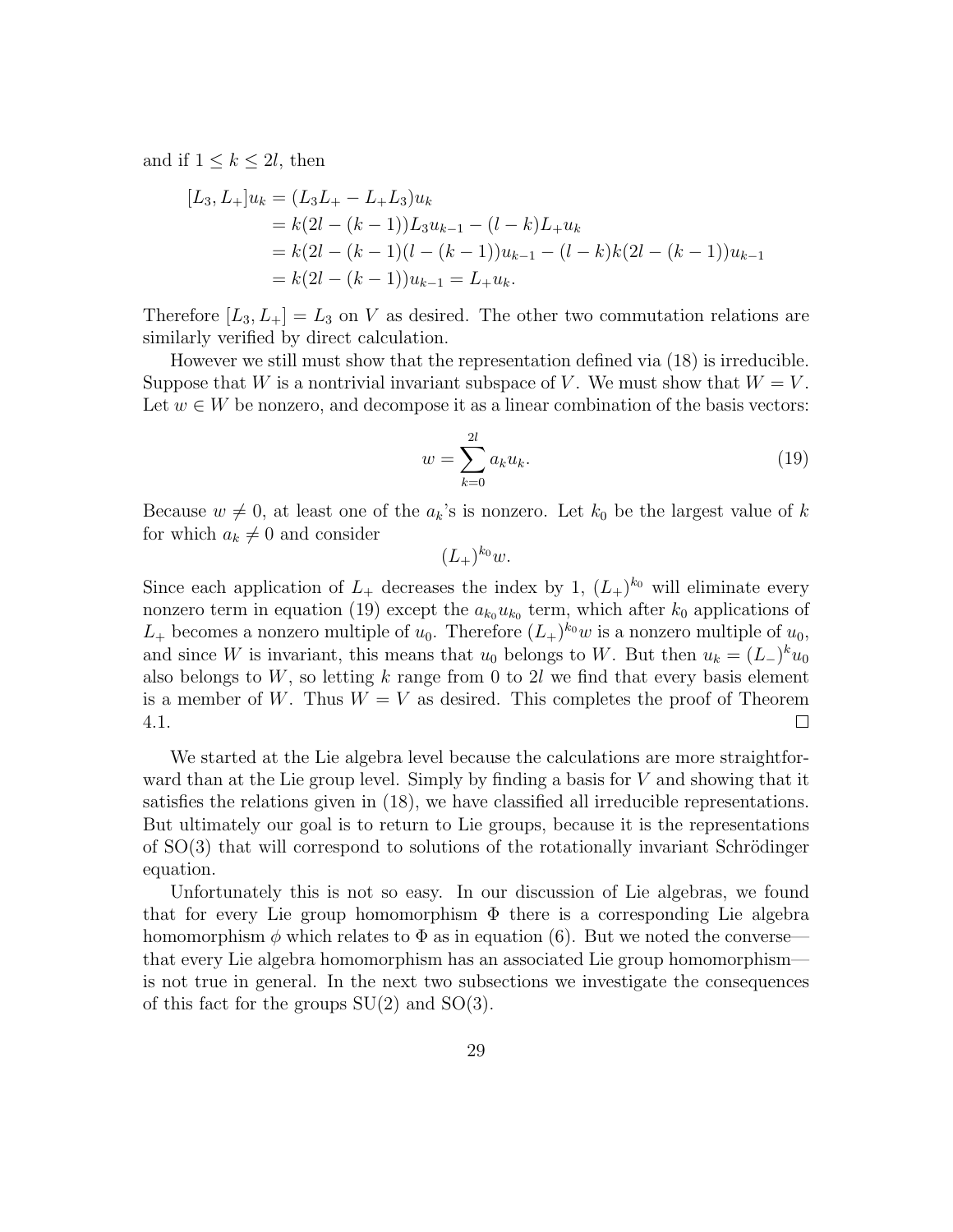### 4.2 The Irreducible Representations of SU(2)

We begin with the associated irreducible representations of  $SU(2)$ .

**Theorem 4.4.** Let  $\pi_l : \text{su}(2) \to \text{gl}(V_l)$  be an irreducible representation of so(3) with dimension dim(V<sub>l</sub>) = 2l + 1. Then there exists a representation  $\Pi_l$  of the Lie group  $SU(2)$  such that  $\Pi_l(e^X) = e^{\pi_l(X)}$  for all X in su(2).

This theorem is guaranteed to hold, since  $SU(2)$  is simply connected and every Lie algebra homomorphism has an associated Lie group homomorphism for simply connected Lie groups. However as we have already mentioned, this is a difficult statement to prove, so instead we rely on the explicit construction of the  $\Pi_l$ 's given below.

A further point to note is that by Proposition 2.20, every irreducible representation of  $SU(2)$  corresponds to a unique irreducible representation of  $su(2)$ . Therefore since the irreducible representations of  $su(2)$  are completely determined by the value l, the only irreducible representations of  $SU(2)$  are those described in the theorem.

*Proof.* We first construct a representation  $\Pi_l$  of  $SU(2)$  on the space of homogeneous polynomials of degree  $2l$  in two complex variables, which we denote by  $V_l$ . By Theorem 2.16, there is an associated representation  $\pi_l$  of su(2), which is related to  $\Pi$ <sub>l</sub> by the formula

$$
\Pi_l(e^X) = e^{\pi_l(X)},\tag{20}
$$

for  $X \in SU(2)$ . We will show that  $\pi_l$  is irreducible and hence is the unique  $2l + 1$  dimensional irreducible representation described in Theorem 4.1. Then by Proposition 2.20,  $\Pi_l$  is also irreducible, which completes the proof.

To begin, define for each  $U \in SU(2)$  a linear transformation  $\Pi_l(U)$  on the space  $V_l$  by the formula

$$
[\Pi_l(U)p](z) = p(U^{-1}z), \quad z \in \mathbb{C}^2.
$$
 (21)

We show that  $\Pi_l$  defined in this way is a representation of SU(2).

Elements of  $V_l$  have the form

$$
p(z_1, z_2) = a_0 z_1^{2l} + a_1 z_1^{2l-1} z_2 + a_2 z_1^{2l-2} z_2^2 + \ldots + a_{2l} z_2^{2l}
$$
 (22)

with  $z_1, z_2 \in \mathbb{C}$  and the  $a_j$ 's arbitrary complex constants, from which we see that  $\dim(V_l) = 2l + 1$ . If p is as in equation (22), then writing out  $\Pi_l$  explicitly gives

$$
[\Pi_l(U)p](z_1, z_2) = \sum_{k=0}^{2l} a_k (U_{11}^{-1}z_1 + U_{12}^{-1}z_2)^{2l-k} (U_{21}^{-1}z_1 + U_{22}^{-1}z_2)^k.
$$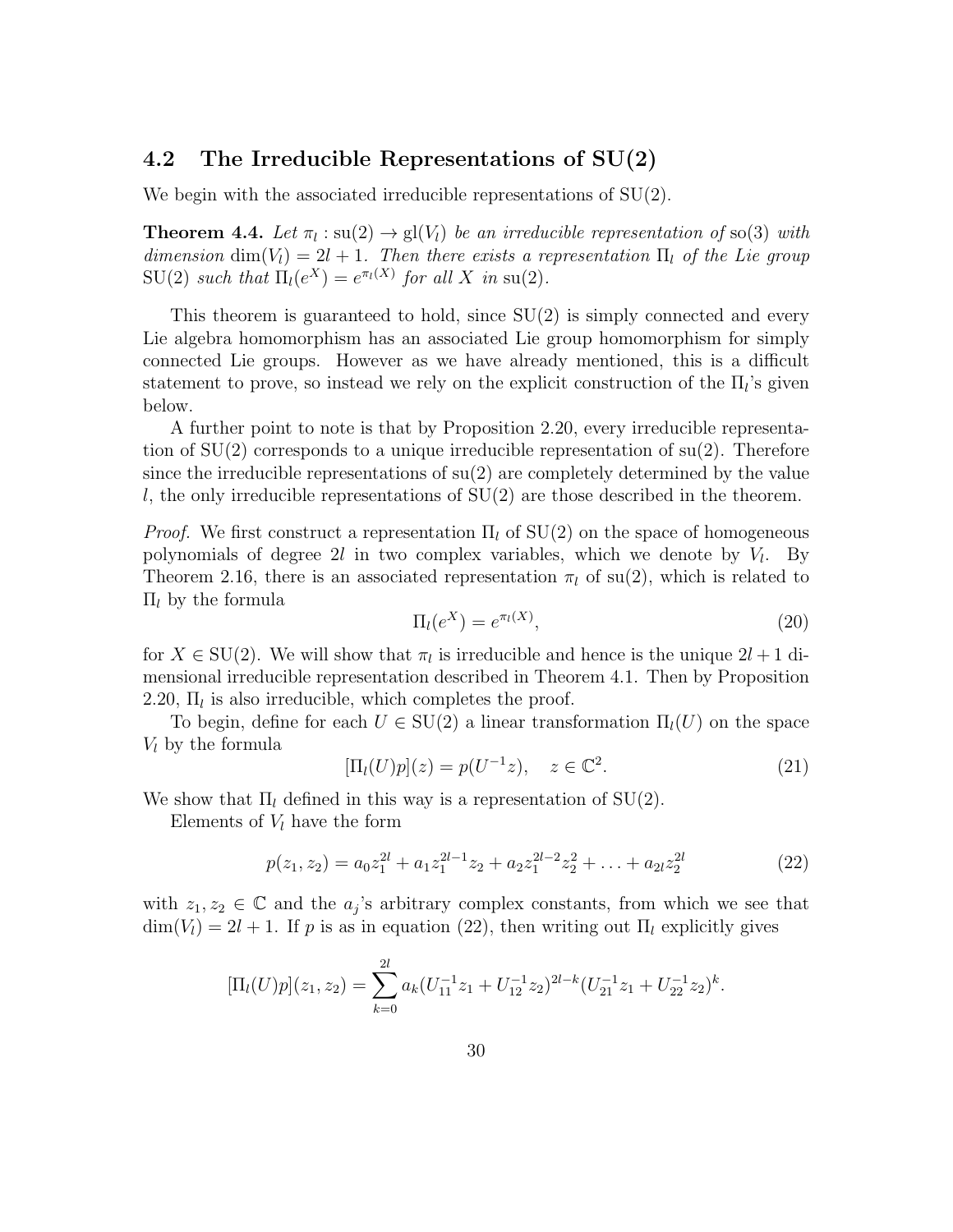Expanding out the right hand-side of this formula shows that  $\Pi_l(U)p$  is again a homogeneous polynomial of degree 2l, so  $\Pi_l(U)$  actually maps  $V_l$  into  $V_l$ . This verifies that  $\Pi_l$  is well-defined.

To see that  $\Pi_l$  is a representation, note that

$$
\Pi_l(U_1)[\Pi_l(U_2)p](z) = [\Pi_l(U_2)p](U_1^{-1}z) = p(U_2^{-1}U_1^{-1}z)
$$
  
=  $\Pi_l(U_1U_2)p(z)$ .

This calculation makes it clear that the inverse on the right-hand side of equation (21) is necessary for  $\Pi_l$  to be a representation, since it undoes the order reversal which occurs when applying  $\Pi_l(U_1)$  and  $\Pi_l(U_2)$ .

Using Proposition 2.10 and equation (20), the associated representation  $\pi_l$  of su(2) can be computed as

$$
(\pi_l(X)p)(z) = \frac{d}{dt} (e^{t\pi_l(X)}p)(z)\Big|_{t=0} = \frac{d}{dt} (\Pi_l(e^{tX})p)(z)\Big|_{t=0}
$$

$$
= \frac{d}{dt}p(e^{-tX}z)\Big|_{t=0}.
$$

Now, let  $z(t) = (z_1(t), z_2(t))$  be the curve in  $\mathbb{C}^2$  defined as  $z(t) = e^{-tX}z$ . By the chain rule,

$$
\pi_l(X)p = \left. \frac{\partial p}{\partial z_1} \frac{dz_1}{dt} \right|_{t=0} + \left. \frac{\partial p}{\partial z_2} \frac{dz_2}{dt} \right|_{t=0}.
$$

But again by Proposition 2.10,  $dz/dt|_{t=0} = -Xz$ , so this equation becomes

$$
\pi_l(X)p = -\frac{\partial p}{\partial z_1}(X_{11}z_1 + X_{12}z_2) - \frac{\partial p}{\partial z_2}(X_{21}z_1 + X_{22}z_2).
$$

Applying this formula to the basis elements  $E_1$ ,  $E_2$ , and  $E_3$  of su(2) defined in the proof of Proposition 3.9, we find

$$
\pi_l(E_1) = \frac{i}{2} \left( -z_2 \frac{\partial}{\partial z_1} - z_1 \frac{\partial}{\partial z_2} \right)
$$

$$
\pi_l(E_2) = \frac{1}{2} \left( z_2 \frac{\partial}{\partial z_1} - z_1 \frac{\partial}{\partial z_2} \right)
$$

$$
\pi_l(E_3) = \frac{i}{2} \left( -z_1 \frac{\partial}{\partial z_1} + z_2 \frac{\partial}{\partial z_2} \right).
$$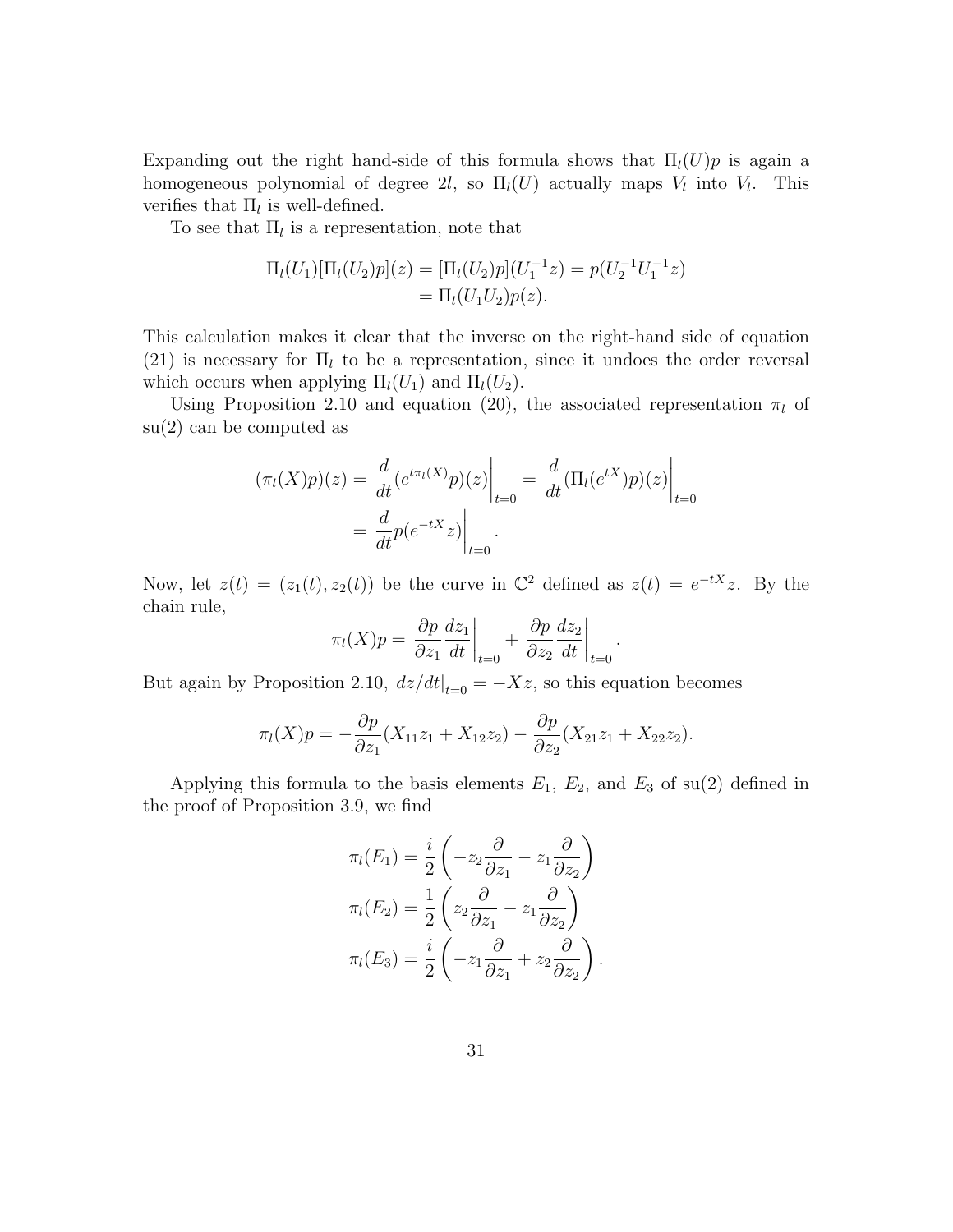We can now define  $L_+$ ,  $L_-$ , and  $L_3$  in a manner analogous to the operators used in the proof of Theorem 4.1. This gives operators

$$
L_3 = \frac{1}{2} \left( z_1 \frac{\partial}{\partial z_1} - z_2 \frac{\partial}{\partial z_2} \right)
$$
  
\n
$$
L_+ = -iz_1 \frac{\partial}{\partial z_2}
$$
  
\n
$$
L_- = -iz_2 \frac{\partial}{\partial z_1}.
$$

which act on a basis element  $z_1^{2l-k} z_2^k$  for  $V_l$  in the following manner:

$$
L_3(z_1^{2l-k}z_2^k) = (l-k)z_1^{2l-k}z_2^k
$$
  

$$
L_+(z_1^{2l-k}z_2^k) = -ikz_1^{2l-k+1}z_2^{k-1}
$$
 (23)

$$
L_{-}(z_1^{2l-k}z_2^k) = -i(2l-k)z_1^{2l-k-1}z_2^{k+1}.
$$
\n(24)

Therefore each  $z_1^{2l-k} z_2^k$  is an eigenvector for  $L_3$  while  $L_+$  and  $L_-$  have the effect of shifting the exponent k of  $z_2$  up or down by one. We can show that  $\pi_l$  is irreducible using the same argument as in the proof of Theorem 4.1, and hence it must be the unique  $2l + 1$  dimensional irreducible representation of su(2). By Proposition 2.20,  $\Pi_l$  is thus also irreducible and unique as desired.  $\Box$ 

While interesting, the result we have just proved may not be particularly enlightening or surprising. The surprise comes in the next section, when we attempt to find the irreducible representations of  $SO(3)$ . Whereas here a representation of  $SU(2)$ was found for every l, for  $SO(3)$  representations will only exist for *integer* values of l. The representations we constructed in this subsection will be essential to proving this fact.

## 4.3 The Irreducible Representations of SO(3)

The strange relationship between  $SU(2)$  and  $SO(3)$ , which we saw with the 2-1 homomorphism, now comes into play. It is the irreducible representations of  $SO(3)$ that interest us in order to describe angular momentum, but because SO(3) is not simply connected we cannot find a representation for every value of l.

**Theorem 4.5.** Let  $\sigma_l : \text{so}(3) \to \text{gl}(V_l)$  be an irreducible representation of so(3) with dimension dim  $V_l = 2l+1$  (l is the spin of  $\sigma_l$ ). If l is an integer (i.e., if the dimension of V is odd), then there exists a representation  $\Sigma_l$  of the Lie group SO(3) such that  $\Sigma_l(e^X) = e^{\sigma_l(X)}$  for all X in so(3). If l is a half-integer (i.e., if the dimension of V is even) then there is no such representation.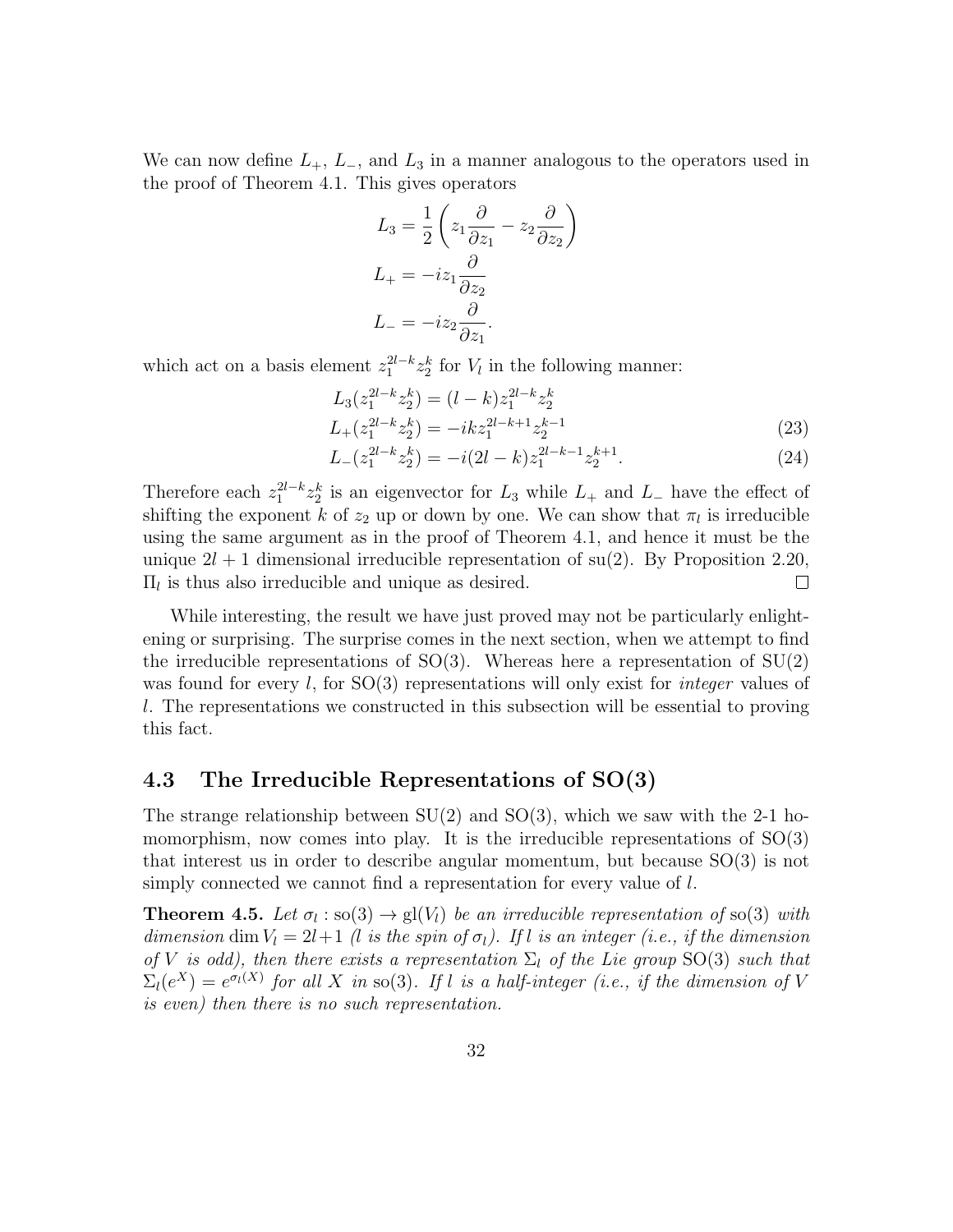*Proof.* Suppose first that l is a half-integer. Using Example 2.11, we find that

$$
e^{2\pi F_3} = \begin{pmatrix} 1 & 0 & 0 \\ 0 & \cos(2\pi) & -\sin(2\pi) \\ 0 & \sin(2\pi) & \cos(2\pi) \end{pmatrix} = I.
$$

On the other hand by Theorem 4.1 the operator  $L_3 = i\sigma(F_3)$  defined in equation (15) is diagonal in the basis  $\{u_j\}$ , and its eigenvalues are half-integers. Therefore,

$$
e^{2\pi\sigma_l(F_3)} = e^{2\pi iL_3} = -I.
$$

Thus, if a corresponding representation  $\Sigma_l$  of SO(3) existed, we would have

$$
I = \Sigma_l(I) = \Sigma_l(e^{2\pi F_3}) = e^{2\pi \sigma_l(F_3)} = -I,
$$

which is a contradiction.

Suppose however that l is an integer. Because  $su(2)$  and  $so(3)$  are isomorphic, we can consider  $\sigma_l$  to be the composition of the Lie algebra representation  $\phi$  associated to the 2-1 homomorphism and the representation  $\pi_l$  of su(2) defined in the proof of Theorem 4.4. In symbolic form,  $\sigma_l = \pi_l \circ \phi^{-1}$ .

The associated Lie group homomorphism would then be  $\Sigma_l = \Pi_l \circ \Phi^{-1}$ , where  $\Pi_l$ is the representation of  $SU(2)$  defined in Theorem 4.4 and  $\Phi$  is the 2-1 homomorphism with kernel ker( $\Phi$ ) = { $I, -I$ } discussed in Section 3. However this representation is not necessarily well-defined, since  $\Phi$  is not an isomorphism and so ' $\Phi^{-1}$ ' actually maps an element R of SO(3) to two elements of SU(2), U and  $-U$ .



When *l* is a half-integer, this problem leads to the contradiction we found above. But if l is an integer, then  $\pi_l(E_3)$  is diagonal in the basis  $\{z_1^{2l-k}z_2^k\}$  with integer eigenvalues, and therefore

$$
\Pi_l(-I) = \Pi_l(e^{2\pi E_3}) = e^{\pi_l(2\pi E_3)} = I,
$$

so in fact  $\Pi_l(U) = \Pi_l(-U)$  for all  $U \in SU(2)$ . Therefore it makes sense to define  $\Sigma_l$ as we have above, because in this case

$$
\Sigma_l(R) = \Pi_l(\Phi^{-1}(R)) = \Pi_l(U) = \Pi_l(-U). \tag{25}
$$

It is easy to show that  $\Sigma_l$  is a homomorphism and is continuous, so it is the desired representation of SO(3).  $\Box$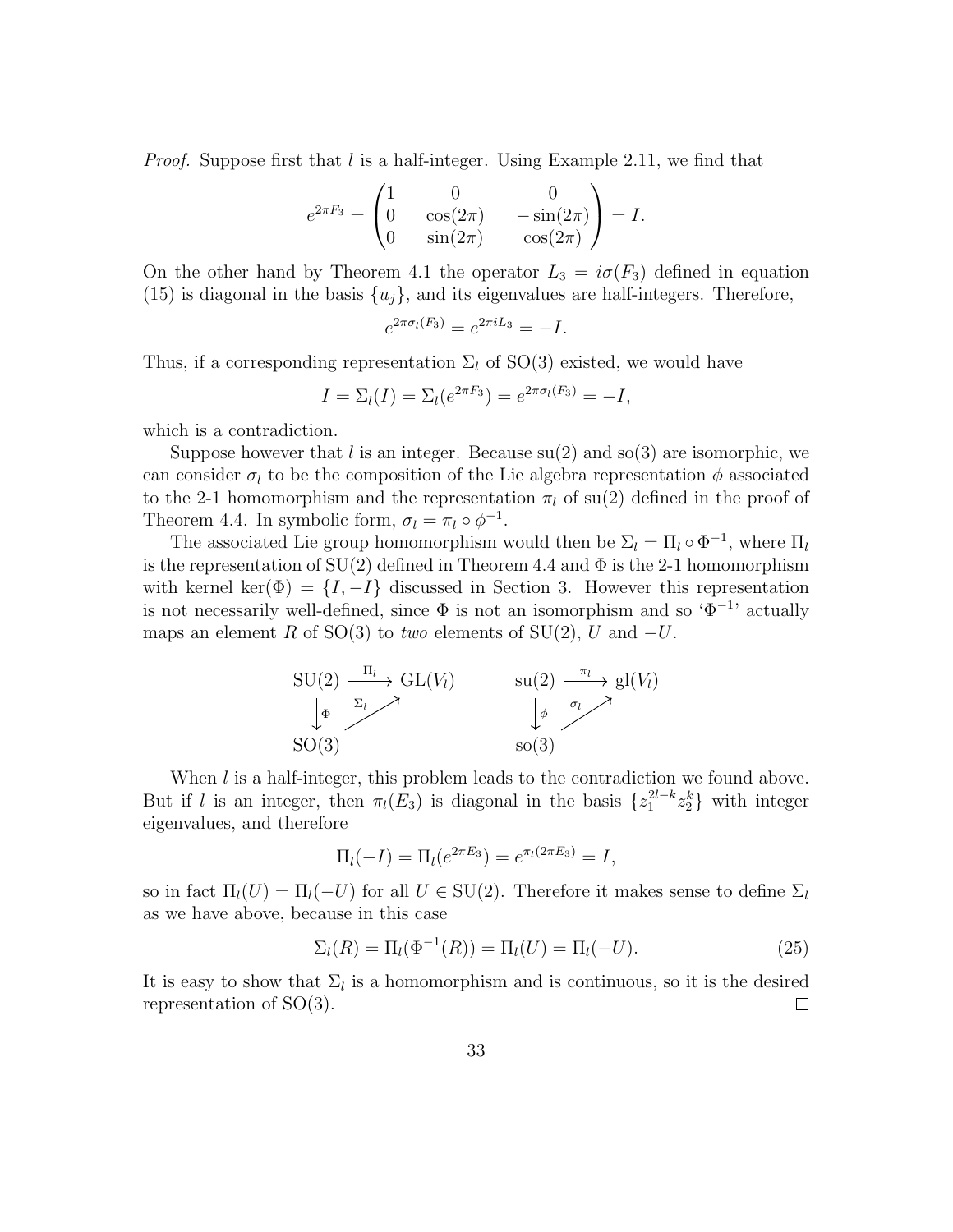This theorem should be deeply troubling. If the representations of SO(3) correspond to solutions to the rotationally invariant Schrödinger equation (on finitedimensional subspaces of  $L^2(\mathbb{R}^3)$ , then it appears that half of the possible solutions are missing. The half-integer representations of  $\mathfrak{so}(3)$  could be dismissed as unphysical, but as we shall see in the next section, they are essential to describing the behavior of half-integer spin particles such as electrons. Fortunately a solution comes via 'projective' representations, which we will also discuss briefly in Section 5.

# 5 Solutions to the Schrödinger Equation

In this section we finally return to the problem of identifying solutions to the rotationally invariant Schrödinger equation. Equipped with a description of the irreducible representations of so(3) and  $SO(3)$ , we can now determine the invariant subspaces of the angular momentum operators in  $L^2(\mathbb{R}^3)$ , from which we obtain the invariant subspaces of the Hamiltonian as stated in Proposition 1.2.

# 5.1 Realizing the Solutions in  $L^2(\mathbb{R}^3)$

In subsection 4.1 we classified the irreducible representations of  $\mathfrak{so}(3)$  on an abstract vector space  $V$ . We saw that the angular momentum operators can be thought of as a representation of  $\mathfrak{so}(3)$  realized on a finite-dimensional invariant subspace of  $L^2(\mathbb{R}^3)$ . Thus we begin by attempting to identify, for each l, such an invariant subspace. We will find this subspace to be the space of spherical harmonics of degree l, multiplied by a radial function which depends on l and the potential V. However this subspace exists for only integer values of  $l$ , hinting back to the missing halfinteger representations from the last section.

**Theorem 5.1.** For each integer  $l \geq 0$ , the unique irreducible representation of so(3) may be realized as a  $2l+1$  dimensional space  $V_l$  with a basis of eigenfunctions of the  $L_3$ operator, which we call the space of **spherical harmonics** of degree l. These eigenfunctions are the angular part of solutions to the rotationally invariant Schrödinger equation.

Proof. We start by returning to the angular momentum operators as defined in Section 1.2. Equation (3) gives each  $L_j$  as a differential operator, and writing these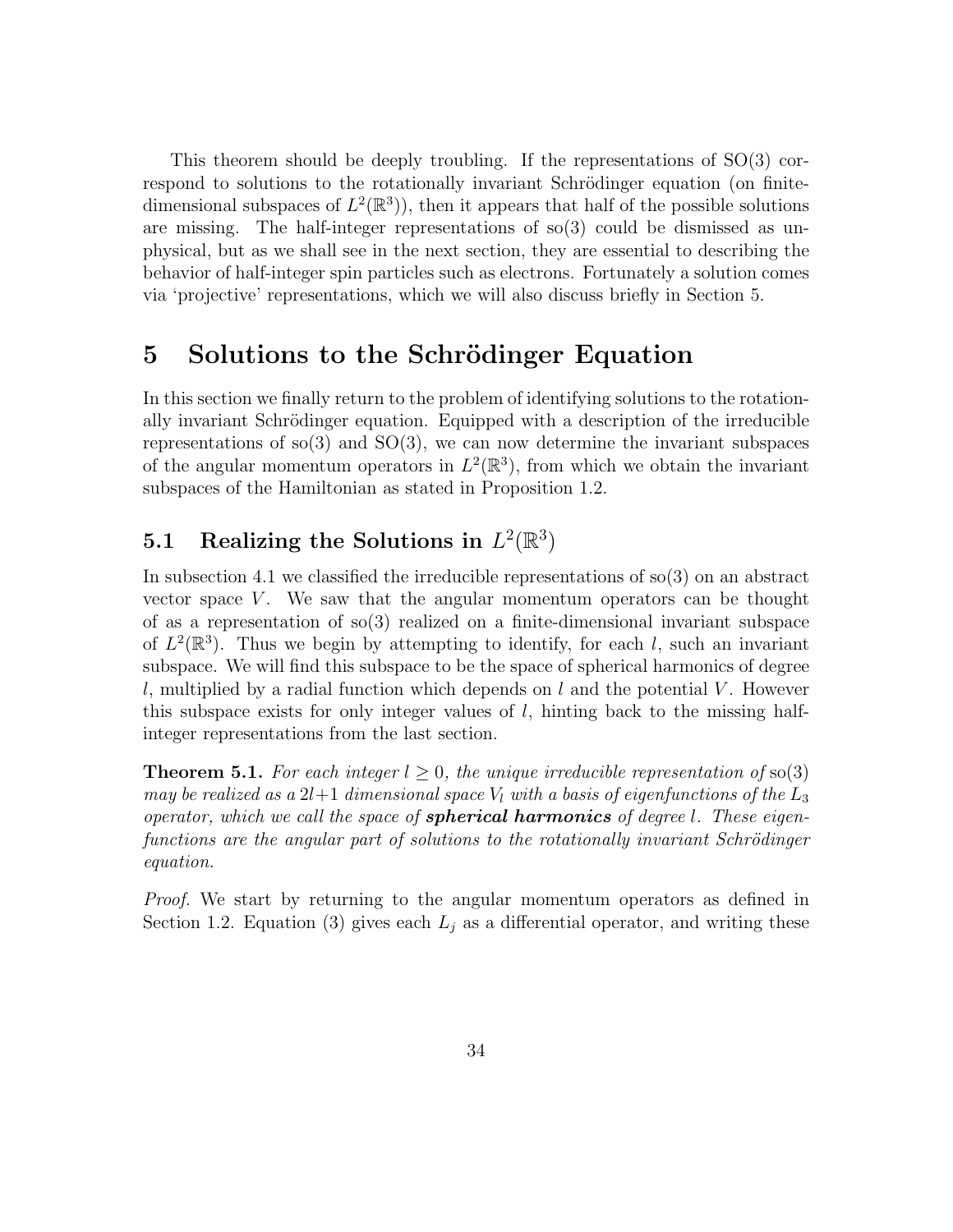in spherical coordinates we have

$$
L_1 = -i\hbar \left( -\sin(\phi) \frac{\partial}{\partial \theta} - \cos(\phi) \cot(\theta) \frac{\partial}{\partial \phi} \right)
$$

$$
L_2 = -i\hbar \left( +\cos(\phi) \frac{\partial}{\partial \theta} - \sin(\phi) \cot(\theta) \frac{\partial}{\partial \phi} \right)
$$

$$
L_3 = -i\hbar \frac{\partial}{\partial \phi}.
$$

Note that these operators still obey the commutation relations from equation (4) and therefore still constitute a representation of  $\text{so}(3)$ . Thus we can rely on the analysis in Section 4.1 in order to describe the space  $V_l$ . In particular, we are looking for eigenfunctions  $f_l^m$  of  $L_3$ , which for any given l will be a basis for  $V_l$ . These eigenfunctions are characterized by the values  $l$  and  $m$  as in equation (18) with  $m = l - k$ . Explicitly, we have

$$
L^{2}f_{l}^{m} = (L_{1}^{2} + L_{2}^{2} + L_{3}^{2})f_{l}^{m} = \hbar^{2}l(l+1)f_{l}^{m};
$$
  
\n
$$
L_{3}f_{l}^{m} = \hbar mf_{l}^{m}
$$
\n(26)

where  $l = 0, 1/2, 1, 3/2, \ldots$  and  $m = -l, -l + 1, \ldots, l - 1, l$ . It is simple to check that the equation for  $L^2$  holds by noting  $L^2 = L_+L_- + L_3^2 - \hbar L_3$  and applying equation (18).

The eigenfunctions for a single l are connected in a chain by the  $L_{+}$  and  $L_{-}$ operators (which is why their span is an irreducible representation of  $\mathfrak{so}(3)$ . We will thus need to write  $L_+$  and  $L_-$  as differential operators in spherical coordinates:

$$
L_{\pm} = L_1 \pm iL_2 = -i\hbar \left[ \left( -\sin \phi \pm i \cos \phi \right) \frac{\partial}{\partial \theta} - \left( \cos \phi \pm i \sin \phi \right) \cot \theta \frac{\partial}{\partial \phi} \right].
$$

Using the identity  $\cos \phi \pm i \sin \phi = e^{\pm i\phi}$ , this gives

$$
L_{\pm} = \pm \hbar e^{\pm i\phi} \left( \frac{\partial}{\partial \theta} \pm i \cot \theta \frac{\partial}{\partial \phi} \right).
$$

We are now able to determine  $f_l^m(\theta, \phi)$  (which for now we simply call f) using the eigenvalue equations (26) and the partial derivative expressions for  $L_3$ ,  $L_+$ , and  $L_-$ . First of all, f is an eigenfunction for  $L_3$  with eigenvalue  $\hbar m$ :

$$
L_3f = -i\hbar \frac{\partial f}{\partial \phi} = \hbar m f,
$$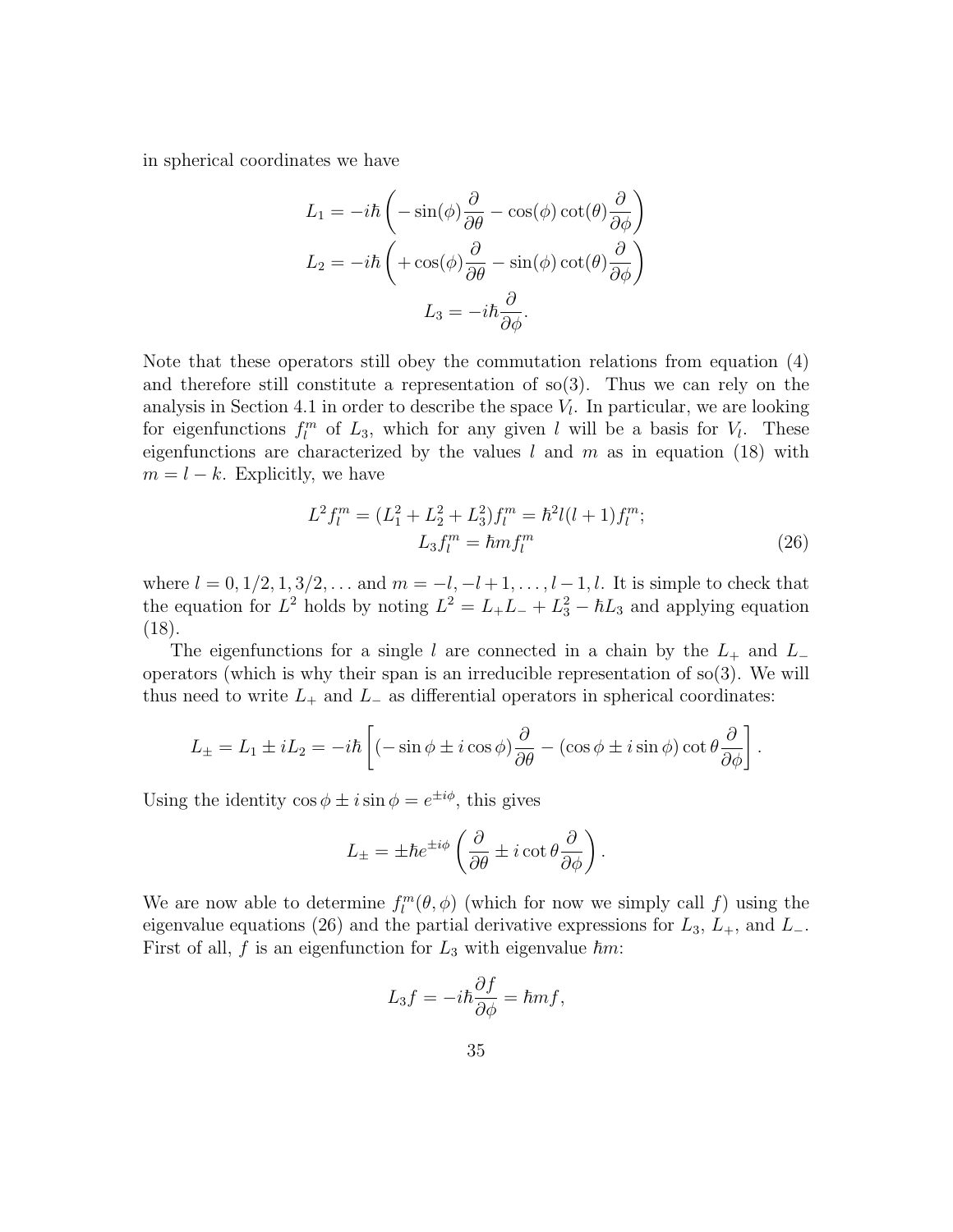$$
f(\theta, \phi) = g(\theta)e^{im\phi}, \qquad (27)
$$

where g is a function on  $\mathbb{R}^3$  that depends only on  $\theta$ . Furthermore f is an eigenfunction of  $L^2$  which we can express in terms of  $L_+$ ,  $L_-$ , and  $L_3$  to get

$$
L^{2} = (L_{+}L_{-} + L_{3}^{2} - \hbar L_{3})f
$$
  
=  $\hbar e^{i\phi} \left(\frac{\partial}{\partial \theta} + i \cot \theta \frac{\partial}{\partial \phi}\right) \left(-\hbar e^{-i\phi}\right) \left(\frac{\partial f}{\partial \theta} - i \cot \theta \frac{\partial f}{\partial \phi}\right) - \hbar^{2} \frac{\partial^{2} f}{\partial \phi^{2}} - \frac{\hbar^{2}}{i} \frac{\partial f}{\partial \phi}$   
=  $\hbar^{2} l(l+1) f$ .

But from equation (27), we have  $\partial f/\partial \theta = e^{im\phi} dg/d\theta$  and  $\partial f/\partial \phi = im e^{im\phi}g$ . Thus

$$
-e^{i\phi} \left(\frac{\partial}{\partial \theta} + i \cot \theta \frac{\partial}{\partial \phi}\right) (e^{i(m-1)\phi} \left(\frac{dg}{d\theta} + mg \cot \theta\right) + m^2 g e^{im\phi} - mg e^{im\phi}
$$

$$
= e^{im\phi} \left[ -\frac{d}{d\theta} \left(\frac{dg}{d\theta} + mg \cot \theta\right) + (m-1) \cot \theta \left(\frac{dg}{d\theta} + mg \cot \theta\right) + m(m-1)g \right] = l(l+1)g e^{im\phi}.
$$

Canceling  $e^{im\phi}$  and multiplying through by  $-\sin^2\theta$ , we obtain

$$
\sin^2 \theta \frac{d^2 g}{d\theta^2} + \sin \theta \cos \theta \frac{dg}{d\theta} - m^2 g = -l(l+1)\sin^2 \theta g.
$$

Or written more simply:

$$
\sin \theta \frac{d}{d\theta} \left( \sin \theta \frac{dg}{d\theta} \right) + [l(l+1)\sin^2 \theta - m^2]g = 0.
$$

This is a differential equation for  $g(\theta)$  with solution

$$
g(\theta) = AP_l^m(\cos \theta),
$$

where A is a constant and  $P_l^m$  is the **associated Legendre function** defined by

$$
P_l^m(x) = (1 - x^2)^{|m|/2} \left(\frac{d}{dx}\right)^{|m|} P_l(x).
$$

Here  $P_l(x)$  is the *l*th Legendre polynomial, which we can define by the **Rodrigues** formula:

$$
P_l(x) = \frac{1}{2^l l!} \left(\frac{d}{dx}\right)^l (x^2 - 1)^l.
$$

36

so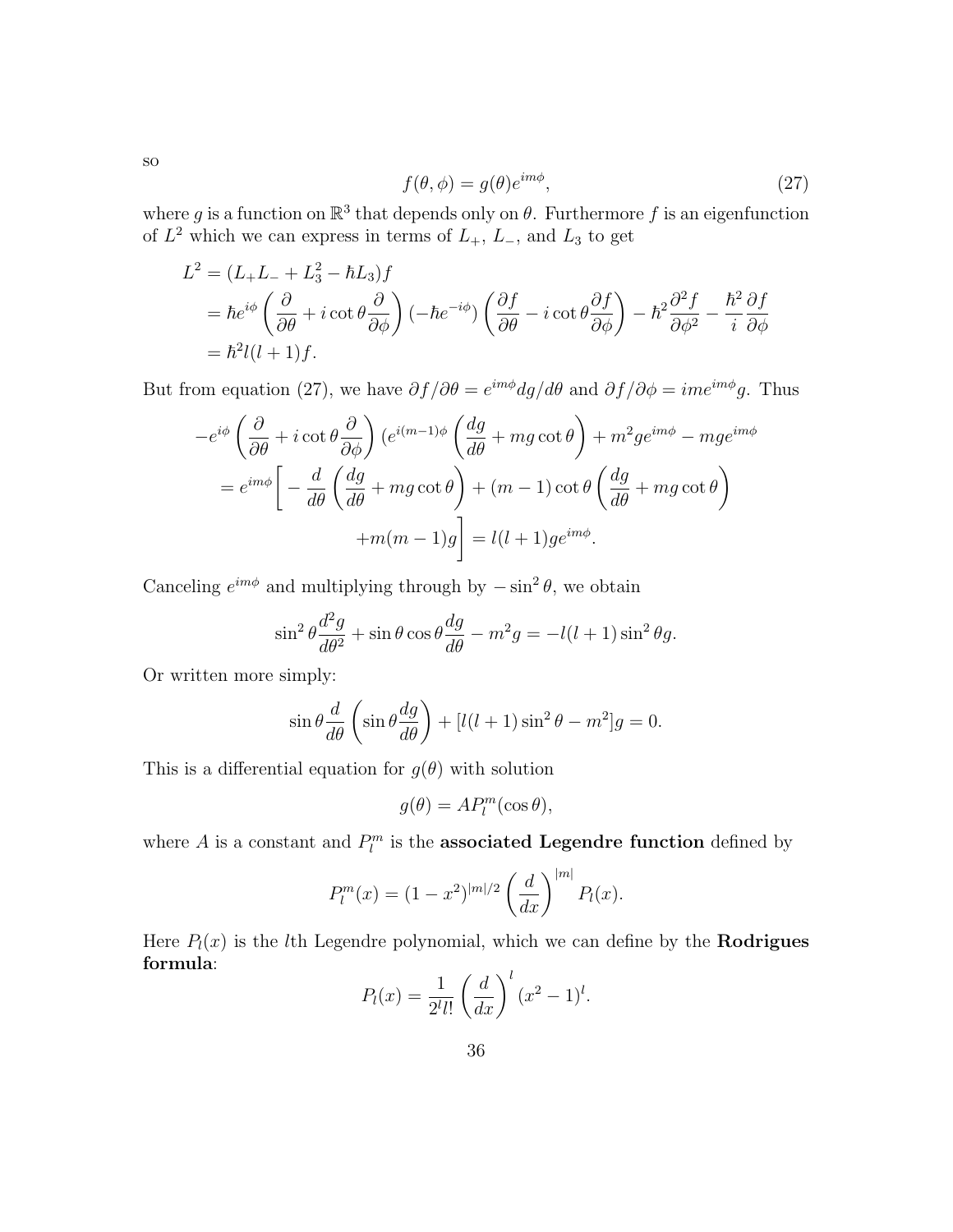Eigenfunctions for the angular momentum operators will therefore take the form

$$
f_l^m(\theta, \phi) = A e^{im\phi} P_l^m(\cos \theta)
$$
 (28)

for a constant A (which in general could depend on  $r$ ). When normalized, this function is called a **spherical harmonic** and denoted  $Y_l^m$ . The spherical harmonics may seem complicated, but for our purposes it is enough to know that they exist and that the  $2l + 1$  functions for any given l constitute an irreducible representation of  $so(3)$ .

But for what values of l and m does  $Y_l^m$  exist? First of all, note that for in order for  $Y_l^m$  to be single-valued, we must have

$$
e^{im\phi} = e^{im(\phi + 2\pi)},
$$

from which we see that  $m$  must be an integer. This requirement can be seen directly in the equation for the Legendre function, where  $m$  must be an integer in order for the mth derivative to make sense. Similarly from the Rodrigues formula we see that  $l$ must be a non-negative integer. In other words, we obtain the integer representations of so(3) but not the half-integer representations.

Finally, note that because the spherical harmonics are eigenfunctions of the angular momentum operators, they are also eigenfunctions of the Hamiltonian and therefore constitute solutions to the rotationally invariant Schrödinger equation.  $\Box$ 

The above analysis gives the angular dependence of the Schrödinger equation as a representation of so(3), but in order to obtain a full solution we must describe the radial dependence as well. Because we are dealing with rotationally invariant systems, we can separate the radial and angular parts of the wavefunction as described below, which gives a differential equation in terms of r that we can then solve.

Theorem 5.2. Eigenfunctions of the Hamiltonian for the rotationally invariant Schrödinger equation take the form

$$
\psi(\theta, \phi, r) = Y(\theta, \phi)R(r) = Y(\theta, \phi)\frac{u(r)}{r}
$$

where Y is a spherical harmonic of degree l and R is a radial function which depends on l. If we apply the Schrödinger equation to  $\psi$ , the angular and radial parts of the equation factor apart and we find that  $u(r) = rR(r)$  satisfies the differential equation

$$
-\frac{\hbar^2}{2m}\frac{d^2u}{dr^2} + \left[V + \frac{\hbar^2}{2m}\frac{l(l+1)}{r^2}\right]u = Eu\tag{29}
$$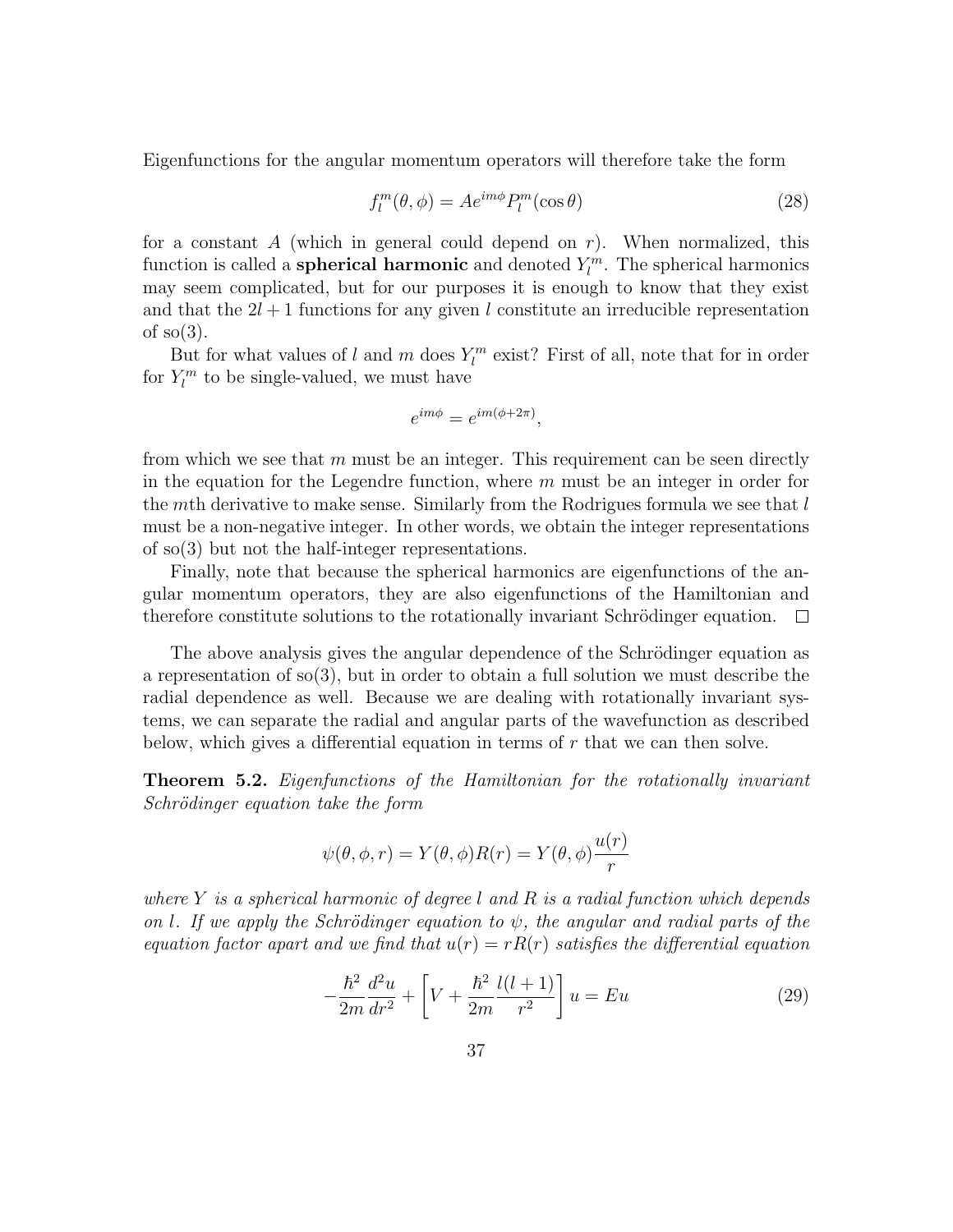We will not go so far as to solve this differential equation for  $u(r)$ , since we would need a specific potential V in order to do so.

Proof. The first part of the theorem we have already shown above by proving the angular function is of the form in equation (28). To show that  $u(r)$  satisfies equation (29), we need only show that

$$
\nabla^2 \psi(\theta, \phi, r) = \frac{1}{r} Y(\theta, \phi) \left[ \frac{d^2 u}{dr^2} - \frac{l(l+1)}{r^2} u(r) \right]
$$
(30)

which gives the desired equation when plugged into the TISE.

We will make use of the following identity, which is easy to prove by expressing the  $L^2$  operator in angular coordinates:

$$
\nabla^2 = \frac{1}{r^2} \frac{\partial}{\partial r} \left( r^2 \frac{\partial}{\partial r} \right) - \frac{L^2}{\hbar^2 r^2}
$$
 (31)

To begin, consider the case  $l = 0$ , in which case  $Y_l^m$  is just a constant which we take to be 1. Then in cartesian coordinates

$$
\frac{\partial}{\partial x_j} R(r) = \frac{dR}{dr} \frac{d}{dx_j} \sqrt{x_1^2 + x_2^2 + x_3^2}
$$

$$
= \frac{dR}{dr} \frac{x_j}{r}
$$

and so

$$
\sum_{j=1}^{3} \frac{\partial^2}{\partial x_j^2} R(r) = \sum_{j=1}^{3} \left[ \frac{d^2 R}{dr^2} \frac{x_j^2}{r^2} + \frac{df}{dr} \left( \frac{1}{r} - \frac{x_j^2}{r^3} \right) \right]
$$
  
=  $\frac{d^2 R}{dr^2} + \frac{2}{r} \frac{df}{dr} = \frac{1}{r} \frac{d^2 u}{dr^2}.$ 

For the general case, the product rule for the Laplacian gives us

$$
\nabla^2 \psi = (\nabla^2 Y) R(r) + 2\nabla Y \cdot \nabla R(r) + Y \nabla^2 R(r). \tag{32}
$$

There are three points to note. First, using equation  $(31)$  and the fact that Y is an eigenfunction for  $L^2$  with eigenvalue  $\hbar^2 l(l+1)$ , we may rewrite the Laplacian of Y as

$$
\nabla^2 Y = \frac{1}{r^2} \frac{\partial}{\partial r} \left( r^2 \frac{\partial}{\partial r} \right) Y - \frac{L^2}{\hbar r^2} Y = -\frac{l(l+1)}{r^2} Y
$$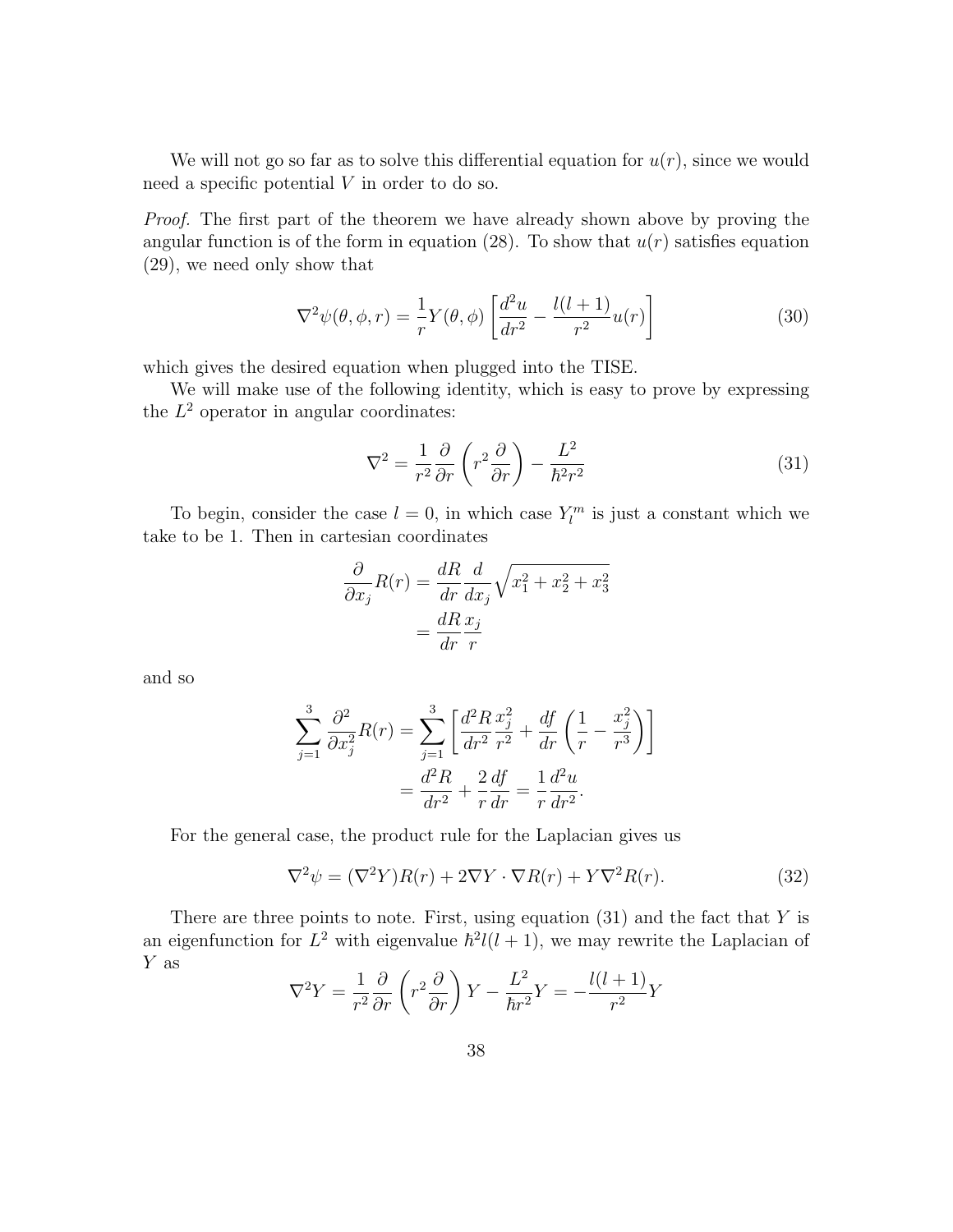where the radial term drops out because  $Y$  has no  $r$  dependence. Second, we can again use equation (31) to rewrite the Laplacian of  $R(r)$  as

$$
\nabla^2 R(r) = \left(\frac{d^2}{dr^2} + \frac{2}{r}\frac{d}{dr}\right)R(r)
$$

where this time the  $L^2$  term drops out. Third, the cross term  $2\nabla Y \cdot \nabla R(r)$  is zero, because it is the dot product of a purely angular and a purely radial vector.

Substituting these changes into equation (32) and simplifying results in the equation

$$
\nabla^2 \psi(\theta, \phi, r) = Y(\theta, \phi) \left[ \frac{d^2 R}{dr^2} + \frac{2}{r} \frac{dR}{dr} - \frac{l(l+1)}{r^2} R(r) \right].
$$

From here it is a simple matter of changing variables from  $R$  to  $u$  to obtain the desired expression (30).  $\Box$ 

To give a summary of this section, we began by finding the eigenfunctions of the angular momentum operators and showing that these are the solutions to the angular part of the rotationally invariant Schrödinger equation. Now because  $H$ and  $L_i$  commute, these are also the solutions of H so in fact we have found the eigenfunctions of  $\hat{H}$  and thus completely classified all solutions to the TISE with rotational symmetry.

However, we did not obtain every possible value of l. The half-integer values, which appeared as representations of  $\mathfrak{so}(3)$  in Section 4, do not appear as solutions to the TISE. To explain this, we must return to the result from Section 4.3. As we have already mentioned, the angular momentum operators constitute an action of so(3) which is associated to the natural action of  $SO(3)$ 

$$
(\Pi(R)\psi)(\mathbf{x}) = \psi(R^{-1}\mathbf{x}).
$$

Any invariant subspace of  $L_1$ ,  $L_2$ , and  $L_3$  will, by Proposition 2.20, also be invariant under this action and thus constitute a representation of  $SO(3)$ . From this perspective, it is obvious that the half-integer representations (i.e., the even dimensional invariant subspaces) since these would produce half-integer representations of SO(3) which we have shown cannot exist.

It may seem that we are laboring over a trivial point. There are no even dimensional invariant subspaces of the rotationally invariant Schrödinger equation, and why not leave it at that? But the situation is not that simple. In the next section we will discuss the quantum mechanical property of spin (or intrinsic angular momentum), which for fermionic particles such as electrons requires an explanation via the half-integer representations. Thus we must find some way to reintroduce them, which we will do by changing the function space and defining projective representations.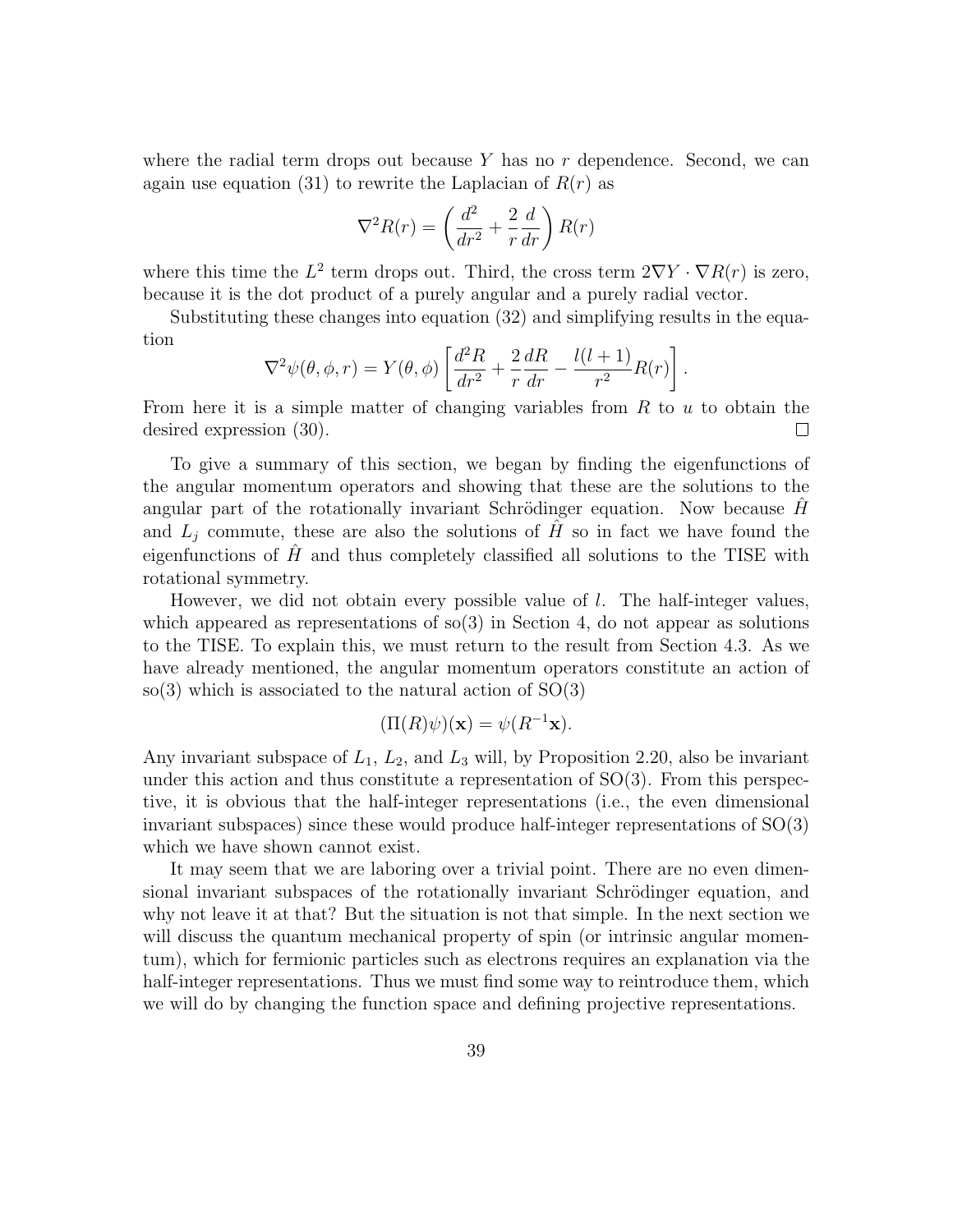## 5.2 Spin and Projective Representations

So far we have been working with wavefunctions in the space  $L^2(\mathbb{R}^3) = L^2(\mathbb{R}^3, \mathbb{C}),$ but various experiments in physics (most notably the Stern-Gerlach experiment) have shown that this space requires a modification to include what has been dubbed the 'spin' of a particle, which can be thought of as intrinsic angular momentum. Spin comes in half-integer multiples of  $\hbar$  and acts analogously to orbital angular momentum. From a mathematical perspective, it is just a finite-dimensional representation of so(3) like that discussed in Section 4 (hence giving the value l the title spin in the proof of Theorem 4.1).

In order to account for spin, we modify the function space by taking a tensor product with a finite-dimensional vector space  $V_l$  that carries an action of so(3) and has spin l. Thus the new solution space is  $L^2(\mathbb{R}^3) \otimes V_l$ , and we hope to find an action of the group  $SO(3)$  on this space. This is all well and good when l is an integer, as the actions on  $L^2(\mathbb{R}^3)$  and  $V_l$  will carry over to the tensor product. But for half-integer spin particles (commonly known as fermions), the space  $V_l$  will not carry an ordinary action of SO(3), so  $L^2(\mathbb{R}^3) \otimes V_l$  will not either. In order to solve this problem, we introduce projective representations:

**Definition 5.3.** Let  $G \in M_n(\mathbb{C})$  be a matrix Lie group and V be a finite-dimensional vector space over  $\mathbb C$ . A finite-dimensional **projective representation** of  $G$  is a Lie group homomorphism  $\Pi$  of G into the quotient group  $GL(V)/\{e^{i\theta}I\}$ , where  $\{e^{i\theta}I\}$ denotes the group of matrices of the form  $e^{i\theta}$ ,  $\theta \in \mathbb{R}$ .

A projective representation is exactly the same as an ordinary Lie group representation, except that the operators on the space  $V$  are now equivalence classes of operators. Two operators are equivalent if they differ only by a complex constant with magnitude 1, so in particular I and  $-I$  become the same operator, and so do U and  $-U$ .

If we consider not ordinary, but *projective* representations of SO(3) on  $L^2(\mathbb{R}^3) \otimes V_l$ , we find that the half-integer representations do appear. Looking back to Section 4.3, we see that the contradiction derived in the proof of Theorem 4.5 is no longer a concern, because in the projective representation I and  $-I$  are equivalent. Thus we are free to define  $\Sigma_l(R)$  as in equation (25), and  $\Sigma_l$  defined in this way will be the projective representation associated to  $\sigma_l$ .

Projective representations of SO(3) on the space  $L^2(\mathbb{R}^3) \otimes V_l$  are the conclusion of our analysis, since by describing them we describe all eigenfunctions, and thus all possible solutions, to the rotationally invariant Schrödinger equation for both integer and half-integer spin. We conclude this section by considering the all important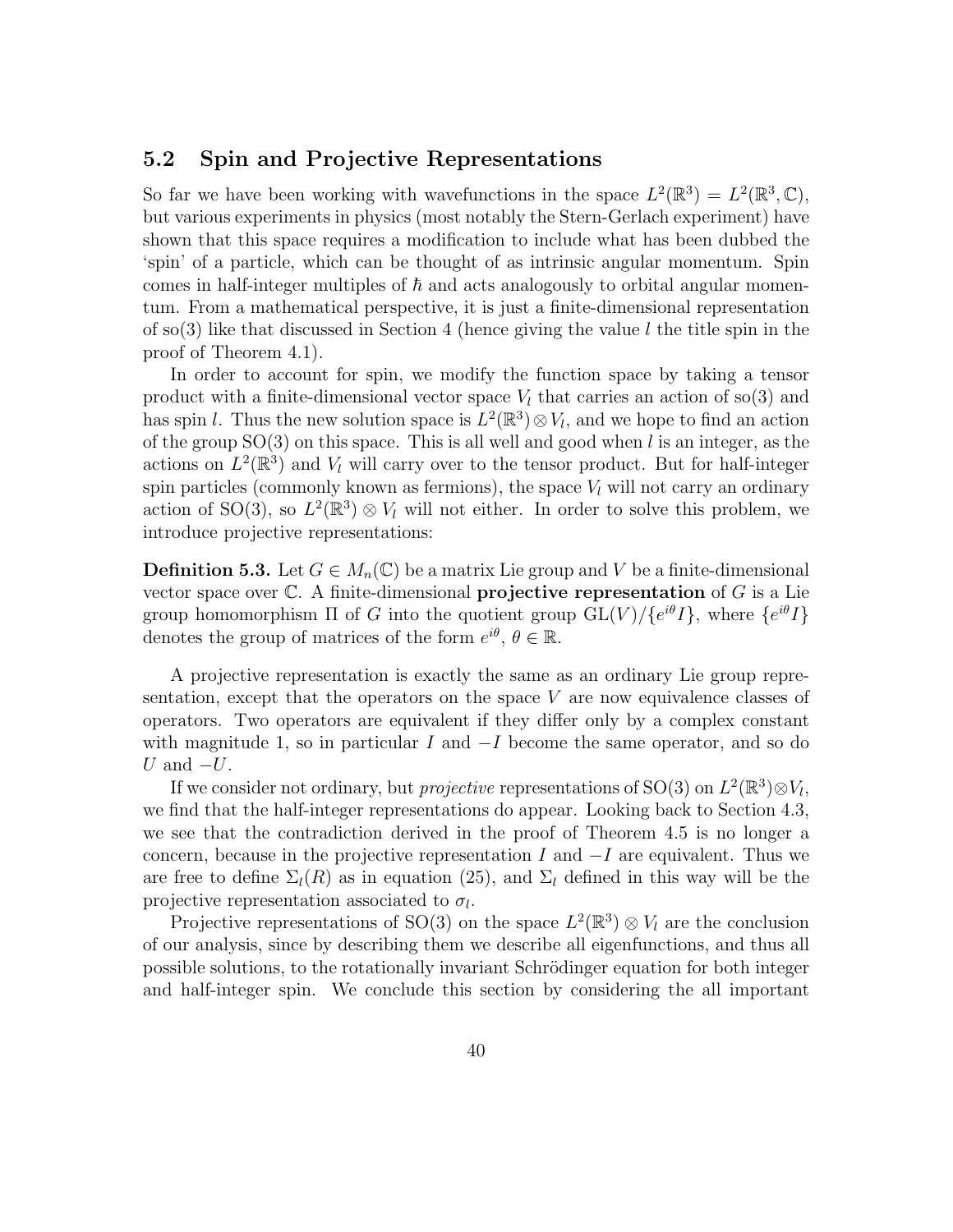case of  $l = 1/2$ , which describes the angular momentum of electrons and plays an important role in describing the hydrogen atom.

*Example* 5.4. The function space for the case  $l = 1/2$  is  $L^2(\mathbb{R}^3) \otimes V_l$  where  $V_l$  is a two-dimensional vector space carrying an action of the Lie algebra so(3). It turns out this function space is isomorphic to  $L^2(\mathbb{R}^3, \mathbb{C}^2)$ , so we can define a projective action  $\Pi$  of the group  $SO(3)$ 

$$
(\Pi(R)\psi)(\mathbf{x}) = U\psi(R^{-1}\mathbf{x})\tag{33}
$$

where R is an element of  $SO(3)$  and U one of the two elements of  $SU(2)$  associated to R by the 2-1 homomorphism  $\Phi$  (the other being  $-U$ ). We can think of R as rotating the orbital wavefunction, while  $U$  rotates the spin vector which is the 2-d complex 'orientation' of the wavefunction.

Recall the standard representations of SO(3) on  $L^2(\mathbb{R}^3)$  described in Section 4. Changing the codomain from  $\mathbb C$  to  $\mathbb C^2$  (or equivalently taking the tensor with a twodimensional vector space) doubles the dimension of these representations, so that we now obtain not the integer, but the half-integer representations.

There are two last points to note. First, the representation of  $\text{so}(3)$  on  $V_l$  is simply the standard representation, which in this case is the identity. Thus the basis vectors  $E_1, E_2$ , and  $E_3$  get mapped to themselves, which explains the origin of the Pauli spin matrices for spin-1/2 particles. Second, applying equation (33) to the identity gives two interpretations:

$$
(\Pi(I)\psi)(\mathbf{x}) = \psi(\mathbf{x})
$$
 and  $(\Pi(I)\psi)(\mathbf{x}) = -\psi(\mathbf{x}).$ 

The first equation corresponds to the trivial rotation, while the second corresponds to a rotation by 360°. The reason we obtain two answers is that there are two nonequivalent paths to the identity through  $SO(3)$ , which is because  $SO(3)$  is not simply connected and has fundamental group  $\mathbb{Z}_2$ . This explains the oft-heard statement that applying a 360° rotation to an electron returns the negative of the original wavefunction. Of course, in the projective representation the two are equivalent.

# 6 Conclusion

The purpose of this paper has been to give a clear explanation of the mathematics behind quantum mechanical angular momentum, and how it can be applied to find solutions to the rotationally invariant Schrödinger equation. We gave an overview of Lie theory and introduce the groups  $SU(2)$  and  $SO(3)$ . The irreducible representations of these groups and their Lie algebras describe the invariant subspaces of the